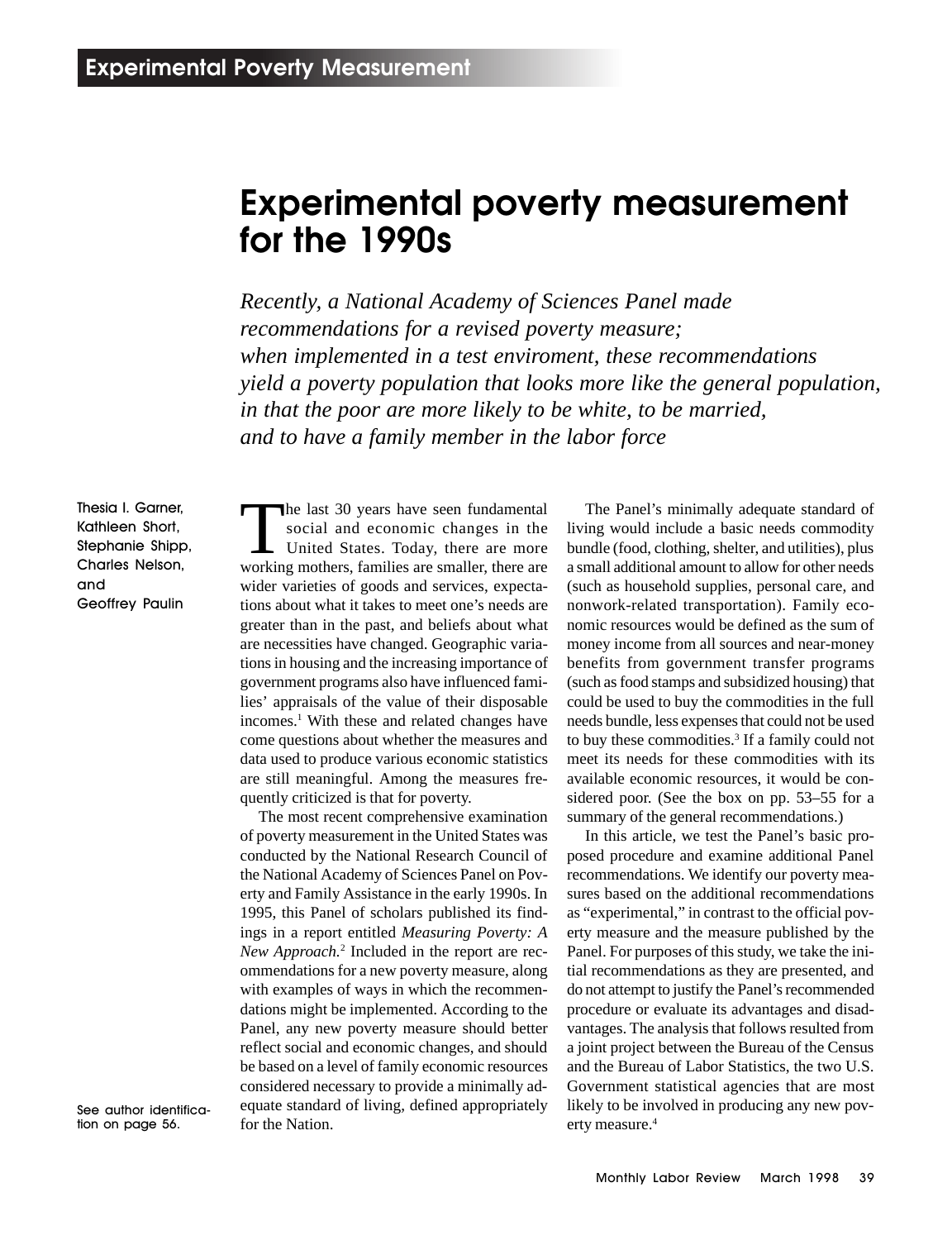### Background

In order to produce poverty statistics, a poverty concept must be selected and resources defined. The concepts most often used for poverty measurement are identified as absolute, relative, or subjective.<sup>5</sup> An *absolute* measure reflects some standard below which, it is believed, basic needs cannot be met. Absolute measures often require a large number of judgments about an approved set of expenditures for the poor. The current U.S. official poverty threshold is assumed to reflect some absolute minimum.<sup>6</sup> A *relative* poverty concept is based on the relative position of households or individuals within a distribution (usually of income or expenditures) as a crucial determinant of poverty status. Such measures, which explicitly set the poverty threshold based on judgment, are most often used in Europe and for cross-national comparisons.7 *Subjective* measures are based upon the notion that the opinions of people about their own situations (such as their feeling about the income level minimally necessary to make ends meet) should ultimately be the decisive factor in defining poverty. In Belgium, subjective poverty thresholds have been used as instruments to measure differences and changes in adequacy, although they are not used to measure poverty officially.8

The U.S. poverty thresholds, originally developed in 1963, were based on an explicit concept of need. Mollie Orshansky, of the Social Security Administration, derived what became known as the poverty thresholds from the Economy Food Plan (developed in 1961 by the U.S. Department of Agriculture) and data from the 1955 U.S. Department of Agriculture Household Food Consumption Survey. The Plan was adapted to the food patterns of lower income families, and was developed to provide a nutritionally balanced diet. (However, Gordon Fisher has observed that the Economy Food Plan was to be for "temporary or emergency use when funds are low."9 ) The dollar costs of the food plan were produced for families of different sizes and compositions. Minimum total living costs were computed by multiplying the dollar value of the minimum food plan by 3, because the average family of three or more persons spent about one-third of its average money income after taxes on food. This multiplier was based on the relationship between food expenditures and total after-tax money income of the entire population, as estimated using data from the 1955 Household Food Consumption Survey. The thresholds for families of other sizes were derived in a slightly different way.<sup>10</sup>

The Panel suggested that one of the reasons the Orshansky thresholds were adopted as official poverty measures is because of their relationship to other related measures at the time: the original 1963 threshold for a two-adult, twochild family was very close to one-half the median after-tax income for a four-person family, and to a subjective four-person family threshold derived from Gallup Poll data. Thus, the U.S. poverty measure, as originally conceived, did have components of absolute, relative, and subjective poverty measures.<sup>11</sup>

The Social Security Administration (SSA) began publishing poverty statistics in 1963 based on Orshansky's work. In 1965, the Office of Economic Opportunity adopted the SSA thresholds for statistical and program planning purposes. In August 1967, the Census Bureau took over publishing official annual statistics on the number and proportion of the poor; these measures were based on comparisons of the SSA thresholds with estimates of families' before-tax money income from the March Current Population Survey. In 1969, the U.S. Bureau of Budget (now the Office of Management and Budget) issued a statistical policy directive that gave the thresholds official status throughout the Federal Government.

As noted above, the current U.S. poverty threshold is considered an absolute threshold (although not originally developed as such) and is based on the cost of a minimum food diet, along with a multiplier for other expenses. Each year since 1963, when the United States officially began to produce poverty statistics, the same basic poverty concept has been used. However, a few changes have been introduced over time. The primary change each year is the updating of the thresholds to reflect price changes. Among the set of original thresholds, separate ones were produced for families headed by women and men, and for families living in farm and nonfarm areas. The male-female and farm-nonfarm distinctions were dropped in 1981; however, at the same time, the matrix of thresholds was extended to include families of nine persons or more rather than seven or more.<sup>12</sup>

The definition of poverty currently used in the United States is based on the comparison of inflation-adjusted thresholds to gross (pretax) annual money income. A family is identified as poor if its total annual gross money income is below its annual poverty threshold. The official definition of income for poverty measurement has not changed over time, but researchers at the Census Bureau have been experimenting with alternative measures of income for several years.13 Such alternative income definitions have accounted for noncash benefits and the deduction of income taxes.

The Department of Health and Human Services uses the official poverty thresholds to produce annual poverty guidelines. These guidelines are obtained by smoothing the official thresholds for families of different size. The poverty guidelines are often used to determine the eligibility of families to participate in government programs designed to help those whose resources fall below some standard of need.<sup>14</sup>

In *Drawing the Line: Alternative Poverty Measures and Their Implications for Public Policy*, published in 1990, Patricia Ruggles addressed alternative concepts of poverty and methods for measuring poverty, and also proposed methods to update and revise the poverty threshold and resource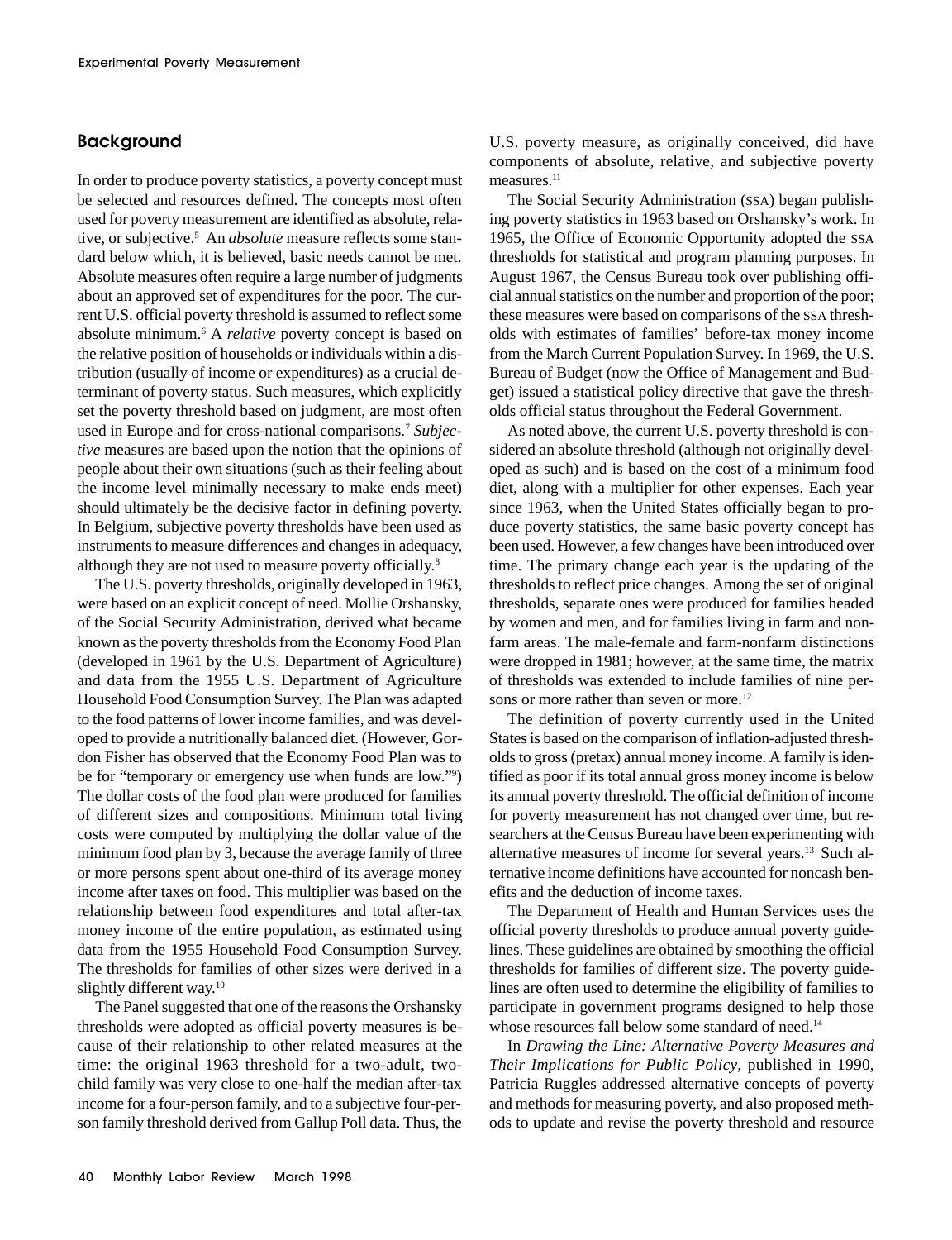definitions.15 The Joint Economic Committee held congressional hearings on these matters in the early  $1990's$ ,<sup>16</sup> in response to Ruggles' book and her related activities on the Committee staff. As a result of those hearings, the Panel on Poverty and Family Assistance, chaired by Robert T. Michael, was given the responsibility to conduct the review. As noted earlier, the Panel issued its final report, entitled *Measuring Poverty: A New Approach,* in 1995*.* 17

### Highlights of the Panel report

As did Ruggles, the Panel recommended revising the current poverty measure to reflect trends in poverty over time and differences in the incidence of poverty among different demographic groups. The new measure would retain the current notion of poverty as reflecting material deprivation; however, a revised set of thresholds and a revised definition of resources would be used to identify the poor. The revised thresholds and resource definitions would reflect social and economic changes. This is in contrast to the method currently followed for updating the official poverty thresholds, which allows only for changes in prices, and not for changes in consumption patterns over time. The Panel's aim was to propose a *procedure* to follow. Rather than recommending an absolute, relative, or subjective measure, the Panel proposed a *hybrid* poverty measure that includes aspects of both the absolute (budget-based) and relative concepts.<sup>18</sup>

In general, the Panel's recommendations addressed eight major tasks<sup>19</sup>: (1) adopting a new poverty measure; (2) setting and updating the poverty threshold; (3) adjusting the threshold for family type and geographic differences; (4) defining family resources; (5) identifying needed data; (6) highlighting other issues related to poverty measurement; (7) relating poverty measurement to assistance programs; and (8) linking States' needs to the Panel's proposed measure. The basic criteria for developing the poverty measure are that it should be:

- understandable and broadly acceptable to the public;
- statistically defensible (for example, internally consistent); and
- operationally feasible.<sup>20</sup>

The Panel used recent data and applied results from scientific studies in developing its recommendations. However, Panel members did make subjective decisions at various times in the process.<sup>21</sup>

### Panel procedures and findings

*Defining the thresholds.* With reference to the poverty thresholds, the Panel stated generally that $22$ :

- The poverty thresholds should represent a budget for food, clothing, shelter (including utilities), and a small additional amount for other needs (such as household supplies, personal care, and nonwork-related transportation).
- A threshold for a reference family type should be developed using actual Consumer Expenditure Survey data and updated annually to reflect changes in expenditures on food, clothing, and shelter over the previous 3 years.
- The reference family threshold should be adjusted to reflect the needs of different family types and differences in housing costs among geographic areas.

Weighted expenditure data from the 1989–91 Consumer Expenditure Interview Survey were used to produce the poverty thresholds presented in the Panel's report. Expenditures for a basic bundle of commodities composed of food, clothing, shelter, and utilities<sup>23</sup> were obtained from the expenditure survey data for a reference family type, defined to include two adults and two children.<sup>24</sup> The Panel criteria called for a reference family to "fall near the center of the family size distribution rather than at one of the extremes…also, it is preferable for the reference family to be one that accounts for a relatively large proportion of the population because its spending patterns observed in a sample survey will be the basis for the poverty threshold…."25 The two-adult, two-child family met these criteria.

Multipliers were applied to the basic bundle to add a small amount for other needs, such as housekeeping supplies, personal care, and nonwork-related transportation. Two sets of thresholds were produced, with one allowing for greater "other needs" than the other. Thresholds for additional family types were derived by applying an equivalence scale to reflect differences in family composition and needs. These thresholds were then adjusted to account for differences in the cost of housing in metropolitan and nonmetropolitan areas in the country, using data from the 1990 census. The Panel used a modified version of the Department of Housing and Urban Development methodology for developing fair market rents to produce interarea housing price index values. Index values were constructed for metropolitan areas in six population size categories, and for nonmetropolitan areas (not distinguished by size) in each of the nine census regions.<sup>26</sup> (See appendix A.)

Expenditures were defined as the transaction costs, including excise and sales taxes, for those commodities acquired during the interview period. They included outlays for gifts, but excluded the value of purchases or portions of purchases directly attributable to business purposes. Also excluded were periodic credit or installment payments on commodities already acquired. Expenditures for vehicle purchases included the net outlays (purchase price minus trade-in value) on new and used cars and trucks, and expenditures for other vehicles.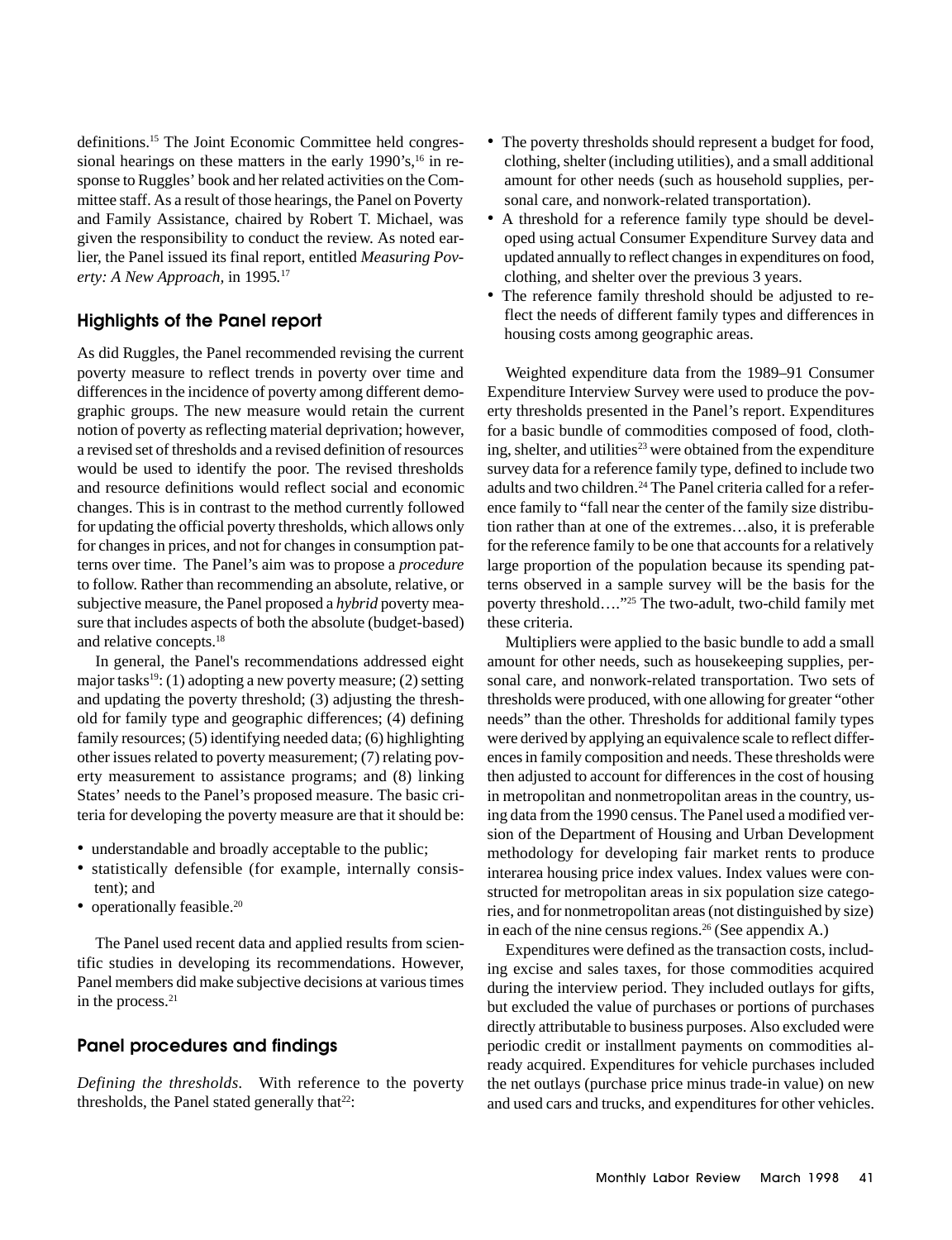For owned housing, neither the purchase price of the housing nor the mortgage principal payment was included in expenditures; however, mortgage interest and related charges were included. (The Panel noted that this definition of the shelter costs for homeowners was used for processing convenience.<sup>27</sup>)

The Panel stated that the "...food, clothing, and shelter [including utilities] component of the reference family poverty threshold under the proposed concept must be expressed as a percentage of median expenditures on these categories."28 This requirement reflects the *relative* component of the hybrid poverty measure. The Panel's procedure for creating a time series of thresholds involves picking a percentage of median expenditures for food, clothing, and shelter (the basic bundle) and a multiplier. The multiplier would be applied to the food, clothing, and shelter (including utilities) component of the poverty threshold so as to allow a small fraction for other needed expenditures. With this information, a base-year threshold would be established first, and the same percentage and multiplier would then be used to produce the thresholds for all other years. The only requirement for each year would be the production of median expenditures for food, clothing, shelter, and utilities.29 The intent underlying this procedure was to drive the change in the thresholds by changes in median spending on food, clothing, shelter, and utilities, and not by changes below the median.<sup>30</sup> The Panel recommended that the thresholds be updated annually, using an average of the most recent 3 years of expenditure survey data to produce the medians. The 3-year average approach was devised to increase the sample size and to smooth out year-to-year changes in the thresholds; however, this approach also produces thresholds that lag behind changes in real consumption.<sup>31</sup>

The Panel based its analyses on data from consumer units<sup>32</sup> participating in the Consumer Expenditure Survey in 1989– 91. (See appendix B for a description of the expenditure survey.) Each quarter, data for approximately 5,000 consumer units are are obtained in the Interview portion of the expenditure survey. Based on the 1989–91 survey data, about 9 percent of all consumer units interviewed have the characteristics of the Panel's reference family—that is, they are two-adult, two-child families. The Panel assumed that the quarterly interviews are independent, and produced annual expenditures by multiplying each consumer unit's record of expenditures by 4. All expenditures were converted to 1992 constant U.S. dollars. For example, if the collection quarter of the data occurred sometime during 1989, the 1989 expenditures were updated using the change in overall prices between 1989 and 1992.

The Panel ranked consumer units based on expenditures for the basic bundle, and placed each consumer unit into 1 of 20 equal groups, or vingtiles,<sup>33</sup> for which means for the basic bundle and percentages of the median were produced. For example, consumer units between the 2.5th percentile and the

7.5th percentile (based on the weighted sample sorted by the sum of expenditures on food, clothing, shelter, and utilities) were used to represent the 5th percentile; those between the 47.5th and 52.5th percentiles were used to represent the median, or 50th percentile. The mean expenditures for each of the vingtiles were divided by the mean expenditures at the computed median to produce the percentages of the median. The Panel used the means of the vingtiles for their estimates, rather than the percentile values for the consumer unit at each vingtile, thereby increasing the sample size for each vingtile and the probability that the data were consistent over time. (We use this same procedure to construct our experimental poverty measures.)

As noted earlier, multipliers were applied to the value of the designated basic bundle (specified as some percentage of the median of the basic bundle) to account for the additional costs of other needed commodities. The two bundles considered by the Panel reflect expenditures for: (1) the basic bundle plus those for personal care and one-half of transportation<sup>34</sup>; and  $(2)$  the basic bundle plus personal care, one-half of transportation, education, and reading materials costs.35 In its report, the Panel stated that "we arbitrarily chose to exclude one-half of transportation costs because the Interview Survey does not distinguish between work expenses, which we propose to deduct from resources, and personal transportation for errands, vacations, etc."36 This allocation is consistent with other studies.<sup>37</sup>

The Panel's determination of what to include in the additional amount was constrained by the availability of data from the Interview portion of the expenditure survey. (Some personal care items and household supplies, which would seem natural candidates for inclusion in the multiplier bundle, are available only from another portion of the expenditure survey, known as the Diary survey.) However, it is also important to note that the Panel did not intend to engage in a detailed budget-building exercise; it simply wanted to try out a couple of reasonable multipliers to get a feel for a reasonable range for a small multiplier applied to a basic bundle.<sup>38</sup> Other commodity bundles could have been assumed.

The Panel concluded from a review of its tabulations that a reasonable range for the multiplier was 1.15 to 1.25, which allowed for a poverty threshold that ranged from \$13,700 to \$15,900 (in 1992 dollars, rounded). The lower value is 78 percent of median expenditures for the basic bundle (corresponding to the 30th percentile) times 1.15, and the upper value is 83 percent of the median for the basic bundle (corresponding to the 35th percentile) times 1.25. The Panel chose its multipliers to correspond with those at or below the median level of expenditures for the basic bundle. This range of multipliers compared favorably with those estimated in other studies,<sup>39</sup> which range from 1.14 to 1.30. (The calculation method is described in appendix C, using our definitions of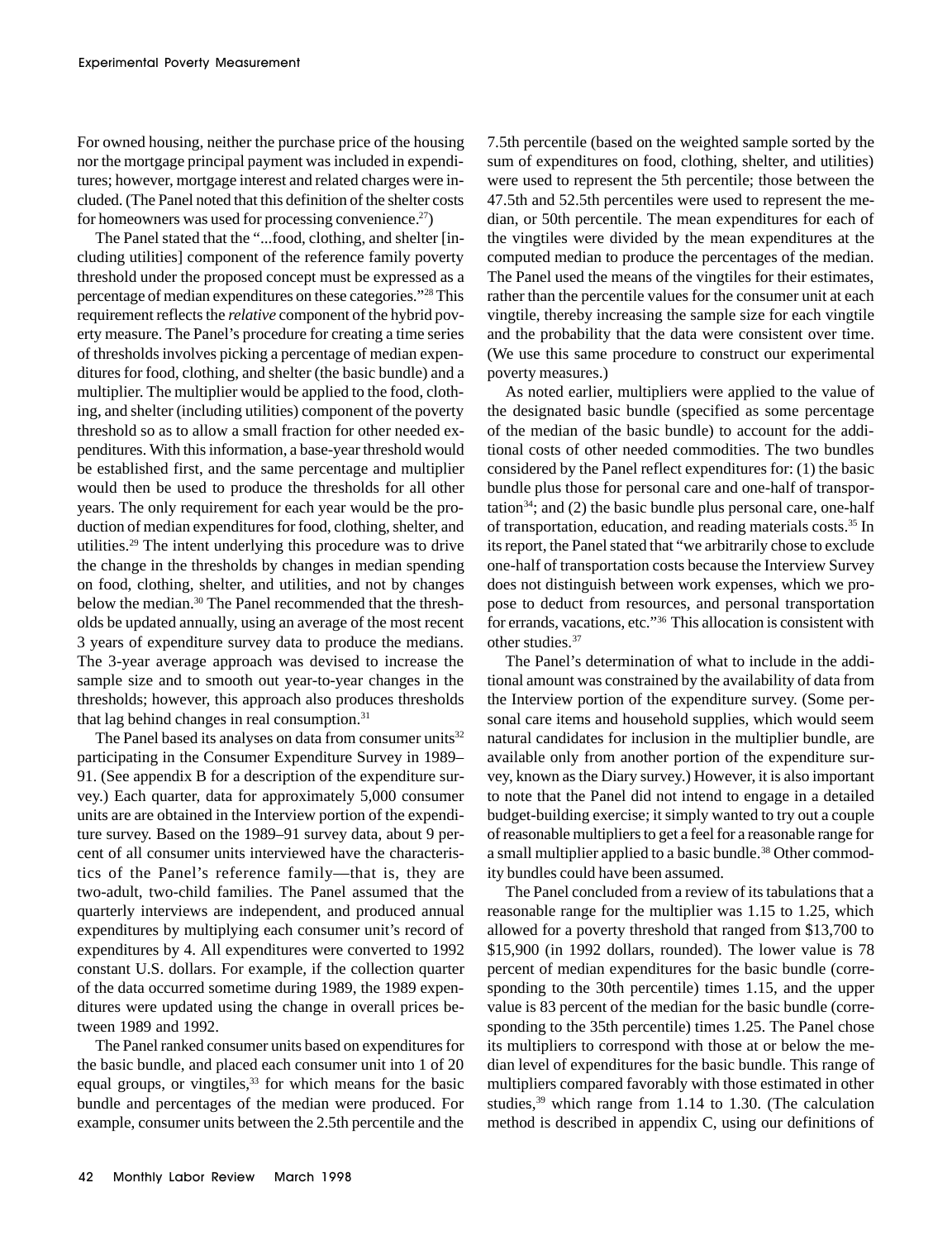expenditures as an example.) The general formula for deriving the proposed reference family threshold is

$$
T = \left[ \frac{(M_1 * P_1 E_m) + (M_2 * P_2 E_m)}{2} \right] * \text{ housing index} \quad (1)
$$

where  $T =$  the reference family poverty threshold;

- $M<sub>1</sub>$  = the multiplier for a smaller additional amount;
- $M<sub>2</sub>$  = the multiplier for a larger additional amount;

 $P_1$  = a lower percentage of expenditures;

 $P_2$  = a higher percentage of expenditures; and

 $E_m$  = median expenditures for the basic bundle of food, clothing, shelter, and utilities.

Next, the thresholds were adjusted to reflect geographic differences in the price of housing.40 For this purpose, the Panel used interarea housing price indexes, calculated from 1990 census data on gross rent for apartments with specified characteristics, and adjusted to reflect the share of housing in the proposed poverty budget.<sup>41</sup>

Equivalence scale adjustments were then made to the reference family's threshold to account for the differing needs of adults and children and the economies of scale of living in larger families. After evaluating the equivalence scale implicit in the poverty thresholds and several forms of the thresholds, the Panel recommended a scale of the following type:

| scale value = $(A + pK)^f$ | (2) |
|----------------------------|-----|
|----------------------------|-----|

where  $A =$  the number of adults in the family;

- $K =$  the number of children, each of whom is treated as a proportion (*p*) of an adult;
- *p =* the weight assigned to each child relative to each adult; and
- $f =$  the scale economy factor.

Specifically, the Panel recommended that *p* be set at 0.7, such that the needs of a child are treated as 70 percent of those of an adult, and that the scale economy factor, *f*, be set in the range of 0.65 to 0.75. The values of the resulting scale are consistent with the Rothbarth scales reported elsewhere by David M. Betson and Robert T. Michael.<sup>42</sup> The equivalence scale implicit in the current poverty thresholds has been criticized for the way in which it varies across family size, and for the distinction it makes between elderly and nonelderly families.43 The variation across family size is due to irregularities in the economies of scale. Use of the scales proposed by the Panel smoothes out these irregularities while producing thresholds that are reasonably close to the official thresholds; hence the Panel's assertion that its proposed method is the "most defensible of existing methods."44 Equivalence scales implied by the official poverty threshold and the two scales proposed by the Panel are presented in table 1.45 The scales recommended by the Panel improve on the current official scale but do not "represent a great departure from the current implicit scale for particular population groups."46

| Table 1.<br>Current and alternative equivalence scales for families of selected types,<br>expressed relative to a value of 1.00 for a married couple with two<br>children |                                                            |                                |                                |                                |  |  |  |  |  |
|---------------------------------------------------------------------------------------------------------------------------------------------------------------------------|------------------------------------------------------------|--------------------------------|--------------------------------|--------------------------------|--|--|--|--|--|
| <b>Family type</b>                                                                                                                                                        | Implicit in<br>current official<br>thresholds <sup>1</sup> | $0.65$ scale<br>economy factor | $0.70$ scale<br>economy factor | $0.75$ scale<br>economy factor |  |  |  |  |  |
|                                                                                                                                                                           |                                                            |                                |                                |                                |  |  |  |  |  |
| One adult <sup>2</sup>                                                                                                                                                    | 0.513                                                      | 0.451                          | 0.425                          | 0.399                          |  |  |  |  |  |
| Plus one child                                                                                                                                                            | .680                                                       | .637                           | .616                           | .595                           |  |  |  |  |  |
| Plus two children                                                                                                                                                         | .794                                                       | .797                           | .784                           | .770                           |  |  |  |  |  |
| Plus three children                                                                                                                                                       | 1.003                                                      | .942                           | .937                           | .933                           |  |  |  |  |  |
| Plus four children                                                                                                                                                        | 1.159                                                      | 1.075                          | 1.081                          | 1.087                          |  |  |  |  |  |
| Plus five children                                                                                                                                                        | 1.293                                                      | 1.200                          | 1.217                          | 1.234                          |  |  |  |  |  |
|                                                                                                                                                                           |                                                            |                                |                                |                                |  |  |  |  |  |
| Married couple                                                                                                                                                            | .660                                                       | .708                           | .690                           | .672                           |  |  |  |  |  |
| Plus one child                                                                                                                                                            | .794                                                       | .861                           | .851                           | .841                           |  |  |  |  |  |
| Plus two children                                                                                                                                                         | 1.000                                                      | 1.000                          | 1.000                          | 1.000                          |  |  |  |  |  |
| Plus three children                                                                                                                                                       | 1.177                                                      | 1.129                          | 1.140                          | 1.151                          |  |  |  |  |  |
| Plus four children                                                                                                                                                        | 1.318                                                      | 1.251                          | 1.273                          | 1.295                          |  |  |  |  |  |
| Plus five children                                                                                                                                                        | 1476                                                       | 1.367                          | 1.400                          | 1.434                          |  |  |  |  |  |
|                                                                                                                                                                           |                                                            |                                |                                |                                |  |  |  |  |  |

1 The thresholds for single adults or unrelated individuals and for two-adult families are those for units with the householders under age 65.

<sup>2</sup> For the one-adult unit, includes people living alone and with others in a household not related to them.

SOURCE: Connie F. Citro and Robert T. Michael, eds., Measuring Poverty: A New Approach (Washington, National Academy Press, 1995), table 3–4, p. 181; and the authors' own calculations. The Panel proposed that the scale be set in the range of 0.65 to 0.75. A 0.70 scale economy factor is used in this article.

The Panel produced three sets of thresholds using (1) a \$13,175 reference family threshold to keep the overall poverty rate at 14.5 percent; (2) a \$14,800 reference family threshold and a scale economy factor of 0.75; and (3) a \$14,800 reference family threshold and a scale economy factor of 0.65. The \$14,800 threshold is the midpoint of the range noted above— \$13,700–\$15,900, based on rounding—that the Panel suggested as reasonable for the thresholds in 1992.

*Defining resources.* As noted earlier, under the definition of poverty currently used in this country, a family is defined as poor if its resources, defined as its gross (pretax) annual money income, are below the annual poverty threshold. In making recommendations for a redefined U.S. poverty measure, the Panel advocated sweeping changes to the definition of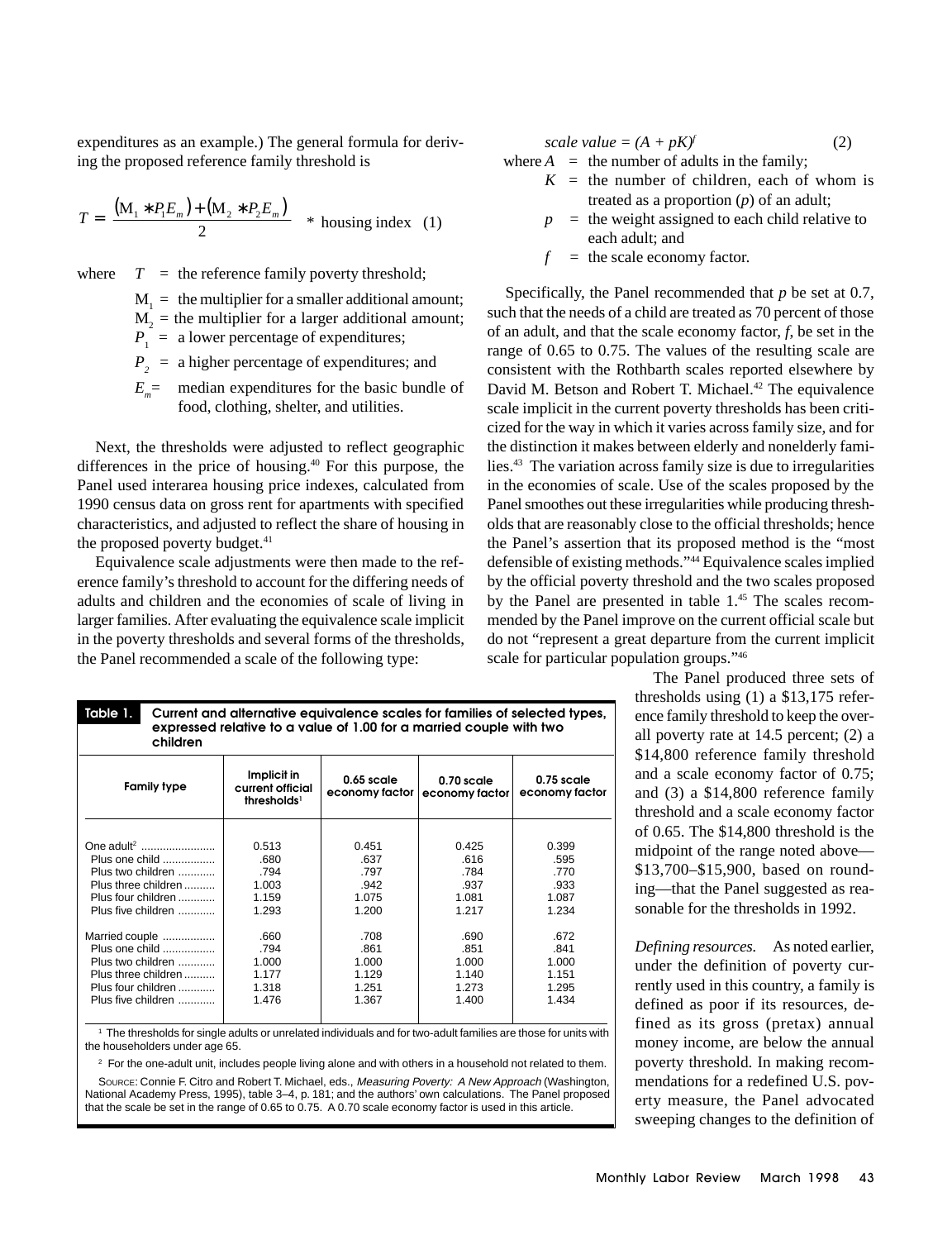resources used to determine poverty status. In deciding how to measure resources, the Panel noted that "researchers argue that it is preferable, for a combination of theoretical and empirical reasons, to look at what families actually consume."47 The Panel carefully evaluated this concept,<sup>48</sup> and concluded that "the measurement of poverty in the United States must continue, at least for some years, to be based on an income definition of resources . . . we urge work on improving the Consumer Expenditure (CE) Survey so that it would be possible to consider seriously the use of consumption- or expenditure-based definition of family resources for measuring poverty in the future."49 Thus, the Panel recommended that resources be defined as the sum of money income from all sources, together with the value of near-money benefits, minus expenses that cannot be used to buy these goods and services. The new measure would be calculated as follows:<sup>50</sup>

• estimate gross money income from all public and private sources for a family of related individuals (which is income as defined in the current measure);

• add the value of in-kind government subsidies (such as food stamps, public housing, rent subsidies, and school lunches);

• subtract taxes paid (Federal, State, and local income taxes, and Social Security payroll (FICA) taxes);

• add the value of the refundable Earned Income Tax Credit received;

• subtract child support paid;<sup>51</sup>

• for each working adult, subtract a flat amount per week worked (adjusted annually for inflation and not to exceed earnings) to account for work-related transportation and miscellaneous expenses;

• for families in which there is no nonworking parent, subtract actual child care costs per week worked, not to exceed the earnings of the parent with the lower earnings or a cap that is adjusted annually for inflation; and

• subtract medical out-of-pocket expenditures (including health insurance premiums).

In making its resource recommendations, the Panel strove to ensure consistency between resources and needs (as defined in the previous section to include the costs of food, clothing, shelter, utilities, and a small additional amount for other needed consumption). Thus, for example, the value of medical assistance is not included in the recommended resource measure because medical needs are not included in the recommended needs measure. The recommendation not to include the value of medical assistance is perhaps the most controversial of the Panel's proposals with regard to resources; the effect of this recommendation on the composition of poverty will have to be examined, because medical needs and benefits are by far the most important component excluded from the Panel's redefined measure. A question remains with respect to the economic resources of homeowners with low, or no, mortage payments. The Panel did not believe that data available at the time of its research were adequate to produce values for these economic resources.<sup>52</sup>

The current poverty measure counts child support payments as income to recipient families, but does not subtract such payments from the income of the payers. The Panel proposed that child support payments be treated consistently—added to recipients' income and subtracted from the payers' income. However, child support payments were not subtracted in the Panel's report or in this article, because the necessary information is not in the CPS data set. However, the Panel did examine the likely effect of such a subtraction on the poverty rate using panel data from the 1990 Survey of Income and Program Participation (SIPP). (See appendix B for a description of the SIPP.) The Panel's results suggested that the overall poverty rate would increase 0.3 to 0.5 percentage point if child support were subtracted from the payers' income.<sup>53</sup>

Because no one data source included information on all of the resource variables, imputed data had to be used. The basic data used by the Panel to define resources were from public use tapes developed from the March 1993 Supplement to the Current Population Survey; data refer to 1992. (See appendix B for a description of the Current Population Survey.) The values of in-kind benefits (food stamps, school lunches, and public and subsidized housing) and taxes (Federal and State income taxes and Social Security payroll taxes) were from an enhanced file prepared by the Census Bureau. The tax imputations include the refundable earned income tax credit , which was added to the resources for all eligible households.<sup>54</sup> The Census Bureau imputes the value of the in-kind benefits using an experimental market value approach.<sup>55</sup> The total value of food stamps, less the money spent to purchase the food stamps, is the value added to resources.

Out-of-pocket medical expenditures were imputed using tabulations provided by the Agency for Health Care Policy and Research based on data from the 1987 National Medical Expenditure Survey (NMES). (See appendix B for a description of NMES.) The data were aged to represent the 1992 population. The value of out-of-pocket medical care expenses was imputed separately for the elderly (head was 65 years of age or older) and the nonelderly (head was less than 65 years of age). The explanatory variables in the model for families headed by a nonelderly person included whether a family had health insurance or not, family size, race of head, and annual income. The explanatory variables included in the elderly model were age of head (under 75 years, 75 years and older), family size, and annual income. The Panel assumed that families that reported receiving medicaid would have no out-ofpocket medical expenditures. It randomly designated a fraction of the remaining families to have some out-of-pocket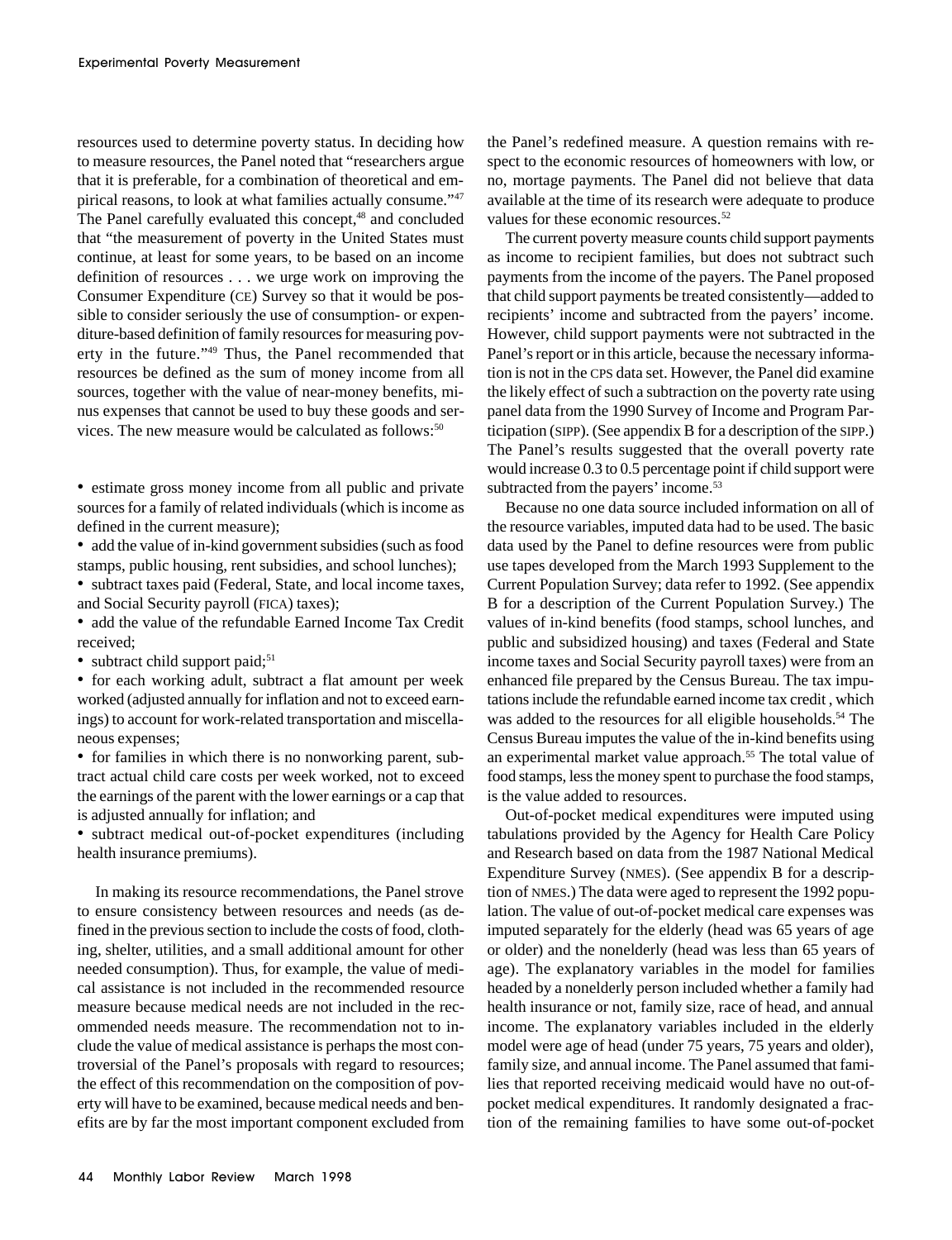medical expenditures. Matches were made using age and health insurance information from both the CPS and NMES. 56

Child care expenses related to one's working and other work-related expenses were imputed using data from the SIPP and regression analysis. Child care expenses were based on data collected in a 1990 SIPP panel module, while other workrelated expenses were based on data collected in a 1987 module. For the year 1992, the Panel (as did we) subtracted an imputed amount for annual child care expenses for families headed by a single parent and for families with a secondary worker in a two-earner family. The annual amount imputed could not exceed the earnings of the parent with the lower earnings or the value of the ceiling on eligible expenses for the dependent care tax credit of \$2,400 for one child and \$4,800 for two or more children.<sup>57</sup> Other work-related expenses were imputed for each worker aged 18 and older for each week worked. For 1992, an annual amount of \$750 for a 52-week work year was deducted per earner; this is equivalent to \$14.42 per week worked.

The Panel reported median gross money income for the two-adult, two-child family to be \$43,387 in 1992 with imputed deductions of \$5,894.58

#### Extending the research

In this section, we describe our replication of the multipliers produced by the Panel, and then define the experimental poverty thresholds and family resources that we used to evaluate the impact of implementing some of the Panel's recommendations. Minor differences between the Panel's published multipliers and the replicated multipliers are discussed, as are differences in the definitions of thresholds and resources used.

*Replication of multipliers*. Using the same definition of expenditures as did the Panel, we first attempt to replicate the multipliers that the Panel presented in table 2–6 of its report using expenditure survey data from 1989–91. Then, we assess the stability of the thresholds by examining the expenditures for the same basic bundle of commodities using data from 1992–94.

The reference family's mean expenditures for the basic bundle, composed of food, clothing, shelter,<sup>59</sup> and utilities, are presented by vingtile in table 2. The means presented by the Panel using the 1989–91 data and our means using data for the same period are quite close, but ours are more often slightly higher.<sup>60</sup> At the 30th percentile, the means are only \$7 different, while at the 35th, they are about \$80 different. The percentile means and the percentages of the median produced by the Panel and through our replication reveal almost identical results for 1992 using data from 1989–91. In several cases, the percentage for each vingtile is slightly higher using the 1992–94 data (means are presented in constant 1992 dollars); however, the differences are generally quite small when the more recent data are used.

| Table 2. A comparison of the Panel's published expenditures, replicated expenditures, and expenditures using 1992-94 |  |
|----------------------------------------------------------------------------------------------------------------------|--|
| data                                                                                                                 |  |

|            |                       | <b>Basic bundle 1 expenditures</b> |         | Percent of median     |                        |         |  |
|------------|-----------------------|------------------------------------|---------|-----------------------|------------------------|---------|--|
| Percentile | Published,<br>1989-91 | Replicated,<br>1989-91             | 1992-94 | Published,<br>1989-91 | Replicated.<br>1989-91 | 1992-94 |  |
| 5th        | \$7,041               | \$7,065                            | \$7,071 | 45.9                  | 46.2                   | 46.1    |  |
| 10th       | 8,374                 | 8,304                              | 8,544   | 54.6                  | 54.3                   | 55.7    |  |
| 15th       | 9,275                 | 9,297                              | 9,594   | 60.4                  | 60.8                   | 62.5    |  |
| 20th       | 10,188                | 10,213                             | 10,512  | 66.4                  | 66.8                   | 68.5    |  |
| 25th       | 11,100                | 11,118                             | 11,325  | 72.3                  | 72.7                   | 73.8    |  |
| 30th       | 11,950                | 11,957                             | 12,051  | 77.9                  | 78.2                   | 78.6    |  |
| 35th       | 12,719                | 12,796                             | 12,798  | 82.9                  | 83.7                   | 83.4    |  |
| 40th       | 13,575                | 13,582                             | 13,595  | 88.5                  | 88.8                   | 88.6    |  |
| 45th       | 14,389                | 14,417                             | 14,471  | 93.8                  | 94.3                   | 94.3    |  |
| 50th       | 15,344                | 15,297                             | 15,340  | 100.0                 | 100.0                  | 100.0   |  |
| 55th       | 16,282                | 16,292                             | 16,230  | 106.1                 | 106.5                  | 105.8   |  |
| 60th       | 17,277                | 17,286                             | 17,303  | 112.6                 | 113.0                  | 112.8   |  |
| 65th       | 18,369                | 18,394                             | 18,458  | 119.7                 | 120.3                  | 120.3   |  |
| 70th       | 19,627                | 19,605                             | 19,731  | 127.9                 | 128.2                  | 128.6   |  |
| 75th       | 20,989                | 20,911                             | 21,250  | 136.8                 | 136.7                  | 138.5   |  |
| 80th       | 22,521                | 22,453                             | 23,066  | 146.8                 | 146.8                  | 150.4   |  |
| 85th       | 24,594                | 24,613                             | 25,375  | 160.3                 | 160.9                  | 165.4   |  |
| 90th       | 27,580                | 27,536                             | 28,487  | 179.7                 | 180.0                  | 185.7   |  |
| 95th       | 34,094                | 34,345                             | 35,456  | 222.2                 | 224.5                  | 231.1   |  |
| 100th      | 114,942               | 52,207                             | 56,383  | 749.1                 | 341.3                  | 367.6   |  |

NOTE: Basic Bundle 1 = Food + Clothing + Shelter + Utilities.

Data are percentile values of expenditures by two-adult, two-child families on the Panel's basic bundle. The published values are from Connie F. Citro and

Robert T. Michael, eds., Measuring Poverty: A New Approach (Washington, National Academy Press, 1995), table 2–6. (See appendix C for method used to calculate multipliers.)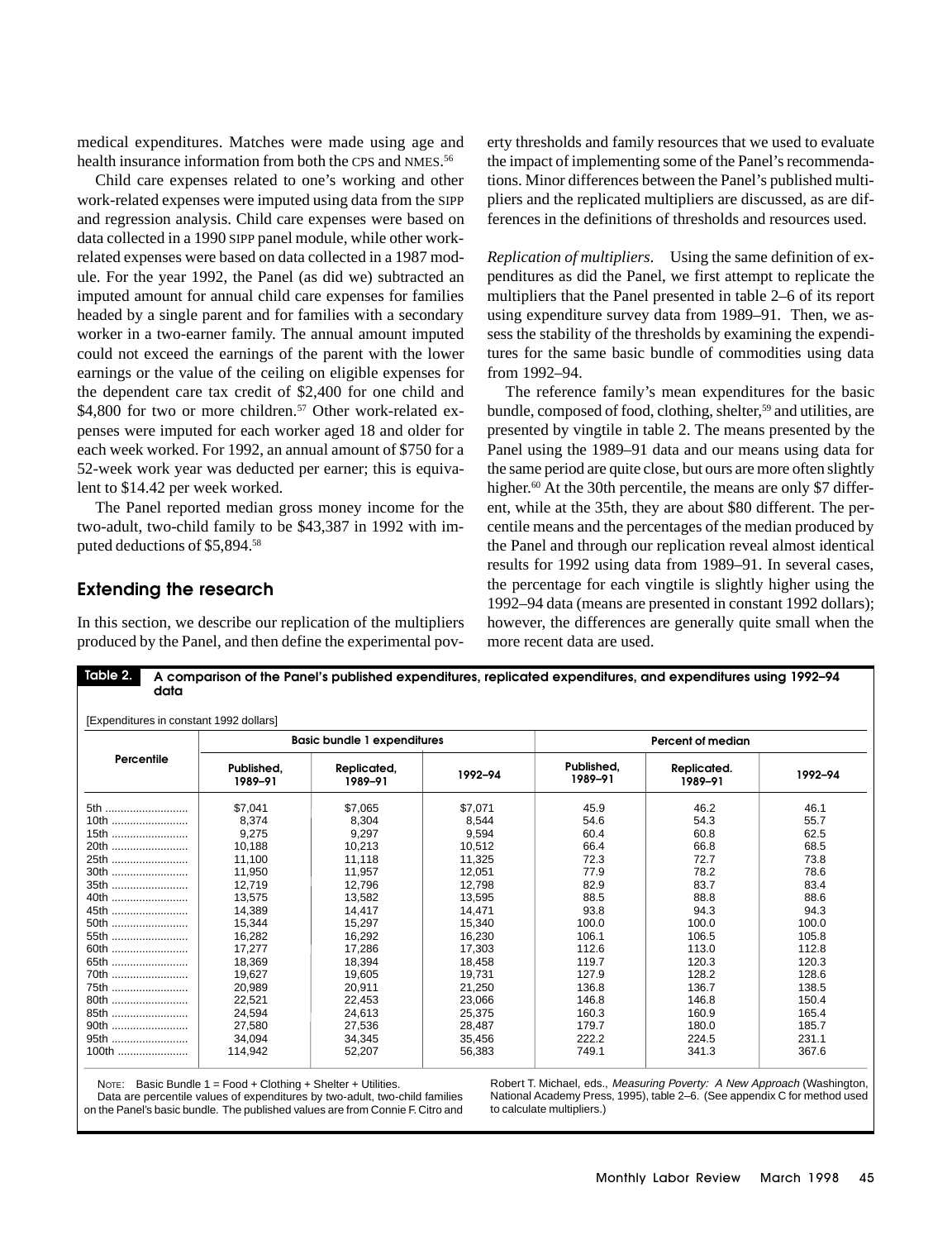|            |                       | R1                     |         |                       | R <sub>2</sub>         |         |
|------------|-----------------------|------------------------|---------|-----------------------|------------------------|---------|
| Percentile | Published,<br>1989-91 | Replicated,<br>1989-91 | 1992-94 | Published.<br>1989-91 | Replicated.<br>1989-91 | 1992-94 |
| 5th        | 1.18                  | 1.20                   | 1.18    | 1.20                  | 1.21                   | 1.27    |
| 10th       | 1.22                  | 1.21                   | 1.19    | 1.25                  | 1.23                   | 1.21    |
| 15th       | 1.21                  | 1.21                   | 1.20    | 1.23                  | 1.24                   | 1.22    |
| 20th       | 1.18                  | 1.19                   | 1.18    | 1.19                  | 1.22                   | 1.22    |
| 25th       | 1.18                  | 1.18                   | 1.18    | 1.20                  | 1.20                   | 1.21    |
| 30th       | 1.19                  | 1.19                   | 1.17    | 1.23                  | 1.22                   | 1.21    |
| 35th       | 1.20                  | 1.18                   | 1.17    | 1.26                  | 1.21                   | 1.20    |
| 40th       | 1.15                  | 1.19                   | 1.17    | 1.18                  | 1.22                   | 1.20    |
| 45th       | 1.16                  | 1.17                   | 1.16    | 1.20                  | 1.20                   | 1.19    |
| 50th       | 1.14                  | 1.16                   | 1.17    | 1.21                  | 1.20                   | 1.20    |
| 55th       | 1.17                  | 1.16                   | 1.15    | 1.17                  | 1.20                   | 1.20    |
| 60th       | 1.15                  | 1.15                   | 1.16    | 1.19                  | 1.18                   | 1.18    |
| 65th       | 1.13                  | 1.15                   | 1.16    | 1.18                  | 1.18                   | 1.20    |
| 70th       | 1.15                  | 1.14                   | 1.15    | 1.16                  | 1.18                   | 1.19    |
| 75th       | 1.15                  | 1.16                   | 1.14    | 1.20                  | 1.19                   | 1.18    |
| 80th       | 1.15                  | 1.15                   | 1.14    | 1.18                  | 1.18                   | 1.17    |
| 85th       | 1.13                  | 1.14                   | 1.14    | 1.16                  | 1.17                   | 1.18    |
| 90th       | 1.14                  | 1.14                   | 1.14    | 1.17                  | 1.17                   | 1.18    |
| 95th       | 1.12                  | 1.13                   | 1.13    | 1.16                  | 1.16                   | 1.17    |
| 100th      | 1.09                  | 1.11                   | 1.10    | 1.13                  | 1.14                   | 1.13    |

NOTE: Basic Bundle 1 = Food + Clothing + Shelter + Utilities.

The published values are from Connie F. Citro and Robert T. Michael, eds., Measuring Poverty: A New Approach (Washington, National Academy Press,

R1 = 1 + 1/2\* Transportation share + Personal care share.

R2 = 1 + 1/2\* Transportation share + Personal care share + Education share

1995), table 2–6. (See appendix C for method used to calculate multipliers.)

+ Reading materials share.

Table 3 shows the multipliers produced by the Panel based on the 1989–91 data, our replication results, and the multipliers based on the 1992–94 data. In brief, the expenditures for the basic bundle are used in combination with expenditures for larger bundles to estimate the multipliers at each vingtile for each year. As noted earlier, one of the larger bundles allows for expenditures on transportation and personal care, while the other allows for these expenditures plus those for education and reading. For the replication and the 1992–94 comparison, transportation expenditures are defined to include the net purchase price of new and used vehicles, as are the expenditures produced for table 2–6 of the Panel report.

In table 3, the three columns identified as R1 refer to the multipliers based on the smaller of the larger bundles, while the R2 columns refer to the multipliers derived when the largest bundle is assumed. As with the means of the basic bundles, the Panel's and our replication multipliers appear to be quite similar. For the 30th and 35th percentiles, the multipliers are within 0.02 point of each other. (1.19 and 1.20 for the Panel and 1.19 and 1.18 in our replication). The multipliers using the 1992–94 data also differ little.

Differences between the Panel's published report and our replicated results for 1989–91 are due to corrections and improvements in the expenditure survey data base. For example, summary expenditure variables back to 1980, for which consistent definitions across time are used, have recently been added to that data base. Minor discrepancies between the Panel's results and our estimates may also exist because of the speed and volume of the data analysis that BLS originally completed for the Panel. Based on our comparison of the Panel's percentile means and percentage median results with our replication, we feel fairly confident that we are correctly following the procedure used by the Panel.

*Defining the thresholds*. In this section, we review results we obtained following two of the Panel's suggestions<sup>61</sup> that were not implemented in its report because of time considerations. These suggestions deal with the ways in which shelter costs for homeowners are incorporated in the thresholds and transportation expenditures are defined. We also examine the sensitivity of the Panel's assumptions with respect to the multipliers and to the "economies of scale" factor assumed for larger households. We take an incremental approach in producing our experimental thresholds.

First, we produce thresholds using the same multipliers (1.15 and 1.25) and the same percentages of median expenditures (0.78 and 0.83) that the Panel used, but we apply a different equivalence scale factor. This same averaging procedure is used to construct the other experimental thresholds described below. To simplify the analysis, we use an economies-of-scale factor of 0.7 to obtain the thresholds for family types other than the one consisting of two adults and two chil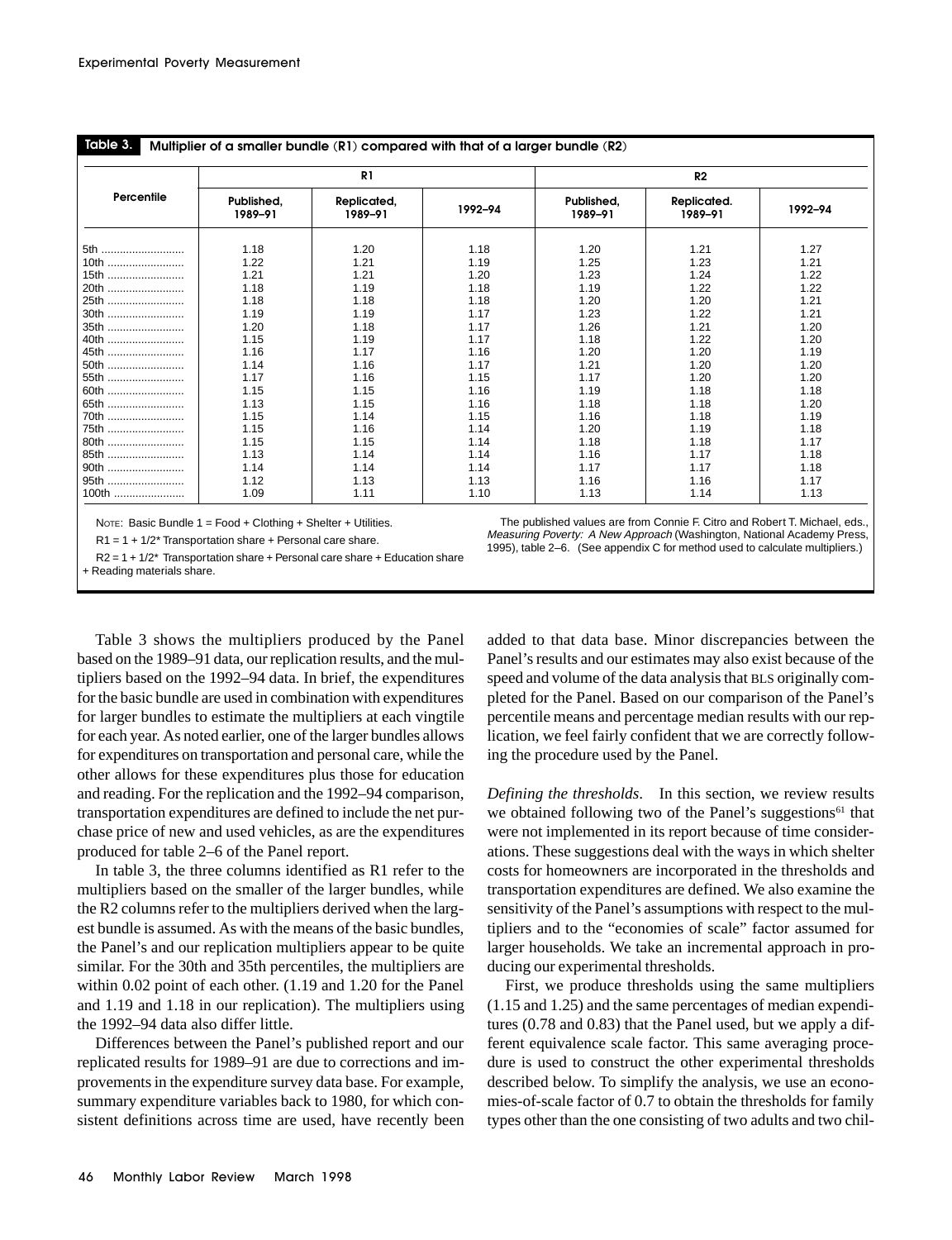dren;62 the Panel produced thresholds using scale factors of both 0.65 and 0.75.63 Making this adjustment results in thresholds that we refer to as "Bundle 1 thresholds."

Second, we follow the Panel's recommendation to replace the shelter costs for homeowners with a rental equivalence value that accounts for the flow of services from owner-occupied housing. The same multipliers and scale factor are applied as for "Bundle 1 thresholds." We refer to this second set of thresholds as "Bundle 2 thresholds."

Third, we produce thresholds that are based on the estimated multipliers at the 30th and 35th mean percentiles (these correspond to 78 and 83 percent of the median), rather than the multipliers of 1.15 and 1.25 assumed by the Panel in the report. The range for the estimated multipliers is slightly narrower than the range proposed by the Panel, but the estimated multipliers are still within the suggested range. To estimate the multipliers used here, we took an outlays approach to transportation expenditures, rather than the Panel's original approach of including the total purchase price of a vehicle.<sup>64</sup> Thresholds allowing for expenditures for both the larger and smaller bundles are produced. This set of thresholds is referred to as "Multiplier A1 thresholds" and "Multiplier A2 thresholds." A1 refers to the smaller of the two larger bundles, and A2 to the larger of the two. Shelter costs are defined as for the Bundle 1 experimental thresholds.

Fourth, we build upon the last set of thresholds but define the shelter costs for homeowners to be their rental equivalence; outlays for transportation expenditures again are assumed (as for Multiplier A1 and A2 thresholds). The estimated multipliers based on this bundle of commodities are applied, still using the 78th and 83rd percentage of the median approach. The same scale factor  $(0.7)$  is used. We refer to this last set of thresholds as "Multiplier A4 thresholds" and "Multiplier A5 thresholds." Here, A4 refers to the smaller of the two bundles, and A5 refers to the larger of the two.

Each set of thresholds is constructed for 1990 through 1995, using expenditure data from the Interview portion of the 1987– 94 Consumer Expenditure Survey. The 3-year moving average approach, with CPI-U adjustment to account for price changes over time, is followed. For each set of thresholds, the

| Table 4.<br>Official poverty thresholds for selected family types, and thresholds based on basic bundles 1 and 2, 1990–95 |                   |         |                   |                   |                   |                   |  |  |
|---------------------------------------------------------------------------------------------------------------------------|-------------------|---------|-------------------|-------------------|-------------------|-------------------|--|--|
| [In current dollars for each year]                                                                                        |                   |         |                   |                   |                   |                   |  |  |
| <b>Threshold</b>                                                                                                          | 1990 <sup>2</sup> | 19912   | 1992 <sup>2</sup> | 1993 <sup>2</sup> | 1994 <sup>2</sup> | 1995 <sup>2</sup> |  |  |
| Official poverty threshold                                                                                                |                   |         |                   |                   |                   |                   |  |  |
|                                                                                                                           | \$6,652           | \$6,932 | \$7,143           | \$7,363           | \$7,547           | \$7,763           |  |  |
| Married couple                                                                                                            | 8.509             | 8.865   | 9.137             | 9.414             | 9.661             | 9.933             |  |  |
| Plus one child                                                                                                            | 10,520            | 10,963  | 11,293            | 11.631            | 11,929            | 12,267            |  |  |
| Plus two children                                                                                                         | 13,254            | 13,812  | 14,228            | 14,654            | 15,029            | 15,455            |  |  |
| Plus three children                                                                                                       | 15,598            | 16.254  | 16.743            | 17.245            | 17.686            | 18.187            |  |  |
| Plus four children                                                                                                        | 17,464            | 18,199  | 18.747            | 19.308            | 19.802            | 20,364            |  |  |
| Plus five children                                                                                                        | 19,561            | 20,384  | 20,998            | 21,626            | 22,180            | 22,809            |  |  |
| Bundle 1 threshold <sup>3</sup>                                                                                           |                   |         |                   |                   |                   |                   |  |  |
|                                                                                                                           | 5,847             | 6,089   | 6.282             | 6,480             | 6,638             | 6,843             |  |  |
| Married couple                                                                                                            | 9.498             | 9,892   | 10,205            | 10,527            | 10.783            | 11,117            |  |  |
| Plus one child                                                                                                            | 11,719            | 12.204  | 12.591            | 12,988            | 13.304            | 13,715            |  |  |
| Plus two children                                                                                                         | 13,771            | 14,341  | 14,796            | 15,262            | 15,634            | 16,117            |  |  |
| Plus three children                                                                                                       | 15,699            | 16,349  | 16,868            | 17,399            | 17,823            | 18,374            |  |  |
| Plus four children                                                                                                        | 17.531            | 18,256  | 18,836            | 19,429            | 19.902            | 20.517            |  |  |
| Plus five children                                                                                                        | 19,283            | 20,082  | 20.719            | 21,371            | 21.892            | 22,569            |  |  |
| Bundle 2 threshold <sup>3</sup>                                                                                           |                   |         |                   |                   |                   |                   |  |  |
|                                                                                                                           | 6.059             | 6.298   | 6.436             | 6.573             | 6.693             | 7.382             |  |  |
| Married couple                                                                                                            | 10,191            | 10,592  | 10,823            | 11,055            | 11,256            | 11,993            |  |  |
| Plus one child                                                                                                            | 12.763            | 13,266  | 13.556            | 13.845            | 14.097            | 14.796            |  |  |
| Plus two children                                                                                                         | 15.172            | 15.770  | 16.114            | 16,458            | 16.758            | 17,387            |  |  |
| Plus three children                                                                                                       | 17,459            | 18,147  | 18,543            | 18,939            | 19,284            | 19,822            |  |  |
| Plus four children                                                                                                        | 19,650            | 20.425  | 20.870            | 21,316            | 21.704            | 22,134            |  |  |
| Plus five children                                                                                                        | 21,762            | 22,620  | 23,114            | 23,607            | 24,037            | 24,347            |  |  |
|                                                                                                                           |                   |         |                   |                   |                   |                   |  |  |

1 Thresholds derived from calculation: ((1.15\*mean of amount that is 78 percent of the basic bundle expenditures median)+ (1.25 \* mean of amount that is 83 percent of the basic bundle expenditures median))/2; equivalence scale  $=(A+.7K)^{0.7}$ 

3 Bundle 1 and 2 thresholds based on basic Bundles 1 and 2 respectively. Basic Bundle 1 = Food + Clothing + Shelter + Utilities.

Homeowners' shelter expenditures include mortgage interest and related charges but not reductions in mortgage principals.

Basic Bundle 2 = Food + Clothing + Shelter + Utilities.

Here homeowners' shelter expenditures are defined as the rental equivalence value reported when the respondent is asked for the amount for which the house could be rented.

2 For each year, the prior 3 years of expenditure survey data were updated to the current year, using the CPI-U , to produce the thresholds for the current year. For example, to produce the thresholds for 1992, 1989–91 expenditure survey data were updated to 1992 dollars using the change in the CPI from 1989, 1990, and 1991 to 1992, for each year, respectively.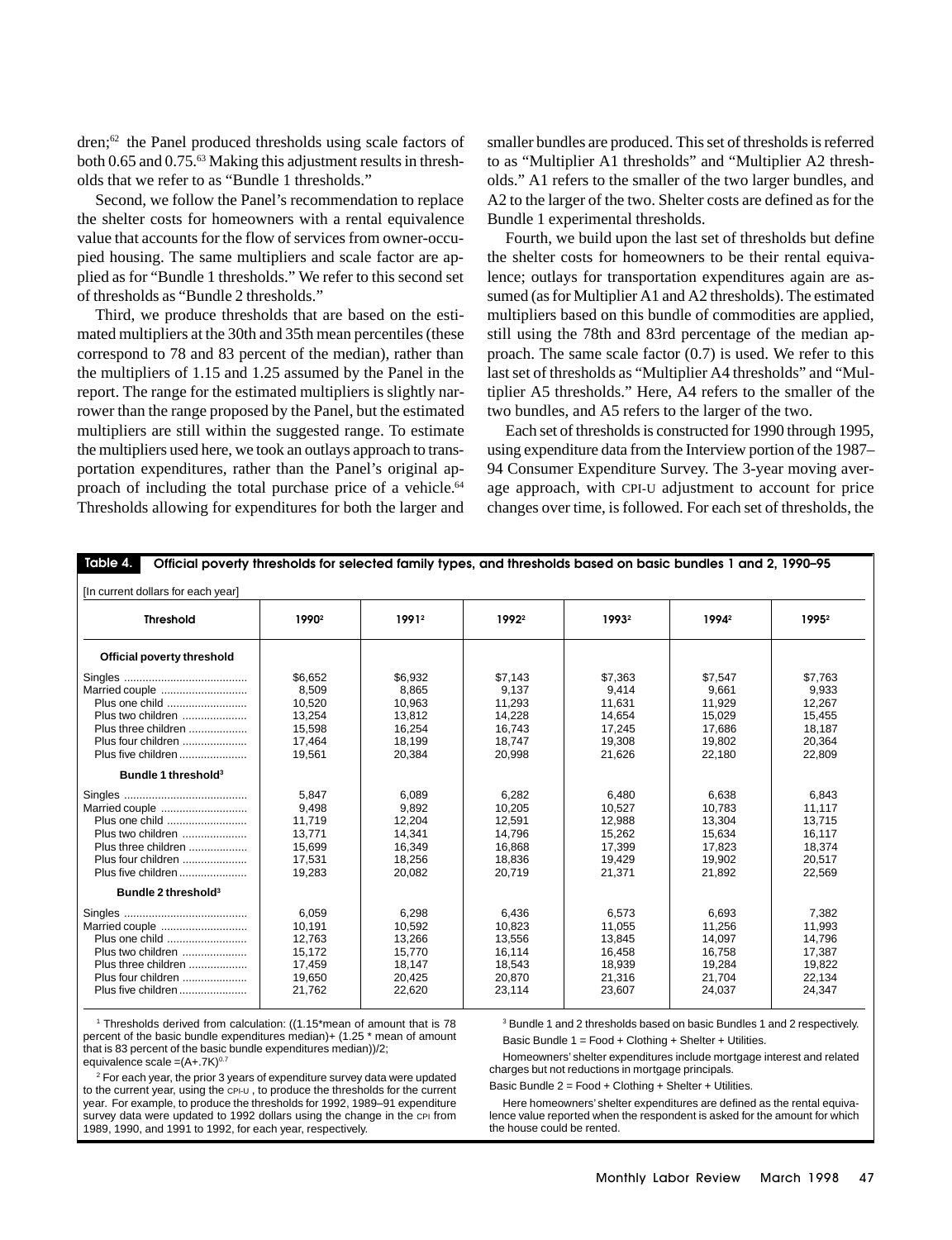basic bundle of expenditures for the reference two-adult, two-child family is calculated. The basic bundle definition changes only with respect to shelter. The alternative transportation expenditure definition affects the thresholds through the multipliers. As before, the basic bundle is used to rank families, and then to divide the families into vingtiles. The resulting means and estimated multipliers are used in conjunction with the scale factor to produce the thresholds.

In the present study, we assess the impact of the Panel's recommendations primarily by examining poverty rates resulting from the use of the different sets of thresholds. However, for illustrative purposes, we present Bundle 1 and Bundle 2 thresholds for singles and couples with and without children in table 4, to demonstrate the impact on the thresholds of introducing one of the Panel's recommendations. Over the 1990–95 period, the two-adult, twochild thresholds increase by 17.0 and 14.6 percent for Bundles 1 and 2, respectively, in line with the 16.6 percent increase in the official threshold. For each year and family group, the thresholds are higher when rental equivalence (reflected in Bundle 2) is used as the shelter expenditure for homeowners. However, increases in the official threshold, the Panel's thresholds, and our experimental thresholds are similar over the limited period covered. The thresholds presented in table 4 are not adjusted for geographic differences in housing costs; however, interarea adjustments in the price of housing are made for each set of experimental thresholds used to produce the poverty rates presented in table 5.

*Defining resources.* The resource measure used for this analysis is very similar to the one presented in

| [In percent]                   |                 | Thresholds <sup>1</sup> |                 |
|--------------------------------|-----------------|-------------------------|-----------------|
| Characteristic and year        | <b>Official</b> | <b>Bundle1</b>          | <b>Bundle 2</b> |
|                                |                 |                         |                 |
| Age                            |                 |                         |                 |
| All ages:                      |                 |                         |                 |
|                                | 13.5            | 18.3                    | 21.7            |
|                                | 14.2            | 19.1                    | 22.4            |
|                                | 14.8            | 19.9                    | 23.1            |
|                                | 15.1            | 20.6                    | 23.4            |
|                                | 14.6            | 19.2                    | 21.7            |
|                                | 13.8            | 18.4                    | 21.1            |
|                                |                 |                         |                 |
| Children (under 18 years):     |                 |                         |                 |
|                                | 20.7            | 25.4                    | 30.0            |
|                                | 21.8            | 26.6                    | 30.8            |
|                                | 22.4            | 27.1                    | 31.0            |
|                                | 22.7            | 27.9                    | 31.4            |
|                                | 21.8            | 25.8                    | 28.9            |
|                                | 20.8            | 24.3                    | 27.7            |
|                                |                 |                         |                 |
| Persons aged 18 to 64 years:   |                 |                         |                 |
|                                | 10.8            | 14.9                    | 17.7            |
|                                | 11.4            | 15.6                    | 18.4            |
|                                | 11.9            | 16.3                    | 19.1            |
|                                | 12.4            | 17.1                    | 19.4            |
|                                | 11.9            | 16.0                    | 18.0            |
|                                | 11.4            | 15.4                    | 17.7            |
|                                |                 |                         |                 |
| Elderly (over 64 years):       |                 |                         |                 |
|                                | 12.2            | 20.2                    | 24.3            |
|                                | 12.4            | 20.5                    | 24.8            |
|                                | 12.9            | 22.5                    | 26.4            |
|                                | 12.2            | 22.5                    | 25.7            |
|                                | 11.7            | 21.0                    | 24.0            |
|                                | 10.5            | 20.9                    | 24.2            |
|                                |                 |                         |                 |
| <b>Race and ethnicity</b>      |                 |                         |                 |
| White:                         |                 |                         |                 |
|                                | 10.7            | 15.7                    | 18.9            |
|                                |                 |                         |                 |
|                                | 11.3            | 16.3                    | 19.3            |
|                                | 11.9            | 17.1                    | 20.1            |
|                                | 12.2            | 17.7                    | 20.2            |
|                                | 11.7            | 16.7                    | 19.0            |
|                                | 11.2            | 16.3                    | 18.7            |
| Black:                         |                 |                         |                 |
|                                | 31.9            | 34.8                    | 39.6            |
|                                |                 |                         |                 |
|                                | 32.7            | 35.9                    | 41.1            |
|                                | 33.4            | 37.1                    | 41.3            |
|                                | 33.1            | 37.4                    | 42.0            |
|                                | 30.6            | 32.6                    | 35.8            |
|                                | 29.3            | 30.8                    | 35.3            |
| Hispanic origin <sup>2</sup> : |                 |                         |                 |
| 1990                           | 28.1            | 40.3                    | 46.4            |
|                                |                 |                         |                 |
|                                | 28.7            | 41.6                    | 47.0            |
|                                | 29.6            | 41.5                    | 47.8            |
|                                | 30.6            | 43.2                    | 47.8            |
|                                | 30.7            | 41.7                    | 45.9            |
|                                | 30.3            | 41.0                    | 45.8            |
|                                |                 |                         |                 |
| <b>Work experience</b>         |                 |                         |                 |
| Worker in the family:          |                 |                         |                 |
|                                | 8.9             | 13.9                    | 17.1            |
|                                | 9.3             | 14.5                    | 17.5            |
|                                | 9.7             | 15.0                    | 17.9            |
|                                | 9.9             | 15.6                    | 18.2            |
|                                | 9.6             | 14.4                    | 16.6            |
|                                | 9.5             | 13.9                    | 16.5            |
|                                |                 |                         |                 |
| <b>Family type</b>             |                 |                         |                 |
| Married couple:                |                 |                         |                 |
|                                | 6.9             | 12.2                    | 15.3            |
|                                | 7.3             | 12.9                    | 15.7            |
|                                |                 |                         |                 |
|                                | 7.7             | 13.7                    | 16.5            |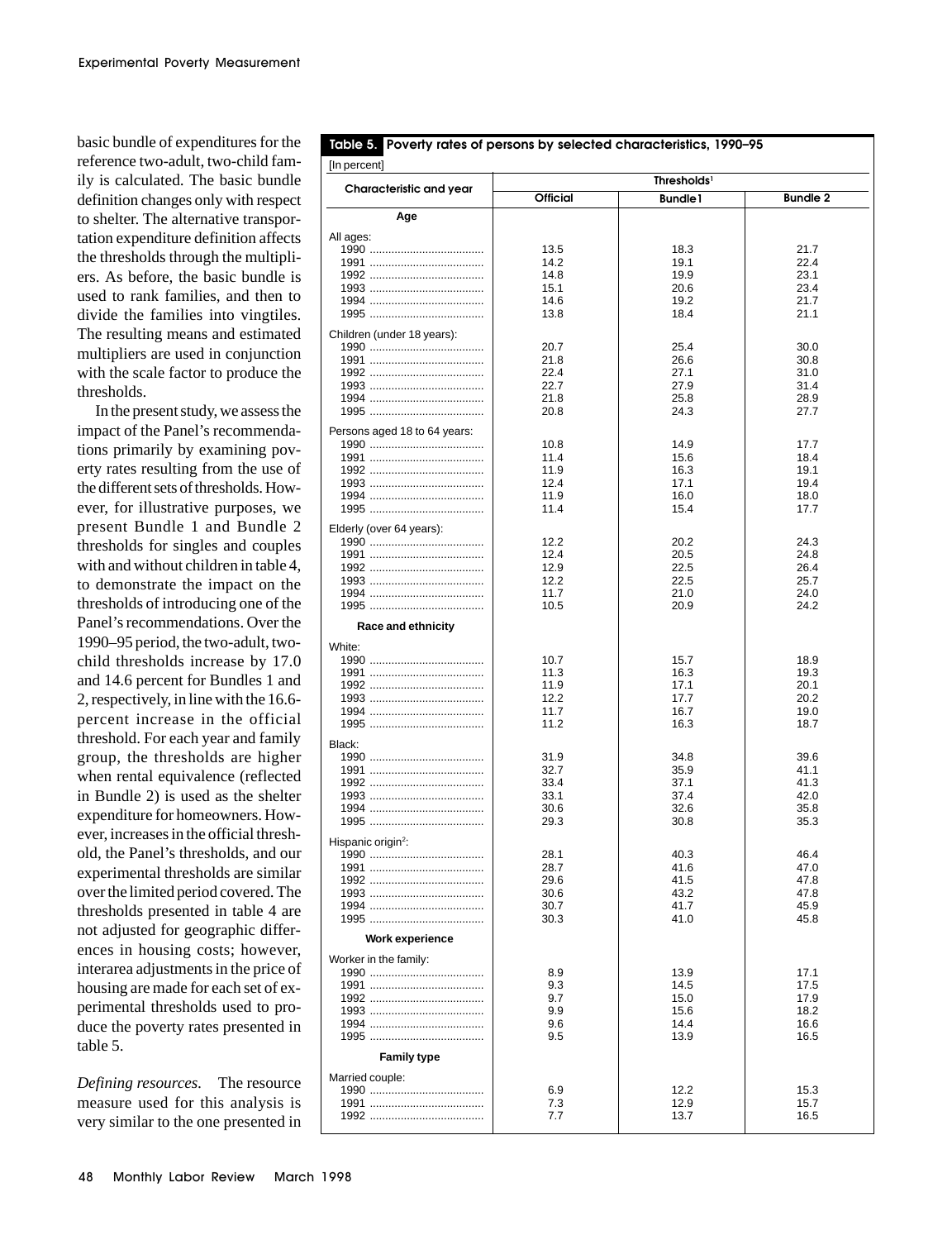the Panel report. For each year of data, 1990–1995, we use the corresponding March CPS file as the base to define resources. The values of in-kind government subsidies and taxes paid, imputed by the Census Bureau and added to the March CPS microdata for each year, are employed in the calculation of resources. Work-related expenses (including child care expenses) and medical out-of-pocket expenses are imputed using the methods employed in the Panel's report, with adjustments for price changes.

A few measurement notes and caveats with respect to the resource definition and data should be mentioned at this point. In showing the effect of the recommended measure on poverty, the Panel report made imputations for work-related expenses, child care expenses, and out-of-pocket medical expenses;

#### Characteristic and year Continued-Poverty rates by selected characteristics, 1990-95 [In percent] Official Bundle 1 Bundle 2 1993 .................................. 8.0 14.2 16.6 1994 .................................. 7.4 13.1 15.2 1995 .................................. 6.8 12.4 14.7 Female householder: 1990 .................................. 37.2 41.6 47.1 1991 .................................. 39.7 43.6 48.7 1992 .................................. 39.0 42.8 47.1 1993 .................................. 38.7 43.5 48.0 1994 .................................. 38.6 40.8 44.5 Table 5. Thresholds<sup>1</sup> Bundle 1

1 Official thresholds for each year are used. Budget 1 and Budget 2 thresholds derived from the calculation: ((1.15\*mean of amount that is 78 percent of basic bundle expenditures median)+(1.25 \* mean of amount that

is 83 percent of basic bundle expenditures median))/2; equivalence scale = $(A+.7K)^{0.7}$ .

1995 .................................. 35.5 38.8 42.9

Bundle 1 and 2 thresholds are based on basic Bundles 1 and 2, respectively.

Basic Bundle 1 = Food + Clothing + Shelter + Utilities.

Homeowners' shelter expenditures include mortgage interest and related charges, but not reductions in mortgage principals.

Basic Bundle 2 = Food + Clothing + Shelter + Utilities.

Here, homeowners' shelter expenditures are defined as the rental equivalence value reported when the respondent is asked for the amount for which the house could be rented.

2 May be of any race.

these have been highlighted earlier. We made these same imputations for 1992. To extend the estimates back to 1990 and forward to 1995, we use the same methods as those employed by the Panel for 1992, and adjust the dollar amounts for different years based on (1) the CPI-U for child and work expenses and (2) the medical CPI-U for medical expenditures. Medical expenditures over time also reflect changes in the cost of medicare part B coverage.<sup>65</sup> Other methods of updating amounts (or the use of updated models rather than updated dollar amounts) would have resulted in slightly different results. Much of the analysis shown in the next section is based on 1992 data because we feel most confident about the imputations in this, the base year for the estimates.

There are several reasons that the 1992 resource estimates are different from those used by the Panel. First, they reflect refinements made to the medical out-of-pocket expenditures by including part B medicare costs,<sup>66</sup> which were excluded from the Panel's imputation. Second, the Panel estimates are based on a public use file that caps values at the upper range of the income distribution in a procedure called topcoding; the use of topcoded income amounts can have a small effect on these estimates, primarily through the imputations employed in the measure. Third, there was a minor programming error in the files given to the Panel by the Census Bureau that resulted in the misclassification of some spouses. Fourth, there are some random elements in the imputations. And fifth, the March 1993 file used here was revised using 1990 census population controls; the estimates in the Panel report used the 1980 census controls. In this discussion, we do not present average resources for the population, but only the impact of using different thresholds and the results of testing our resource measure.

The resource definition used to define poverty is enormously important, as even minor changes in the definition could have a large effect on the composition of the poverty population. For example, it would appear that an implicit assumption in the Panel's resource recommendation is that the "current money income" resource definition understates the poverty rate of working families (in that it fails to account for taxes and work-related expenses that reduce the disposable income of workers relative to that of nonworkers) and overstates the poverty rate of nonworkers (in that it fails to account for the noncash benefits that nonworkers are more likely to receive). While it is easy to speculate how an alternate resource definition might change our view of who is poor, the fact is that, given the extent of differences between the current and proposed measure, the only way to really understand the effects of the Panel's proposals is to simulate them and compare the results with estimates based on the official definition in a process described below.

### Results based on the experimental measures

In this section, we try to answer two questions: (1) Would the Panel's proposed measure change our view of how poverty rates for different demographic groups have changed over

#### Monthly Labor Review March 1998 49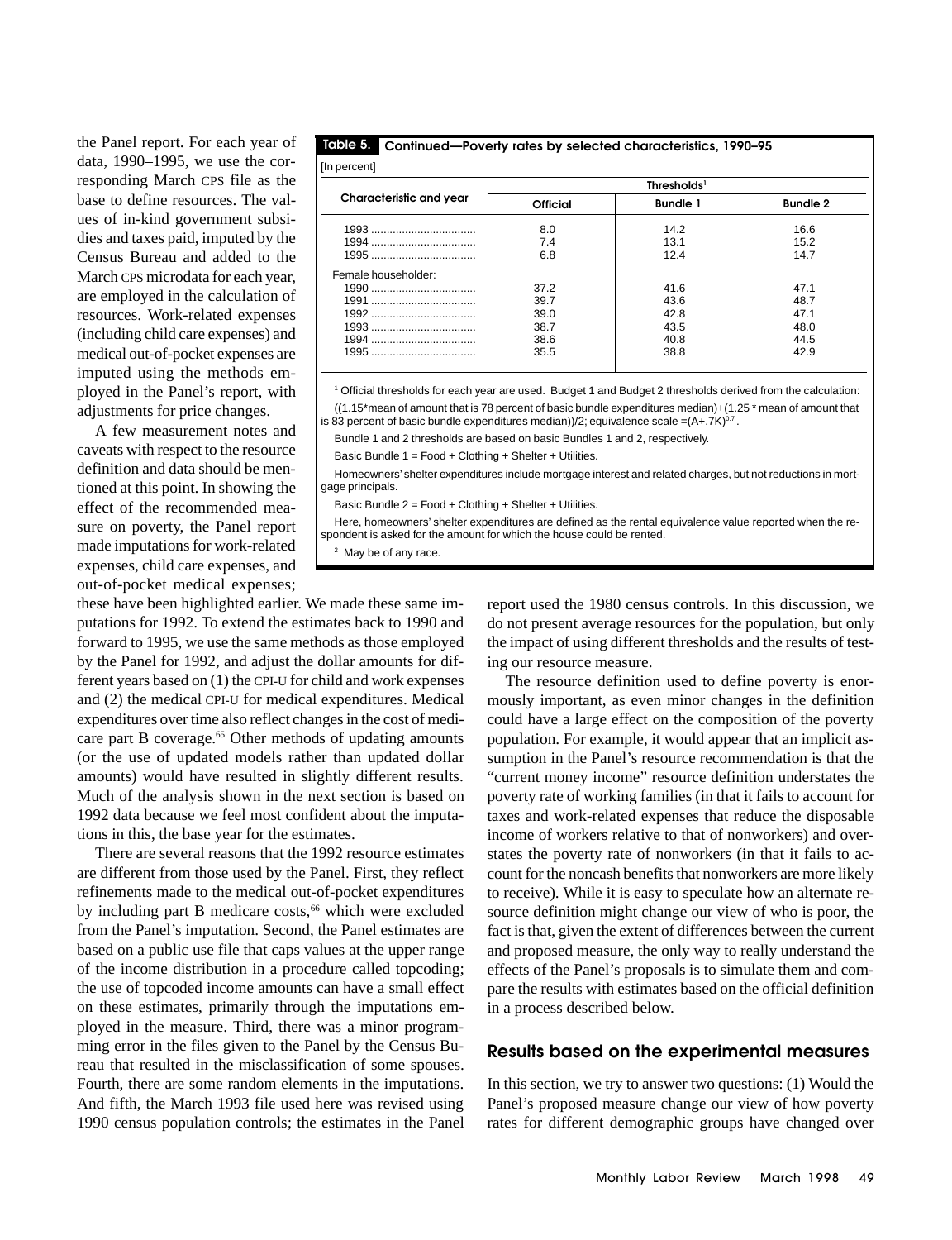| Table 6.<br>Distribution of the poverty population by selected characteristics, 1992 |                         |                    |                   |                         |                     |                 |  |  |  |
|--------------------------------------------------------------------------------------|-------------------------|--------------------|-------------------|-------------------------|---------------------|-----------------|--|--|--|
|                                                                                      |                         | Number (thousands) |                   |                         | Percent of the poor |                 |  |  |  |
|                                                                                      | Thresholds <sup>1</sup> |                    |                   | Thresholds <sup>1</sup> |                     |                 |  |  |  |
|                                                                                      | Official                | <b>Bundle 1</b>    | <b>Bundle 2</b>   | Official                | <b>Bundle 1</b>     | <b>Bundle 2</b> |  |  |  |
| Total persons<br>Total poor persons                                                  | 256.549<br>38.014       | 256.549<br>51,114  | 256.549<br>59.281 | 100.00                  | 100.00              | 100.00          |  |  |  |
| Children (under 18 years)                                                            | 15,294                  | 18,518             | 21,198            | 40.23                   | 36.23               | 35.76           |  |  |  |
| Persons aged 18-64 years                                                             | 18.793                  | 25,764             | 30.041            | 49.44                   | 50.40               | 50.68           |  |  |  |
| Elderly (over 64 years)                                                              | 3,928                   | 6,831              | 8,043             | 10.33                   | 13.36               | 13.57           |  |  |  |
|                                                                                      | 25,259                  | 36.375             | 42.833            | 66.45                   | 71.16               | 72.25           |  |  |  |
|                                                                                      | 10.827                  | 12.030             | 13.397            | 28.48                   | 23.54               | 22.60           |  |  |  |
|                                                                                      | 1,929                   | 2,709              | 3.051             | 5.07                    | 5.30                | 5.15            |  |  |  |
| Non-Hispanic                                                                         | 30.422                  | 40.471             | 47.027            | 80.03                   | 79.18               | 79.33           |  |  |  |
|                                                                                      | 7.592                   | 10.643             | 12.254            | 19.97                   | 20.82               | 20.67           |  |  |  |
| No worker in household                                                               | 17.067                  | 18,666             | 20.432            | 44.90                   | 36.52               | 34.47           |  |  |  |
| Worker in household                                                                  | 20,947                  | 32,448             | 38,850            | 55.10                   | 63.48               | 65.54           |  |  |  |
|                                                                                      | 13,304                  | 23,674             | 28.596            | 45.94                   | 57.10               | 59.23           |  |  |  |
| Female householder                                                                   | 14,205                  | 15,597             | 17.172            | 49.05                   | 37.62               | 35.57           |  |  |  |
|                                                                                      | 1,452                   | 2,188              | 2,514             | 5.01                    | 5.28                | 5.21            |  |  |  |

1Thresholds derived from calculation:

((1.15\*mean of amount of 78 percent of basic bundle expenditures median)+ (1.25 \* mean of amount that is 83 percent of basic bundle expenditures median))/2; equivalence scale = $(A+.7K)^{0.7}$ .

Bundle 1 and 2 thresholds based on basic Bundles 1 and 2, respectively. Basic Bundle 1 = Food + Clothing + Shelter + Utilities.

Homeowners' shelter expenditures include mortgage interest and related charges, but not reductions in mortgage principals.

Basic Bundle 2 = Food + Clothing + Shelter + Utilities.

Here, homeowners' shelter expenditures are defined as the rental equivalence value reported when the respondent is asked for the amount for which the house could be rented.

#### Official poverty rates compared with rates based on experimental measures for selected demographic groups, 1992 Table 7.

|                               | Poverty rate (in percent) |                   |                   |                 | Percentage-point difference (standardized) <sup>1</sup> |                   |                   |                 |                 |
|-------------------------------|---------------------------|-------------------|-------------------|-----------------|---------------------------------------------------------|-------------------|-------------------|-----------------|-----------------|
|                               | <b>Official</b>           | NAS1 <sup>2</sup> | NAS <sub>22</sub> | B1 <sup>3</sup> | B2 <sup>3</sup>                                         | NAS <sub>12</sub> | NAS <sub>22</sub> | B1 <sup>3</sup> | B2 <sup>3</sup> |
|                               |                           |                   |                   |                 |                                                         |                   |                   |                 |                 |
| Total persons                 | 14.8                      | 18.1              | 19.0              | 19.9            | 23.1                                                    | 3.3               | 4.2               | 5.1             | 8.3             |
| Relatively high poverty rates |                           |                   |                   |                 |                                                         |                   |                   |                 |                 |
|                               | 22.4                      | 26.4              | 26.4              | 27.1            | 31.0                                                    | 2.7               | 2.7               | 3.1             | 5.7             |
|                               | 29.6                      | 41.0              | 40.9              | 41.5            | 47.8                                                    | 5.7               | 5.7               | 6.0             | 9.1             |
|                               | 33.4                      | 35.6              | 36.8              | 37.1            | 41.3                                                    | 1.0               | 1.5               | 1.6             | 3.5             |
| Female householder            | 39.0                      |                   |                   | 42.8            | 47.1                                                    |                   |                   | 1.4             | 3.1             |
| Relatively low poverty rates  |                           |                   |                   |                 |                                                         |                   |                   |                 |                 |
| Married couples               | 7.7                       |                   |                   | 13.7            | 16.5                                                    |                   |                   | 11.6            | 17.1            |
| Worker in family              | 9.7                       | 13.7              | 14.1              | 15.0            | 17.9                                                    | 6.2               | 6.8               | 8.1             | 12.7            |
|                               | 11.9                      | 15.3              | 16.1              | 17.1            | 20.1                                                    | 4.3               | 5.3               | 6.5             | 10.3            |
|                               | 11.9                      |                   |                   | 16.3            | 19.1                                                    |                   |                   | 5.5             | 8.9             |
|                               | 12.9                      | 14.6              | 18.0              | 22.5            | 26.4                                                    | 1.9               | 5.8               | 10.9            | 15.5            |

1 Standardized percentage-point difference = (current total population poverty rate/current rate for group) \*actual percentage-point change of the experimental poverty rate less the official poverty rate.

<sup>2</sup> NAS<sub>1</sub> uses scale economy factor 0.75; NAS2 uses scale economy factor 0.65. The standardized changes are slightly different from those published, because the official poverty rates are slightly different. See Connie F. Citro and Robert T. Michael, eds., Measuring Poverty: A New Approach (Washington, National Academy Press, 1995), table 5–8, p. 265.

olds, respectively. (See the text for estimation methodology.)

Basic Bundle 1 = Food + Clothing + Shelter + Utilities.

Homeowners' shelter expenditures include mortgage interest and related charges but not reductions in mortgage principal.

Basic Bundle 2 = Food + Clothing + Shelter + Utilities.

Here, homeowners' shelter expenditures are defined as the rental equivalence value reported when the respondent is asked for the amount for which the house could be rented.

<sup>3</sup>B1 and B2 are the poverty rates based on basic Bundles 1 and 2 thresh-

NOTE: Dash indicates data not available.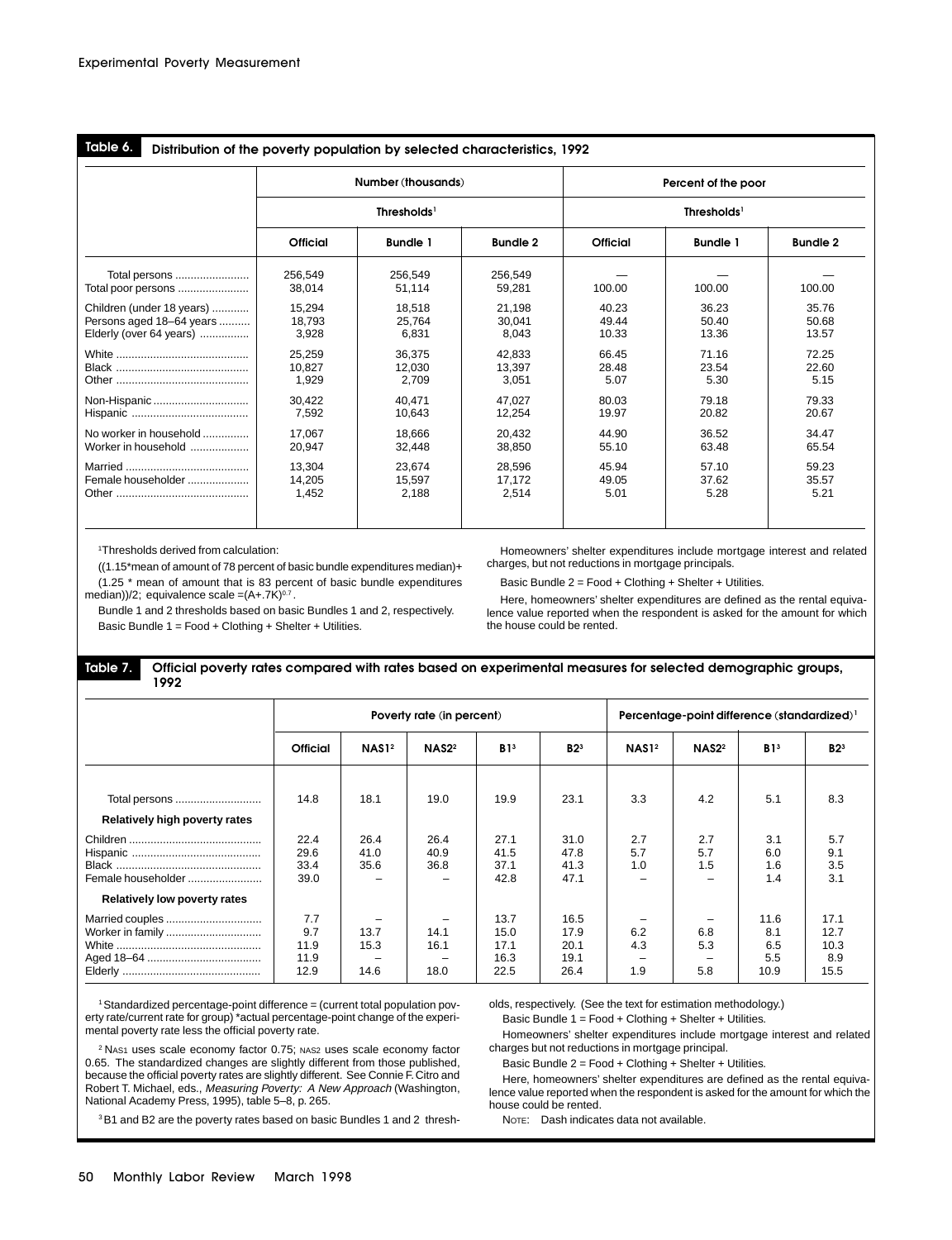time? and (2) Would the proposed measure change our view of who is poor? In tables 5 and 6, the official poverty rates for different demographic groups for 1990 through 1995 are compared with the poverty rates that we produced following the Panel's proposed methods (threshold Bundles 1 and 2). Table 7 shows, for selected demographic groups, three sets of poverty rates for 1992: the official rates, the rates produced by the Panel (NAS1 and NAS2) , and the rates we produced using threshold Bundles 1 and 2 (B1 and B2). Also shown are standardized changes in the rates compared with the official rates. In table 6, we present the distribution of the poverty population for 1992 as defined by these groups. Table 8 shows the distribution of the poverty population when Multipliers A1, A2, A4, and A5 thresholds are assumed.

*Poverty rates*. At this very early stage of analysis of the likely effects of the Panel's recommendations, it is probably not wise to focus too much on the level of poverty rates, but rates are

| Table 8.<br>Alternative estimates and distributions of the poverty population by selected characteristics, 1992 |                 |                 |                      |                                    |                 |                      |                      |  |
|-----------------------------------------------------------------------------------------------------------------|-----------------|-----------------|----------------------|------------------------------------|-----------------|----------------------|----------------------|--|
| <b>Thresholds</b><br><b>Characteristic</b>                                                                      |                 |                 |                      |                                    |                 |                      |                      |  |
|                                                                                                                 | <b>Official</b> | <b>Bundle 1</b> | <b>Multiplier A1</b> | <b>Multiplier A2</b>               | <b>Bundle 2</b> | <b>Multiplier A4</b> | <b>Multiplier A5</b> |  |
| Reference family:                                                                                               |                 |                 |                      |                                    |                 |                      |                      |  |
| Threshold                                                                                                       | \$14,228        | \$14,796        | \$14,773             | \$15,206                           | \$16,114        | \$15,821             | \$16,159             |  |
| Poverty rate of persons                                                                                         | 14.8            | 19.9            | 19.9                 | 21.0                               | 23.1            | 22.4                 | 23.2                 |  |
|                                                                                                                 |                 |                 |                      | Persons in families (in thousands) |                 |                      |                      |  |
|                                                                                                                 | 256.549         | 256,549         | 256,549              | 256,549                            | 256.549         | 256,549              | 256,549              |  |
|                                                                                                                 | 38,014          | 51,114          | 50,943               | 53,822                             | 59,281          | 57,484               | 59,530               |  |
| Children (under 18 years)                                                                                       | 15,294          | 18,518          | 18.448               | 19.403                             | 21,198          | 20.612               | 21,273               |  |
| Persons aged 18 to 64 years                                                                                     | 18,793          | 25,764          | 25,683               | 27,148                             | 30.041          | 29,088               | 30.183               |  |
| Elderly (over 64 years)                                                                                         | 3,928           | 6,831           | 6,811                | 7,271                              | 8,043           | 7,784                | 8,074                |  |
|                                                                                                                 | 25,259          | 36,375          | 36,253               | 38,518                             | 42.833          | 41,386               | 43.049               |  |
|                                                                                                                 | 10,827          | 12,030          | 11,997               | 12,463                             | 13,397          | 13,114               | 13,418               |  |
|                                                                                                                 | 1,929           | 2,709           | 2,693                | 2,841                              | 3,051           | 2,983                | 3,063                |  |
|                                                                                                                 | 30,422          | 40,471          | 40,318               | 42,611                             | 47,027          | 45,628               | 47,216               |  |
|                                                                                                                 | 7,592           | 10,643          | 10.624               | 11,211                             | 12,254          | 11,856               | 12,314               |  |
| No worker in household                                                                                          | 17.067          | 18.666          | 18.623               | 19.316                             | 20.432          | 20.089               | 20.467               |  |
| Worker in household                                                                                             | 20,947          | 32,448          | 32,319               | 34,506                             | 38,850          | 37,394               | 39,063               |  |
|                                                                                                                 | 13,368          | 23,674          | 23,561               | 25,353                             | 28,596          | 27,572               | 28,751               |  |
| Female householder                                                                                              | 19,981          | 15,597          | 15,563               | 16,097                             | 17,172          | 16,794               | 17,216               |  |
|                                                                                                                 | 4.666           | 2.188           | 2.188                | 2,325                              | 2.514           | 2,422                | 2.528                |  |
|                                                                                                                 |                 |                 |                      | <b>Percent distribution</b>        |                 |                      |                      |  |
|                                                                                                                 | 100.0           | 100.0           | 100.0                | 100.0                              | 100.0           | 100.0                | 100.0                |  |
| Children (under 18 years)                                                                                       | 40.2            | 36.2            | 36.2                 | 36.1                               | 35.8            | 35.9                 | 35.7                 |  |
| Persons aged 18 to 64 years                                                                                     | 49.4            | 50.4            | 50.4                 | 50.4                               | 50.7            | 50.6                 | 50.7                 |  |
| Elderly (over 64 years)                                                                                         | 10.3            | 13.4            | 13.4                 | 13.5                               | 13.6            | 13.5                 | 13.6                 |  |
|                                                                                                                 | 66.5            | 71.2            | 71.2                 | 71.6                               | 72.3            | 72.0                 | 72.3                 |  |
|                                                                                                                 | 28.5            | 23.5            | 23.5                 | 23.2                               | 22.6            | 22.8                 | 22.5                 |  |
|                                                                                                                 | 5.1             | 5.3             | 5.3                  | 5.3                                | 5.1             | 5.2                  | 5.1                  |  |
|                                                                                                                 | 80.0            | 79.2            | 79.1                 | 79.2                               | 79.3            | 79.4                 | 79.3                 |  |
|                                                                                                                 | 20.0            | 20.8            | 20.9                 | 20.8                               | 20.7            | 20.6                 | 20.7                 |  |
| No worker in household                                                                                          | 44.9            | 36.5            | 36.6                 | 35.9                               | 34.5            | 34.9                 | 34.4                 |  |
| Worker in household                                                                                             | 55.1            | 63.5            | 63.4                 | 64.1                               | 65.5            | 65.1                 | 65.6                 |  |
|                                                                                                                 | 45.9            | 57.1            | 57.0                 | 57.9                               | 59.2            | 58.9                 | 59.3                 |  |
| Female householder                                                                                              | 49.1            | 37.6            | 37.7                 | 36.8                               | 35.6            | 35.9                 | 35.5                 |  |
|                                                                                                                 | 5.0             | 5.3             | 5.3                  | 5.3                                | 5.2             | 5.2                  | 5.2                  |  |

N**OTE:** Official poverty thresholds for 1992 used.

Bundle 1 and Bundle 2 thresholds derived using methods outlined in text. Basic Bundle 1 = Food + Clothing + Shelter + Utilities.

Here homeowners' shelter expenditures are defined as the rental equivalence value reported when the respondent is asked for the amount for which the house could be rented.

Homeowners' shelter expenditures include mortgage interest and related charges, but not reductions in mortgage principals.

Basic Bundle 2 = Food + Clothing + Shelter + Utilities.

Multiplier A1 thresholds derived using multipliers of 1.21 and 1.19; Multiplier A2 thresholds derived from multipliers of 1.24 and 1.23.

Multiplier A4 thresholds derived using multipliers of 1.19 and 1.17; Multiplier A5 thresholds derived from multipliers of 1.21 and 1.20.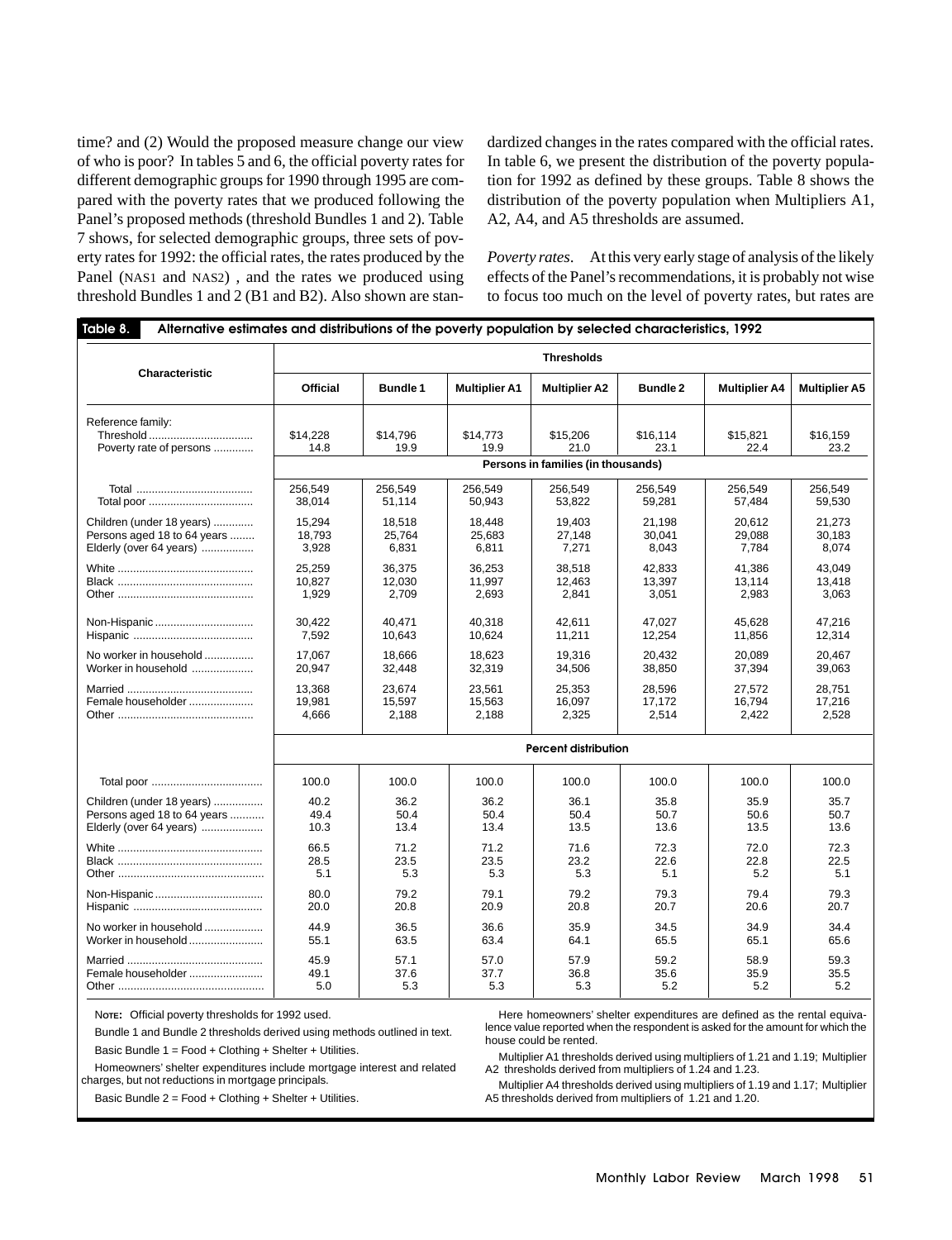| <b>Element</b>                                                                        | <b>Current measure</b>                                                                                 | <b>Proposed measure</b>                                                                                                                                                                                                                                                                                                                                     |
|---------------------------------------------------------------------------------------|--------------------------------------------------------------------------------------------------------|-------------------------------------------------------------------------------------------------------------------------------------------------------------------------------------------------------------------------------------------------------------------------------------------------------------------------------------------------------------|
| Threshold concept                                                                     | Food times a large multiplier for all other<br>expenses                                                | Food, clothing, shelter, utilities, plus a small<br>amount for other expenses                                                                                                                                                                                                                                                                               |
| 1992 level (two-adult, two-child family)                                              | \$14,228                                                                                               | Suggested range of \$13,700–\$15,900                                                                                                                                                                                                                                                                                                                        |
| Updating method                                                                       | Update 1963 level each year for price changes                                                          | Update each year by change in spending on<br>food, clothing, and shelter over previous 3<br>years by two-adult, two-child families                                                                                                                                                                                                                          |
| Threshold adjustments:<br>By family type                                              | Separately developed thresholds by family<br>type; lower thresholds for elderly singles and<br>couples | Reference family threshold adjusted by use of<br>equivalence scale, which assumes children<br>need less than adults and economies of scale<br>for larger families                                                                                                                                                                                           |
| By geographic area                                                                    | No adjustments                                                                                         | Adjusting for housing cost by region and size<br>of metropolitan area                                                                                                                                                                                                                                                                                       |
| Family resource definition (to compare with<br>threshold to determine poverty status) | Gross (before-tax) money income from all<br>sources                                                    | Gross money income, plus value of near-<br>money in-kind benefits (such as food stamps),<br>minus income and payroll taxes and other<br>nondiscretionary expenses (such as child care<br>and other work-related expenses; child support<br>payments to another household; out-of-pocket<br>medical care expenses, including health insur-<br>ance premiums) |
| Data source (for estimating income)                                                   | March Current Population Survey                                                                        | Survey of Income and Program Participation                                                                                                                                                                                                                                                                                                                  |
| Period of measurement                                                                 | Annual                                                                                                 | Annual, supplemented by shorter term and<br>longer term measures                                                                                                                                                                                                                                                                                            |
| Economic unit of analysis                                                             | Families and unrelated individuals                                                                     | Families (including cohabiting couples) and<br>unrelated individuals                                                                                                                                                                                                                                                                                        |

eds., *Measuring Poverty: A New Approach* (Washington, National Ac table 1.1, p. 41.

important as a starting point from which to examine the composition of, and trends in, the poverty population. Bundle 1 (B1) thresholds for 1992 (the base year for the Panel's estimates) yield a poverty rate for the total population of 19.9 percent, 5.1 percentage points above the official poverty rate of 14.8 percent. ( See table 7.) The B1 poverty rates are similar to, although slightly higher than, $67$  those produced by the Panel (NAS1 and NAS2), while B2 poverty rates are higher.

Over the 1990–95 period, rates under the official and proposed methodologies behave similarly, with increases over the 1990–93 period and declines over the 1993–95 period. (See table 5.) The official rate rose from 13.5 to 15.1 percent between 1990 and 1993 and fell to 13.8 percent by 1995. The experimental rates rose from 18.3 to 20.6 percent from 1990 to 1993 and fell to 18.4 percent by 1995. Under each scenario (Bundle 1 and 2 thresholds), the 1995 rate is similar to the 1990 rate. Rates based on Bundle 2 thresholds are higher for each year than are the rates based on Bundle 1 thresholds. These results suggest that poverty rates change with the business cycle.68 However, over the 1993–94 period, poverty rates dropped for blacks and for persons living in families with a female householder, regardless of the bundle used in the analysis. This drop is due to the addition of the earned income tax credit in the resource measure.

Obviously, there are many factors that account for differences between the official and modified poverty rates, such as the concentration of income around the poverty threshold, the level of noncash transfer program participation, tax burdens, and medical expenditures. So it is not surprising that the levels of difference between the official and experimental poverty rates are not uniform across demographic groups. In order to explore these differences, we follow the Panel's method of examining the differences in poverty rates in terms of standardized percentage-point changes. The changes are standardized so that results for each group are comparable with those for the total population. The standardized changes are summarized in table 7.

Generally, the differences in poverty rates are small for groups with very high official poverty rates and larger for groups with lower poverty rates. Let us examine this relation-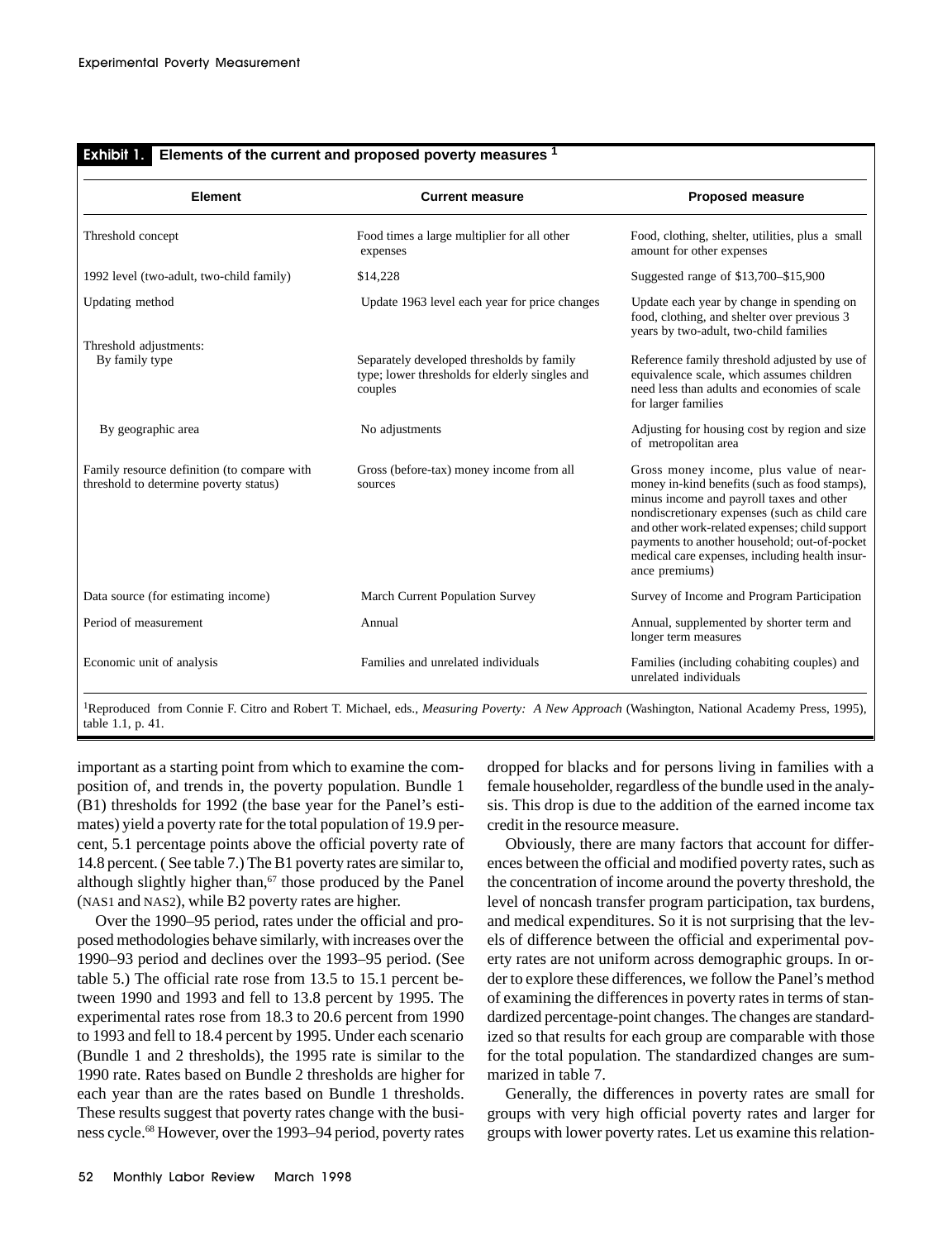### **Summary of the recommendations of the Panel on Poverty and Family Assistance1**

**Recommendation 1.1.** The official U.S. measure of poverty should be revised to reflect more nearly the circumstances of the Nation's families and changes in them over time. The revised measure should comprise a set of poverty thresholds and a definition of family resources—for comparison with the thresholds to determine who is in or out of poverty—that are consistent with each other and otherwise statistically defensible. The concepts underlying both the thresholds and definition of family resources should be broadly acceptable and understandable and operationally feasible.

**Recommendation 1.2.** On the basis of the criteria in Recommendation 1.1, the poverty measure should have the following characteristics:

- The poverty thresholds should represent a budget for food, clothing, shelter (including utilities), and a small additional amount to allow for other needs (such as household supplies, personal care, and nonwork-related transportation).
- A threshold for a reference family type should be developed using actual Consumer Expenditure Survey data and updated annually to reflect changes in expenditures for food, clothing, and shelter over the previous 3 years.
- The reference family threshold should be adjusted to reflect the needs of different family types and to reflect geographic differences in housing costs.
- Family resources should be defined—consistent with the threshold concept—as the sum of money income from all sources, together with the value of near-money benefits (such as food stamps) that are available to buy goods and services in the budget, minus expenses that cannot be used to buy these goods and services. Such expenses include income and payroll taxes, child care and other work-related expenses, child support payments to another household, and out-of-pocket medical care costs, including health insurance premiums.

**Recommendation 2.1.** A poverty threshold with which to initiate a new series of official U.S. poverty statistics should be derived from Consumer Expenditure Survey data for a reference family of four persons (two adults and two children). The procedure should be to specify a percentage of median annual expenditures for such families on the sum of three basic goods and services—food, clothing, and shelter (including utilities)—and apply a specified multiplier to the corresponding dollar level so as to add a small amount for other needs.

**Recommendation 2.2.** The new poverty threshold should be updated each year to reflect changes in consumption of the basic goods and services contained in the poverty budget: determine the dollar value that represents the designated percentage of the median level of expenditures on the sum of food, clothing, and shelter for two-adult, twochild families, and apply the designated multiplier. To smooth out year-to-year fluctuations and to lag the adjustment to some extent, perform the calculations for each year by averaging the most recent 3 years' worth of data from the Consumer Expenditure Survey, with the data for each of those years brought forward to the current period by using the change in the Consumer Price Index.

**Recommendation 2.3.** When the new poverty threshold concept is first implemented and for several years thereafter, the Census Bureau should produce a second set of poverty rates for evaluation purposes by using the new thresholds updated only for price changes (rather than for changes in consumption of the basic goods and services in the poverty budget).

**Recommendation 2.4.** As part of implementing a new official U.S. poverty measure, the current threshold level for the reference family of two adults and two children (\$14,228 in 1992 dollars) should be reevaluated, and a new threshold level established with which to initiate a new series of poverty statistics. That reevaluation should take account of both the new threshold concept and the real growth in consumption that has occurred since the official threshold was first set 30 years ago.

**Recommendation 3.1.** The four-person (two-adult, twochild) poverty threshold should be adjusted for other family types by means of an equivalence scale that reflects differences in consumption by adults and children under 18 and economies of scale for larger families. A scale that meets these criteria is the following: children under 18 are treated as consuming 70 percent as much as adults on average; economies of scale are computed by taking the number of adult equivalents in a family (that is, the number of adults plus 0.70 times the number of children) and then raising this number to a power of from 0.65 to 0.75.

**Recommendation 3.2.** The poverty thresholds should be adjusted for differences in the cost of housing across geographic areas of the country. Available data from the decennial census permit the development of a reasonable cost-ofhousing index for nine regions and, within each region, for several population size categories of metropolitan areas. The index should be applied to the housing portion of the poverty thresholds.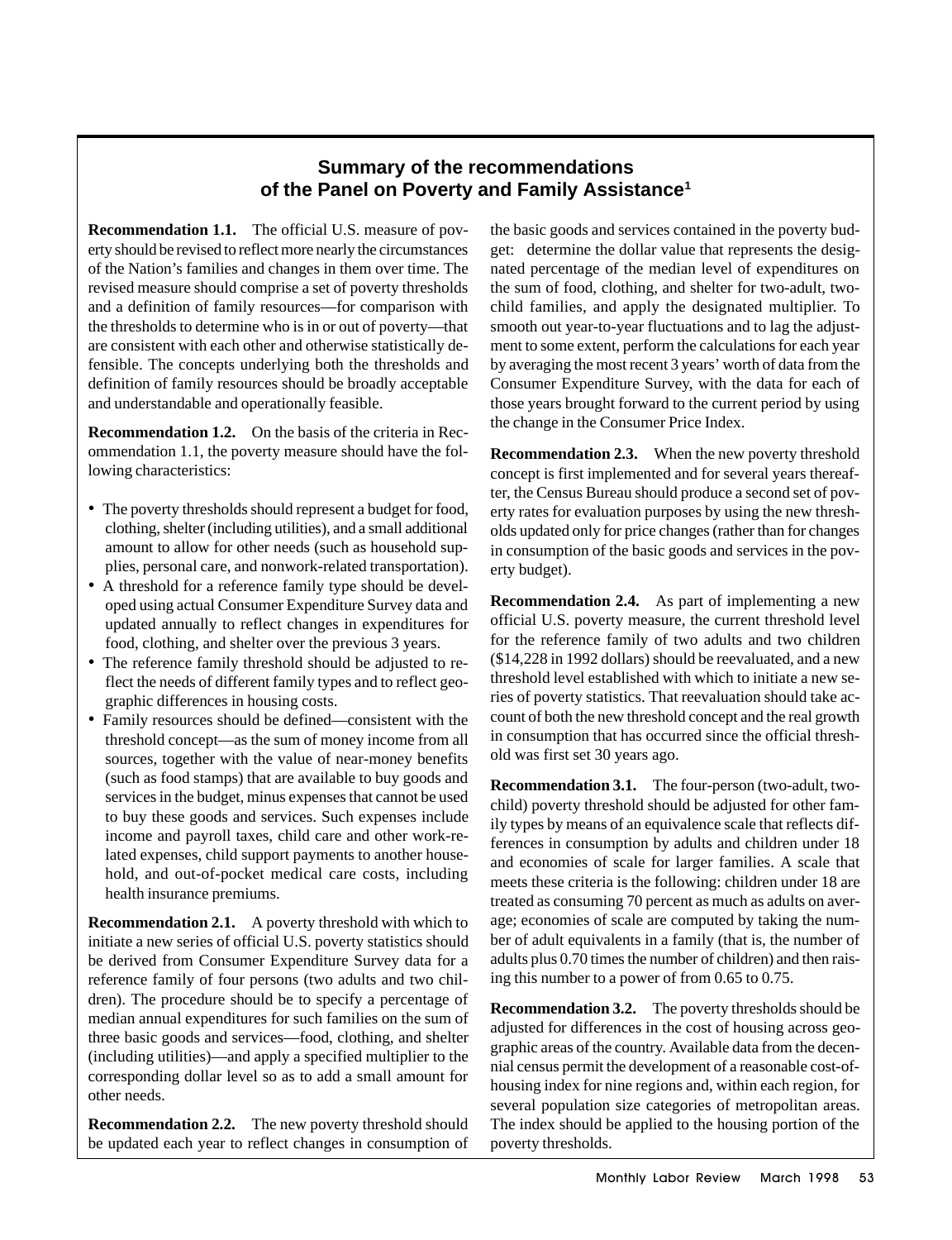**Recommendation 3.3.** Appropriate agencies should conduct research to determine methods that could be used to update the geographic housing cost component of the poverty thresholds between the decennial censuses.

**Recommendation 3.4.** Appropriate agencies should conduct research to improve the estimation of geographic costof-living differences in housing, as well as other components of the poverty budget. Agencies should consider improvements to data series, such as the BLS area price indexes, that have the potential to support improved estimates of cost-ofliving differences.

**Recommendation 4.1.** In developing poverty statistics, any significant change in the definition of family resources should be accompanied by a consistent adjustment of the poverty thresholds.

**Recommendation 4.2.** The definition of family resources for comparison with the appropriate poverty threshold should be disposable money and near-money income. Specifically, resources should be calculated as follows:

- estimate gross money income from all public and private sources for a family or unrelated individual (which is income as defined in the current measure);
- add the value of near-money nonmedical in-kind benefits, such as food stamps, subsidized housing, school lunches, and home energy assistance;
- deduct out-of-pocket medical care expenditures, including health insurance premiums;
- deduct income taxes and Social Security payroll taxes;
- for families in which there is no nonworking parent, deduct actual child care costs per week worked, not to exceed the earnings of the parent with the lower earnings or a cap that is adjusted annually for inflation;
- for each working adult, deduct a flat amount per week worked (adjusted annually for inflation and not to exceed earnings) to account for work-related transportation and miscellaneous expenses; and
- deduct child support payments from the income of the payer.

**Recommendation 4.3.** Appropriate agencies should work to develop one or more "medical care-risk" indexes that measure the economic risk to families and individuals of having no, or inadequate, health insurance coverage. However, such indexes should be kept separate from the measure of economic poverty.

**Recommendation 5.1.** The Survey of Income and Program Participation (SIPP) should become the basis of official U.S. income and poverty statistics in place of the March income supplement to the Current Population Survey. Decisions about the SIPP design and questionnaire should take account of the data requirements for producing reliable time series of poverty statistics using the proposed definition of family resources (money and near-money income minus certain expenditures). Priority should be accorded to methodological research for SIPP that is relevant for improved poverty measurement. A particularly important problem to address is population undercoverage, particularly of low-income minority groups.

**Recommendation 5.2.** To facilitate the transition to SIPP, the Census Bureau should produce concurrent time series of poverty rates from both SIPP and the March CPS by using the proposed revised threshold concept and updating procedure and the proposed definition of family resources as disposable income. The current series should be developed starting with 1984, when SIPP was first introduced.

**Recommendation 5.3.** The Census Bureau should routinely issue public use files from both SIPP and the March CPS that include the Bureau's best estimate of disposable income and its components (taxes, in-kind benefits, child care expenses, and so forth), so that researchers can obtain poverty rates consistent with the new threshold concept from either survey.

**Recommendation 5.4.** Appropriate agencies should conduct research on methods to develop poverty estimates from household surveys with limited income information that are comparable to the estimates that would be obtained from a fully implemented disposable income definition of family resources.

**Recommendation 5.5.** Appropriate agencies should conduct research on methods to construct small-area poverty estimates from the limited information in the decennial census that are comparable with the estimates that would be obtained under a fully implemented disposable income concept. In addition, serious consideration should be given to adding one or two questions to the decennial census to assist in the development of comparable estimates.

**Recommendation 5.6.** The Bureau of Labor Statistics should undertake a comprehensive review of the Consumer Expenditure Survey to assess the costs and benefits of changes to the survey design, questionnaire, sample size, and other features that could improve the quality and usefulness of the data. The review should consider ways to improve the survey for the purpose of developing poverty thresholds, for permitting the measurement of poverty on the basis of a consumption or expenditure concept of family resources at some future date, and for other analytic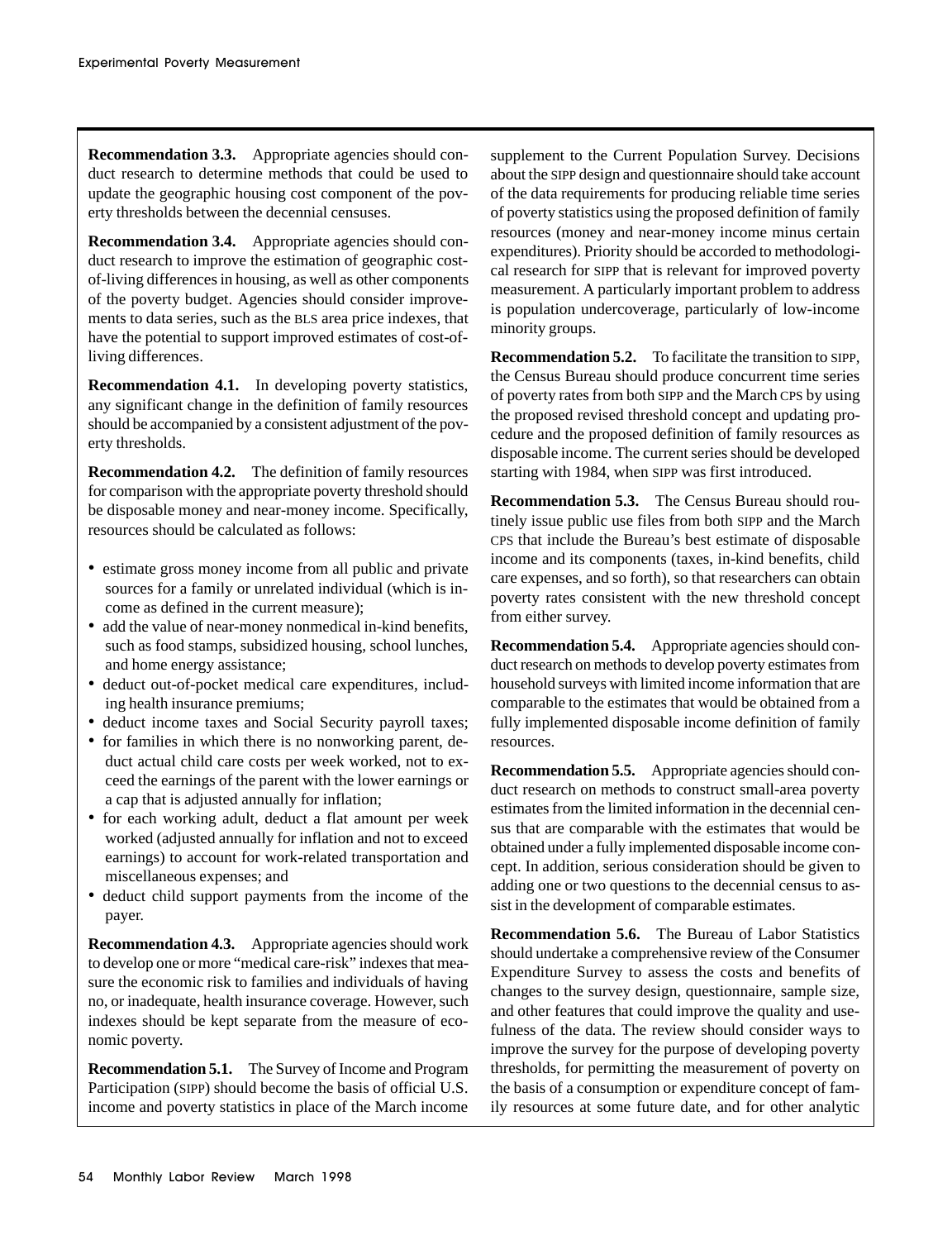purposes related to the measurement of consumption, income, and savings.

**Recommendation 6.1.** The official poverty measure should continue to be derived on an annual basis. Appropriate agencies should develop poverty measures for periods that are shorter and longer than a year, with data from SIPP and the Panel Study of Income Dynamics, for such purposes as program evaluation. Such measures may require the inclusion of asset values in the family resources definition.

**Recommendation 6.2.** The official measure of poverty should continue to use families and unrelated individuals as the units of analysis for which thresholds are defined and resources aggregated. The definition of "family" should be broadened for purposes of poverty measurement to include cohabiting couples.

**Recommendation 6.3.** Appropriate agencies should conduct research on the extent of resource sharing among roommates and other household and family members to determine if the definition of the unit of analysis for the poverty measure should be modified in the future.

**Recommendation 6.4.** In addition to the basic poverty counts and ratios for the total population and groups—the number and proportion of poor people—the official poverty series should provide statistics on the average income and distribution of income for the poor. The count and other statistics should also be published for poverty measures in which family resources are defined net of government taxes and transfers, such as a measure that defines income in beforetax terms, a measure that excludes means-tested government benefits from income, and a measure that excludes all government benefits from income. Such measures can help assess the effects of government taxes and transfers on poverty.

**Recommendation 7.1.** Agencies responsible for Federal assistance programs that use the poverty guidelines derived from the official poverty thresholds (or a multiple there of) to determine eligibility for benefits and services should consider the use of the Panel's proposed measure. In their assessment, agencies should determine whether it is necessary to modify the measure—for example, through a simpler definition of family resources or by linking eligibility less closely to the poverty thresholds because of possible budgetary constraints—to better serve program objectives.

**Recommendation 8.1.** The States should consider linking their need standard for the Aid to Families with Dependent Children program to the Panel's proposed poverty measure, and whether it may be necessary to modify this measure to better serve program objectives.

1 Adapted from Citro and Michael, *Measuring Poverty*, pp. 4–15.

ship by comparing the poverty rates using Bundle 1 thresholds for 1992 with the official thresholds. In standardized terms, the black poverty rate is only 1.6 points higher; for persons in families maintained by women, the change is 1.4 percentage points. One exception to this rule is for persons of Hispanic origin. Their official poverty rate is relatively high (29.6 percent), as is their revised poverty rate (41.5 percent); and their standardized change is 6 percentage points.

For groups with a lower official incidence of poverty, the percentage increase in the rates based on the experimental thresholds is relatively large. The standardized change in poverty rates for persons aged 18 to 64 yields a rate that is 5.5 percentage points higher than the official rate. The rate for those over 64 years of age is 10.9 percentage points higher, and the white poverty rate is 6.5 percentage points above the official poverty rate. The percentage-point change in the poverty rate for families with at least one worker is 8.1, and that for married couples is 11.6.

The changes are in the same direction when threshold Bundle 2 poverty rates and the official poverty rate are compared. However the changes in percentage points are larger because threshold Bundle 2 is larger than threshold Bundle 1. *Composition of the poverty population*. The effect of the differences in levels between the official and revised poverty rates is evident in table 6. Here, the composition of the poverty population under the official and experimental poverty measures is examined, based on results for 1992. As one might expect, there are differences in the composition of the poverty population when the proposed measures are applied. For example, under the official poverty definition, the following groups of persons make up a greater percentage of the poor than when Bundle 1 thresholds are assumed (this same general result applies when Bundle 2 thresholds are assumed): children (40.2 versus 36.2 percent), blacks (28.5 versus 23.5 percent), non-Hispanics (80 versus 79.2 percent), persons living in families with no workers (44.9 versus 36.5 percent), and those living in households headed by women (49.1 versus 37.6 percent). In contrast, all other groups noted in table 6 make up a greater percentage of the poor when the experimental measures are used. We observe increases for the elderly (based on rates of 10.3 and 13.4 percent) and for persons living in married-couple families (based on rates of 45.9 and 57.1 percent). Also note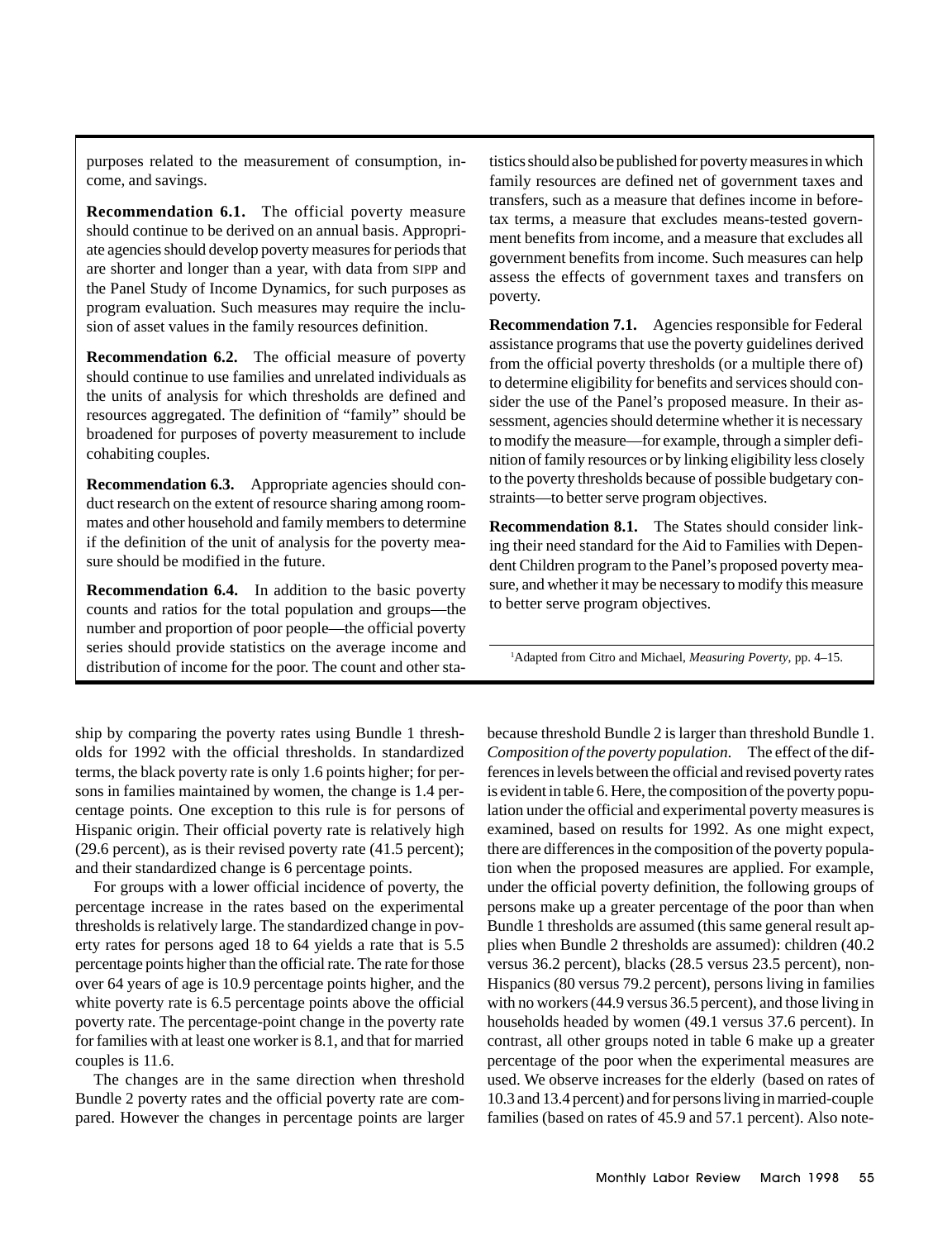worthy is the increase in the percentage of the poor living in families in which there is at least one worker present, which rises from 55.1 to 63.5 percent of the poor.

Does the new poverty measure change our view of who is poor? The answer is that it yields a poverty population that looks more like the total population. Due to the subtraction of work-related expenses, we see relatively more persons in families with a worker, more persons aged 18 to 64 years, and more persons in married-couple families among the poor. We also see relatively fewer persons in families that receive cash or near-cash government transfers. Persons in families with children, in families with no workers, and in female-householder families are relatively less likely to be classified as poor. It is clear that, as we have interpreted the Panel's proposal, the composition of the poverty population changes quite a bit.

*Other thresholds.* Table 8 shows the results of changing the multipliers from 1.15 and 1.25 to the *computed* multipliers, in order to account for additional "other" expenditures. The estimates, relating to 1992, are presented in terms of population characteristics; as in earlier sections of the analysis, 78 and 83 percent of median expenditures are the basis for deriving the thresholds. As a point of reference, the dollar values for each of the thresholds for the reference family in 1992 also are presented in the table.

The thresholds that we use in the two preceding sections (Bundle 1 and Bundle 2 thresholds, with multipliers of 1.15 and 1.25), the number of persons living in families with resources below the thresholds, and the percentage distributions for selected demographic groups are very similar to the rates based on Multiplier thresholds A1 and A4. (See the top panel of table 8 for the number of persons under the thresholds, and the bottom panel for the percentage distributions.)

The addition of expenditures for education and reading (reflected in Multiplier thresholds A2 and A5) shifts the overall poverty rates up only slightly (bottom panel of table 8), from 19.9 to 21.1 and 22.4 to 23.2 for Multipliers A1 versus A2 thresholds and Multiplier A4 versus A5 thresholds. Bundle 2 thresholds (with a rental equivalence approach to shelter costs for homeowners) and Multipliers A4 and A5 thresholds result in higher overall poverty rates than those based on Bundle 1 thresholds and Multipliers A1 and A2 thresholds.

In examining the percentage distribution of the poverty population for 1992 by selected characteristics, we find that the percentages of the poor for most of the groups are similar when Bundle 1 and 2 thresholds, and the respective Multiplier thresholds, are assumed. However, differences do result. For example, if we compare the percentages based on Bundle 1 and 2 thresholds, we find a decrease for blacks (23.5 versus 22.6 percent), for persons living in families with no workers (from 36.5 to 34.5 percent), and for persons living in femaleheaded households (37.6 versus 35.6 percent). The same definitional change results in increases in the percentage distributions for persons living in families with at least one worker (63.5 versus 65.5) and for persons living in married-couple families (57.1 versus 59.2 percent).

These differences across subgroups are similar to those presented in the Panel's report and closely match expectations, given the construction of the resource measure. One small but notable difference between the two sets of estimates is that poverty rates for the elderly under our experimental measures are higher than those reported; this is due to the inclusion of medicare part B premiums in the medical out-of-pocket amounts deducted from income.

OUR FINDINGS REVEAL that poverty thresholds constructed according to the recommendations of the National Academy of Sciences Panel on Poverty and Family Assistance seem to be stable over time and across various definitions of the minimum expenditure bundle. Similarly, poverty rates based on these thresholds appear to behave in a reasonable manner, both over time and across variously defined budgets, and in fact, not all that differently from those derived using the official definition of poverty currently in use. Generally, the poverty rates follow trends over time similar to the official poverty measure and are always higher, both over time and across thresholds and subgroups, than rates based on the official measure. Differences across subgroups are stable over time, and we see a poverty population that looks more like the total population in terms of demographic and socioeconomic characteristics. These results are in line with expectations posited in the Panel's report—that is, the poor are more likely to be white, to be married, and to have a member of the family in  $\Box$ the work force.

### **FOOTNOTES**

AUTHOR'S IDENTIFICATION: Thesia I. Garner is a research economist in the Division of Price and Index Number Research, Bureau of Labor Statistics. Stephanie Shipp was the branch chief of Information and Analysis in the Division of Consumer Expenditure Surveys, Bureau of Labor Statistics, when this research was conducted; she currently is assistant division chief for Labor Force and Transfer Program Characteristics, Housing and Household Economic Statistics Division, Bureau of the Census. Kathleen Short is chief of the Branch of Poverty and Health Statistics, Housing and Household Economic Statistics Division, Census Bureau. Charles Nelson is assistant chief for Income and Poverty, Housing and Household Economic Statistics Division, Census Bureau. Geoffrey Paulin is an economist in the Division of

Consumer Expenditure Surveys, Branch of Information and Analysis, Bureau of Labor Statistics. All views expressed in this paper are those of the authors and do not reflect the views or policies of the Bureau of Labor Statistics, the Bureau of the Census, or BLS or Census staff members.

ACKNOWLEDGMENT: The authors thank David Johnson for assistance in interpreting the National Academy of Sciences recommendations for the thresholds, and Richard Bavier, Nicholas Bull, Connie Citro, Gordon Fisher, Nancy Gordon, Brent Moulton, Patricia Ruggles, Kathleen Scholl, Adriana Silberstein, Keith Waehrer, Mark Wasserman, Dan Weinberg, Anthony Yezer, and Lester Zeager for comments and suggestions. Earlier versions of this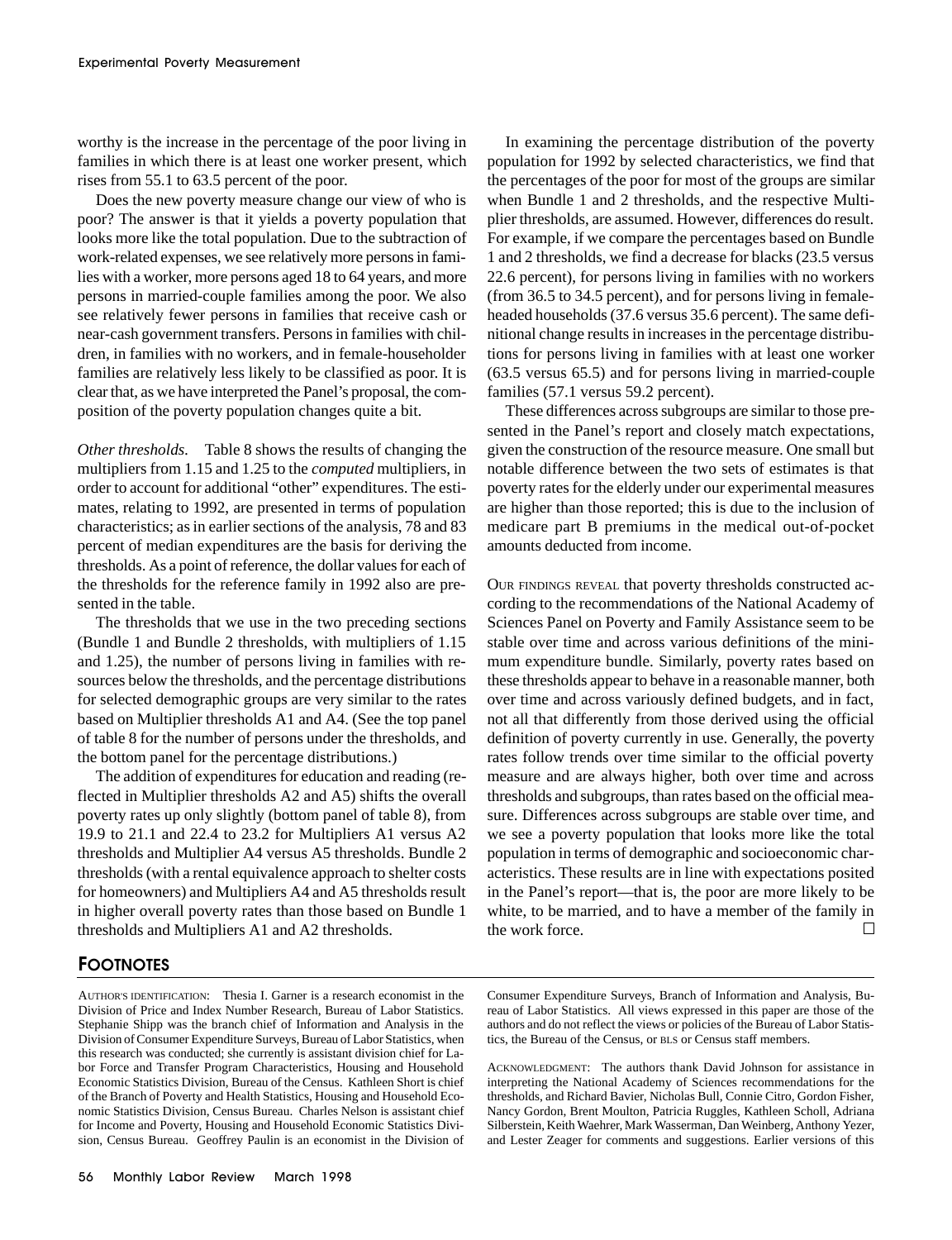article were presented during the 1996 Society of Government Economists Conference, Session on Inequality and Poverty; the 1996 Southern Economics Association Meetings, Session on Income, Inequality, and Poverty; and the 1997 Allied Social Sciences Association–Society of Government Economists Meetings, Session on Measures of Well-Being from the Consumer Expenditure Surveys. Thanks are extended to participants in these sessions for their suggestions. The responsibility for errors remains with the authors.

<sup>1</sup> Gordon Fisher refers to such developments as changes in social processes. He notes that with technological advances and increases in levels of living, new consumption items are introduced. With the introduction of new items and more widespread acceptance and use of these items, the belief about what are necessities changes. Changes in the way our society is organized also can contribute to changes in our expectations (for example, greater dependence on private rather than public transportation), as can changes in social policy (such as changes in the minimum quality acceptable for public housing). See Gordon Fisher, "Relative or Absolute—A New Light on the Behavior of Poverty Lines Over Time," *Newsletter of the Government Statistics Section and the Social Statistics Section of the American Statistical Association*, Summer 1996, pp. 10–12.

2 Connie F. Citro and Robert T. Michael, eds., *Measuring Poverty: A New Approach* (Washington, National Academy Press, 1995).

<sup>3</sup> These deductions would include income and payroll taxes, child care and other work-related expenses, child support to another household, and out-of-pocket medical care costs. See Citro and Michael, *Measuring Poverty*, pp. 4–5.

4 Estimation of the thresholds work is being conducted primarily by the Bureau of Labor Statistics and estimation of resources by the Census Bureau.

<sup>5</sup> For more information concerning these measures, see Citro and Michael, *Measuring Poverty*; Aldi J.M. Hagenaars, *Perception of Poverty* (Amsterdam, North Holland, 1986); and Patricia Ruggles, *Drawing the Line: Alternative Poverty Measures and Their Implications for Public Policy* (Washington, The Urban Institute Press, 1990). Examples of studies focusing on relative and subjective measures include Thesia I. Garner and Klaas de Vos, "Income sufficiency v. poverty: Results from the United States and the Netherlands," *Journal of Population Economics*, vol. 8, 1995, pp. 117–34; R. Morisette and Susan Poulin, *Income Satisfaction Supplement. Summary of Four Survey Years,* Labour and Household Surveys Analysis Division Staff Report (Ottawa, Canada, Statistics Canada, 1991); and Karel Van den Bosch, Tim Callan, J. Estivill, P. Hausman, B. Jeandidier, R. Muffels, and J. Yfantopoulos, "A Comparison of Poverty in Seven European Countries and Regions, Using Subjective and Relative Measures," *Journal of Population Economics*, vol. 6, issue 3, pp. 235–59.

<sup>6</sup> *Poverty in the United States: 1991,* Current Population Reports, Consumer Income Series, P-60, no. 181(Bureau of the Census, 1992).

7 See A.J.M. Hagenaars, Klaas de Vos, and M.A. Zaidi, *Poverty Statistics in the Late 1980s: Research Based on Micro-Data* (Luxembourg, Eurostat, 1997); "Income Distribution and Poverty in EU12–1993," in *Statistics in Focus—Population and Social Conditions, 1997–6* (Luxembourg, Eurostat, 1997); Commission of the European Communities, *Final Report from the Commission to the Council on the First Programme of Pilot Schemes and Studies to Combat Poverty* (Brussels, 1981); and Peter Townsend, *Poverty in the United Kingdom* (Harmondsworth, Penguin Books, 1979).

8 Karel Van den Bosch, personal communication, June 1996 and December 1996.

9 Gordon M. Fisher, "The Development and History of the Poverty Thresholds," *Social Security Bulletin*, Winter 1992.

<sup>10</sup> See Fisher, "The Development and History"; and Citro and Michael, *Measuring Poverty*, p. 109.

<sup>11</sup> Connie Citro, discussant of an earlier version of this article when it was presented as a paper during the 1996 Society of Government Economists Conference Session on Inequality and Poverty, Nov. 22, 1996.

12 Fisher, "The Development and History," p.10.

13 Also see: *Estimates of Poverty Including the Value of Noncash Benefits: 1984,* Technical Paper 55 (Bureau of the Census, 1985); *Measuring* *the Effect of Benefits and Taxes on Income and Poverty: 1986*, Current Population Reports, Series P-60, No. 164-RD-1 (Bureau of the Census, 1988); *Poverty in the United States 1995* (Bureau of the Census, 1996); Citro and Michael, *Measuring Poverty*; and Ruggles, *Drawing the Line*.

<sup>14</sup> Gordon Fisher, "Poverty Guidelines for 1992," Social Security Bulletin, spring 1992.

15 Ruggles, *Drawing the Line*.

16 See *The War on Poverty, Hearings Before the Joint Economic Committee, Congress of the United States, 102nd Congress, First Session,* July 25, Sep. 25, and Nov. 19, 1991, S. HRG. 102–631 (Washington, U.S. Government Printing Office, 1992).

17 See Citro and Michael, *Measuring Poverty*.

<sup>18</sup> One measure that Statistics Canada uses to determine the low income status of families, similar to family poverty, is the set of "low-income cutoffs" (LICO's). The LICO's are based on a hybrid approach, in the sense that a specific set of commodities is assumed as necessary, but the proportion and implicit allowance for other spending are determined in a relative manner. See Citro and Michael, *Measuring Poverty*, pp. 127–28.

19 The entire report can be found on the Census Bureau Web site: hhtp:// www.census.gov/hhes/www/povmeas.html

20 Citro and Michael, *Measuring Poverty*, p. xvii.

<sup>21</sup> Since the Panel's report was published, other studies have examined these issues. See, for example, U.S. General Accounting Office: (a) Controlled correspondence, GAO/GGD-96-183R (Washington, 1996); and (b) *Poverty Measurement: Issues in Revising and Updating the Official Definition*, GAO/HEHS-97-38, April 1997. (2) Brookings Institution and Institute for Research on Poverty: (a) "Summary of Meeting on Alternative Poverty Measure Strategy" (The Brookings Institution, Apr. 8, 1997); (b) Gary Burtless, Tom Corbett, and Wendell Primus, "Improving the Measurement of American Poverty," unpublished paper, Apr. 8, 1997; and (c) Wendell Primus, "Implementing a New Measure of Poverty: State of Current Research and Analytical Work," unpublished paper, Feb. 13, 1997.

Since the publication of the Panel's report, working groups also have met to share information about current work related to poverty measurement. See Memorandum from Katherine Wallman (Office of Management and Budget), "Initial Meeting of Steering Group to Improve the Measurement of Income and Poverty," Mar. 26, 1997; and Burtless, Corbett, and Primus, "Improving the Measurement."

22 Citro and Michael, *Measuring Poverty*, pp. 4–5.

<sup>23</sup> The basic bundle is composed of food, apparel, shelter, and utilities, which are defined as follows:

*Food* includes food purchased for home use and away, and excludes alcohol and tobacco and other nonfood items purchased at grocery stores.

*Clothing* includes expenditures for all types of clothing, including uniforms and sewing materials.

*Shelter* includes rent, and, for homeowners, mortgage interest (shelter does not include principal payment), taxes, maintenance, and repairs.

*Utilities* include fuels (such as natural gas and electricity), telephone, and public services (such as water and sewer).

<sup>24</sup> For the Panel's report, the reference family was specifically defined as including a married couple with two of their own children.

25 Citro and Michael, *Measuring Poverty*, p. 101.

<sup>29</sup> The Panel members describe their approach in this way because they considered it to be conceptually more understandable than simply applying the year-to-year change in median expenditures for food, clothing, shelter, and utilities to a starting-year threshold. Both approaches are the same algebraically and produce the same results. (See Citro, discussant, 1996 Society of Government Economists Conference Session on Inequality and Poverty.)

<sup>30</sup> For example, if percentiles were used to define the thresholds, a situation could result in which a recession reduced median expenditures somewhat, but more dramatically lowered the expenditure level at the 30th per-

<sup>26</sup> *Ibid*., pp. 194–99.

<sup>27</sup> *Ibid*., p.148

<sup>28</sup> *Ibid*.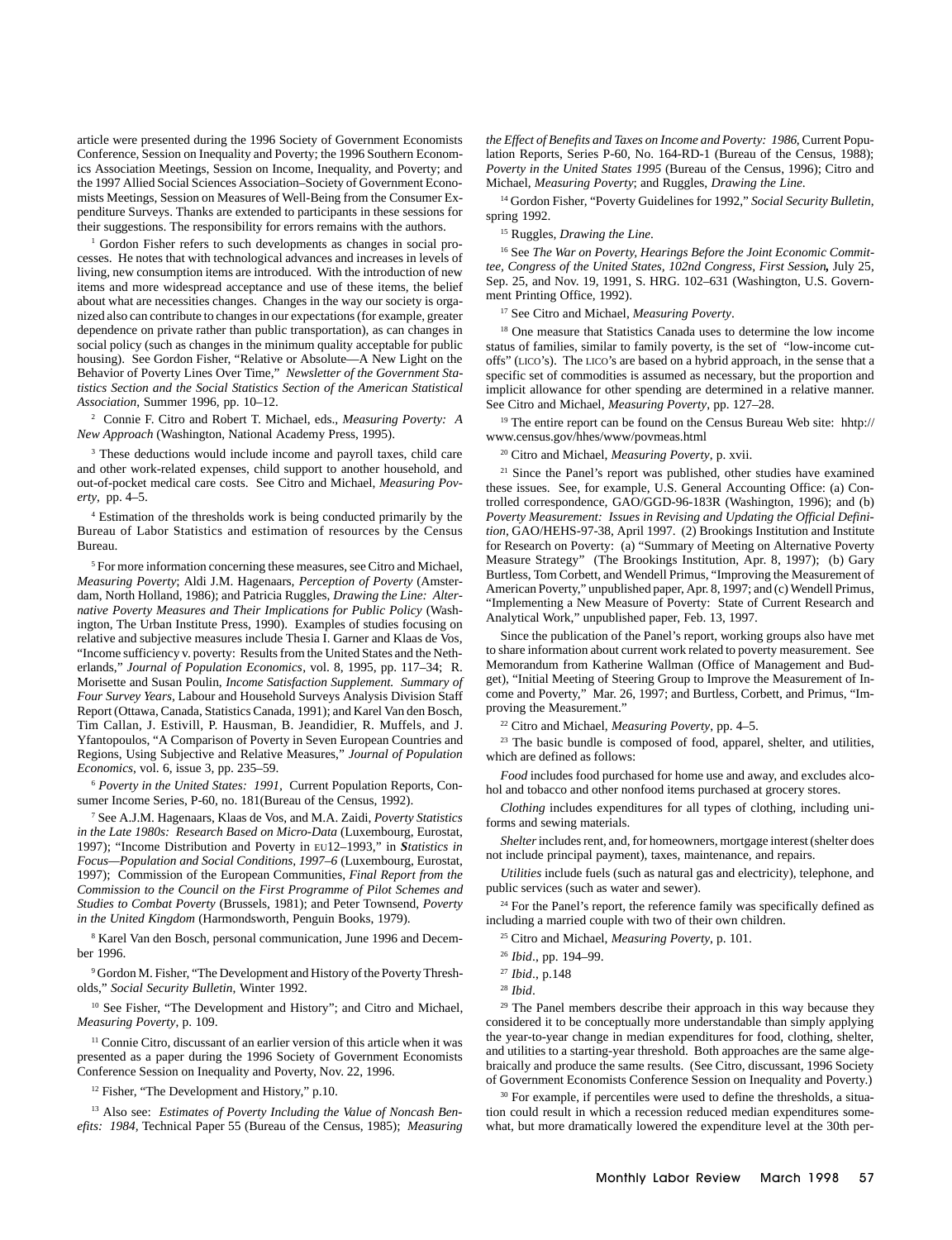centile. It would not be desirable for the poverty threshold or standard of need to reflect this greater reduction. (See Citro, discussant, 1996 Society of Government Economists Conference Session on Inequality and Poverty.)

#### 31 Citro and Michael, *Measuring Poverty*, table 2-7, p. 156.

 $32$  A consumer unit comprises either (1) all members of a particular household who are related by blood, marriage, adoption, or other legal arrangements; (2) a person living alone or sharing a household with others or living as a roomer in a private home or lodging house or in permanent living quarters in a hotel or motel, but who is financially independent; or (3) two or more persons living together who use their incomes to make joint expenditure decisions. Financial independence is determined by the three major expense categories: housing, food, and other living expenses. To be considered financially independent, at least 2 of the 3 major expense categories have to be provided entirely or in part by the respondent.

<sup>33</sup> A vingtile is 1/20 of some total. For example, the fourth vingtile of an income distribution is the same as the first quintile or the second decile.

<sup>34</sup> *Transportation* expenditures were defined by the Panel to include vehicle finance charges, expenses for gasoline and motor oil, maintenance and repairs, vehicle insurance, public transportation (including airfares), and vehicle rentals, licenses, and other charges. In addition, transportation included the total purchase price (minus the trade-in value) of new and used vehicles.

*Personal care* includes products for hair, oral hygiene, and shaving; cosmetics and bath products; electric personal care appliances; other personal care products; and personal care services.

<sup>35</sup> *Education* includes tuition, fees, textbooks, supplies, and equipment for public and private nursery schools, elementary schools, high schools, colleges, universities, and other schools.

*Reading materials* includes subscriptions for newspapers, magazines, and books through book clubs, purchase of single copy newspapers, and magazines, newsletters, books, encyclopedias, and other reference books.

36 Citro and Michael, *Measuring Poverty*, p. 151.

<sup>37</sup> In constructing the cost of raising a child, the Department of Agriculture used data from a 1990 study by the Department of Transportation, which found that employment-related transportation activities account for about 40 percent of travel costs for families with children. See Center for Nutrition Policy and Promotion, *Expenditures on Children by Families, 1995 Annual Report* (U.S. Department of Agriculture, 1996), p. 5; and Federal Highway Administration, *1990 Nationwide Personal Transportation Study* (U.S. Department of Transportation, 1994).

38 Citro, discussant, 1996 Society of Government Economists Conference Session on Inequality and Poverty.

<sup>39</sup> For example see: Trudi J. Renwick, "Budget-Based Poverty Measurement: 1992 Basic Needs Budgets for American Families," *Proceedings of the Social Science Statistics Section of the American Statistical Association* (Alexandria, VA, American Statistical Association, 1993), pp. 573–82; *Urban Family Budgets and Comparative Indexes for Selected Urban Areas,* USDL 82–139 (Bureau of Labor Statistics, 1982); and John E. Schwarz and Thomas J. Volgy, *Forgotten Americans* (New York, W. W. Norton and Company, 1992).

40 As did the Panel, we adjusted the thresholds for estimated differences in the cost of housing by size of metropolitan area within nine regions of the country; the cost-of-housing index values are relative to 1.00 for the United States as a whole; see Appendix A. (The thresholds shown in table 4 are not adjusted for geographic differences.)

<sup>41</sup> For a description of the housing adjustment, see Citro and Michael, *Measuring Poverty,* pp. 194–99, 249, 252–53.

42 See citations in Citro and Michael, *Measuring Poverty*, p. 177.

43 The Rothbarth method uses expenditures on adult goods as an indicator of the standard of living. For example, a married couple with a child must cut their budget in certain areas because the child brings needs but no resources. Certain adult expenditures, such as those for alcohol, tobacco, and adult clothing, should decline when a child is added to the family. If the reduction in income that caused the same decline in expenditures can be calculated, then the amount of income diverted to the child, and hence its cost, has been computed. The decline in expenditures in adult goods shows the amount of money that parents have diverted to the child, which is the information needed. It does not show a decline in living standards associated with the addition of a child.

44 Citro and Michael, *Measuring Poverty*, p. 176. See also David M. Betson, "'Is Everything Relative?' The Role of Equivalence Scales in Poverty Measurement," unpublished paper, March 1996. Available from the author at the Department of Economics, University of Notre Dame, South Bend, IN.

45 For example, a second person adds 0.29 to the scale, a third adds 0.24, a fourth adds 0.43, and a fifth person adds 0.31. In some cases, single-parent families have higher thresholds than married-couple families of the same size, which implies that children cost more than adults for some families. (See Citro and Michael, *Measuring Poverty*, p. 165).

46 Citro and Michael, *Measuring Poverty*, p. 180. The proposed scale with a scale economy factor of 0.65 results in thresholds that are close to the official thresholds. The scales implicit in the official poverty thresholds for oneadult units and for one-adult, two-child families are greater than the scales based on the 0.65 scale economy factor; others are lower for the one-adult family types. The implicit scales are greater than the 0.65 economy factorbased scales for two adults with no children and for two adults with two children; others are lower for the two-adult family types.

47 Citro and Michael, *Measuring Poverty*, p. 210; also see GAO congressional correspondence for a discussion of a consumption-based poverty measure, GAO/GGD-96-183R (General Accounting Office, 1996).

48 See Citro and Michael, *Measuring Poverty*, pp. 210–14, and p. 279.

49 Citro and Michael, *Measuring Poverty*, p. 214. The sample size for the Consumer Expenditure Survey is to increase by 50 percent beginning in fiscal year 1999.

50 Based on briefing materials prepared for Citro and Michael, *Measuring Poverty* and the Panel's primary report (p.10).

<sup>51</sup> Child support paid was not subtracted in the Panel's study or in this study.

52 Citro and Michael, *Measuring Poverty*, p. 71.

<sup>53</sup> *Op. cit*., pp. 244, 267.

54 About 85 percent of eligible households receive the earned income tax credit. (See John Karl Scholz, "Tax Policy and the Working Poor: The Earned Income Tax Credit," *Focus*, Winter 1993–94, pp. 1–12).

<sup>55</sup> For the most recent estimates of the government subsidies and taxes paid and their potential impact on poverty rates, see *Poverty in the United States: 1995*.

56 Citro and Michael, *Measuring Poverty*, pp. 254–55.

<sup>57</sup> *Ibid*., p. 255.

<sup>58</sup> *Ibid., 257*

<sup>59</sup> For homeowners, shelter expenditures include those for mortgage interest, taxes, maintenance, and repairs; shelter does not include payments for reduction of the mortgage principal.

<sup>60</sup> The value presented by the Panel for the 100th vingtile is more than double our mean. To obtain our mean for this vingtile, we average the expenditures over the 97.5th and 100th percentile range; the Panel's value is the top value in the data file for the reference family, not the mean for any range.

61 Based on the Panel's report or the 1993 Maritato memorandum.

 $62$  Scale =  $(A+.7K)^{0.7}$ .

<sup>63</sup> The average of the two scale factors 0.65 and 0.75 is used for convenience.

64 As noted earlier, the Panel followed this approach for ease in processing and because of the quick turnaround required to produce the estimates.

65 Panel member David Betson is conducting research to revise the estimates for medical out-of-pocket expenditures. His study will be released by the National Academy of Sciences in the near future.

66 David M. Betson, "Poor Old Folks: Have Our Methods of Poverty Measurement Blinded Us to Who Is Poor?" unpublished paper (South Bend, IN, University of Notre Dame, October 1995).

 $67$  The B1 poverty rate for the elderly is much higher than the NAS1 and NAS2 poverty rates because the Part B medicare costs are included in the resource definition used in this research, but are not included in the National Academy of Sciences resource definition.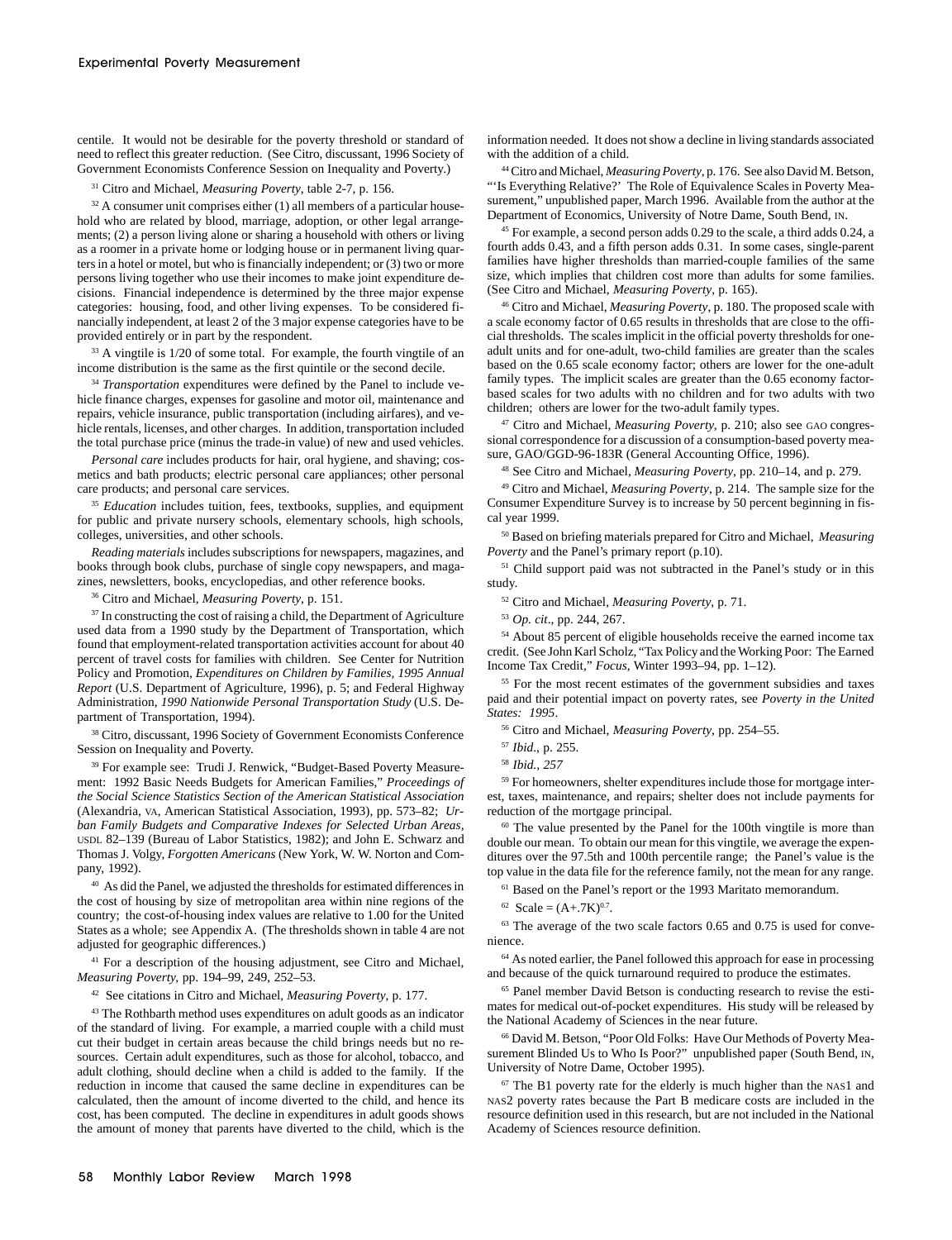<sup>68</sup> The stability may be due to the way in which the resource measure is constructed. Some of the elements are updates based on price indexes. If these elements had been updated based on actual data, a more erratic trend in the poverty rates might be observed.

69 To standardize the changes in poverty rates, the ratio of the current poverty rate for the total population to the rate for the group is applied to the actual percentage-point change for that group. This procedure standardizes the percentage-point changes by treating each group as if it had the same poverty rate as all people. The Panel used this method because "it is awkward to speak of percentage changes in a percentage." See Citro and Michael, *Measuring Poverty*, p. 262.

### Appendix A: Regional cost-of-housing index values

#### Cost-of-housing index values (relative to 1.00 for the United States as a whole) by region (census division) and size of metropolitan area $^{\scriptscriptstyle \rm I}$ TableA-1.

| Region and population size                                                               | Index<br>value | <b>Region and population size</b>                                                                                                                              | Index<br>value |
|------------------------------------------------------------------------------------------|----------------|----------------------------------------------------------------------------------------------------------------------------------------------------------------|----------------|
| New England (Connecticut, Maine, Massachusetts,<br>New Hampshire, Rhode Island, Vermont) |                | East South Central (Alabama, Kentucky, Mississippi,<br>Tennessee)                                                                                              |                |
| Nonmetropolitan areas and metropolitan                                                   |                | Nonmetropolitan areas and metropolitan                                                                                                                         |                |
| areas under 250,000 inhabitants                                                          | 1.128          | areas under 250,000 inhabitants                                                                                                                                | .827           |
| Metropolitan areas:                                                                      |                | Metropolitan areas:                                                                                                                                            |                |
| 250,000-500,000 inhabitants                                                              | 1.128          | 250,000-500,000 inhabitants                                                                                                                                    | .935           |
| 500,000-1,000,000 inhabitants                                                            | 1.148          | 500,000-1,000,000 inhabitants                                                                                                                                  | .947           |
| 1,000,000-2,500,000 inhabitants                                                          | 1.141          | 1,000,000-2,500,000 inhabitants                                                                                                                                |                |
| 2,500,000 inhabitants or more                                                            | 1.209          | 2,500,000 inhabitants or more                                                                                                                                  |                |
| <b>Middle Atlantic</b> (New Jersey, New York, Pennsylvania)                              |                | West South Central (Arkansas, Louisiana, Oklahoma,                                                                                                             |                |
| Nonmetropolitan areas and metropolitan                                                   |                | Texas)                                                                                                                                                         |                |
| areas under 250,000 inhabitants                                                          | .908           | Nonmetropolitan areas and metropolitan                                                                                                                         |                |
| Metropolitan areas:                                                                      |                | areas under 250,000 inhabitants                                                                                                                                | .858           |
| 250,000-500,000 inhabitants                                                              | .997           | Metropolitan areas:                                                                                                                                            |                |
| 500,000-1,000,000 inhabitants                                                            | 1.020          | 250,000-500,000 inhabitants                                                                                                                                    | .911           |
| 1,000,000-2,500,000 inhabitants                                                          | .975           | 500,000-1,000,000 inhabitants                                                                                                                                  | .942           |
| 2,500,000 inhabitants or more                                                            | 1.187          | 1,000,000-2,500,000 inhabitants                                                                                                                                | .962           |
| East North Central (Illinois, Indiana, Michigan,                                         |                | 2,500,000 inhabitants or more                                                                                                                                  | 1.005          |
| Ohio, Wisconsin)                                                                         |                | Mountain (Arizona, Colorado, Idaho, Montana,                                                                                                                   |                |
| Nonmetropolitan areas and metropolitan                                                   |                | Nevada, New Mexico, Utah, Wyoming)                                                                                                                             |                |
| areas under 250,000 inhabitants                                                          | .896           | Nonmetropolitan areas and metropolitan                                                                                                                         |                |
| Metropolitan areas:                                                                      |                | areas under 250,000 inhabitants                                                                                                                                | .888           |
| 250,000-500,000 inhabitants                                                              | .959           | Metropolitan areas:                                                                                                                                            |                |
| 500,000-1,000,000 inhabitants                                                            | .987           | 250,000-500,000 inhabitants                                                                                                                                    | .976           |
| 1,000,000-2,500,000 inhabitants                                                          | .995           | 500,000-1,000,000 inhabitants                                                                                                                                  | 1.039          |
| 2,500,000 inhabitants or more                                                            | 1.059          | 1,000,000-2,500,000 inhabitants                                                                                                                                | 1.003          |
| West North Central (Iowa, Kansas, Minnesota, Missouri,                                   |                | 2,500,000 inhabitants or more                                                                                                                                  |                |
| Nebraska, North Dakota, South Dakota)                                                    |                |                                                                                                                                                                |                |
| Nonmetropolitan areas and metropolitan                                                   |                | Pacific (Alaska, California, Hawaii, Oregon, Washington)                                                                                                       |                |
| areas under 250,000 inhabitants                                                          | .861           | Nonmetropolitan areas and metropolitan                                                                                                                         |                |
| Metropolitan areas:                                                                      |                | areas under 250,000 inhabitants                                                                                                                                | .969           |
| 250,000-500,000 inhabitants                                                              | .962           | Metropolitan areas:                                                                                                                                            |                |
| 500,000-1,000,000 inhabitants                                                            | .981           | 250,000-500,000 inhabitants                                                                                                                                    | 1.018          |
| 1,000,000-2,500,000 inhabitants                                                          | 1.028          | 500,000-1,000,000 inhabitants                                                                                                                                  | 1.028          |
| 2,500,000 inhabitants or more                                                            |                | 1,000,000-2,500,000 inhabitants                                                                                                                                | 1.104          |
|                                                                                          |                | 2,500,000 inhabitants or more                                                                                                                                  | 1.217          |
| <b>South Atlantic</b> (Delaware, District of Columbia,                                   |                |                                                                                                                                                                |                |
| Florida, Georgia, Maryland, North Carolina,                                              |                |                                                                                                                                                                |                |
| South Carolina, Virginia, West Virginia)                                                 |                |                                                                                                                                                                |                |
| Nonmetropolitan areas and metropolitan                                                   |                |                                                                                                                                                                |                |
| areas under 250,000 inhabitants                                                          | .899           | NOTE: Housing cost indexes are calculated from 1990 census data on gross rent for                                                                              |                |
| Metropolitan areas:                                                                      |                | two-bedroom apartments with specified characteristics; index values are drawn from the                                                                         |                |
| 250,000-500,000 inhabitants                                                              | .961           | 45th percentile of the gross rent distributions, as described in the text of the article.<br>Dash indicates data not available or no such areas in the region. |                |
| 500,000-1,000,000 inhabitants                                                            | 1.007          | <sup>1</sup> Table reproduced from Connie F. Citro and Robert T. Michael, eds., Measuring                                                                      |                |
| 1,000,000-2,500,000 inhabitants                                                          | 1.043          | Poverty: A New Approach (Washington, National Academy Press, 1995), table 5-3, pp.                                                                             |                |
| 2,500,000 inhabitants or more                                                            | 1.119          | $252 - 53.$                                                                                                                                                    |                |
|                                                                                          |                |                                                                                                                                                                |                |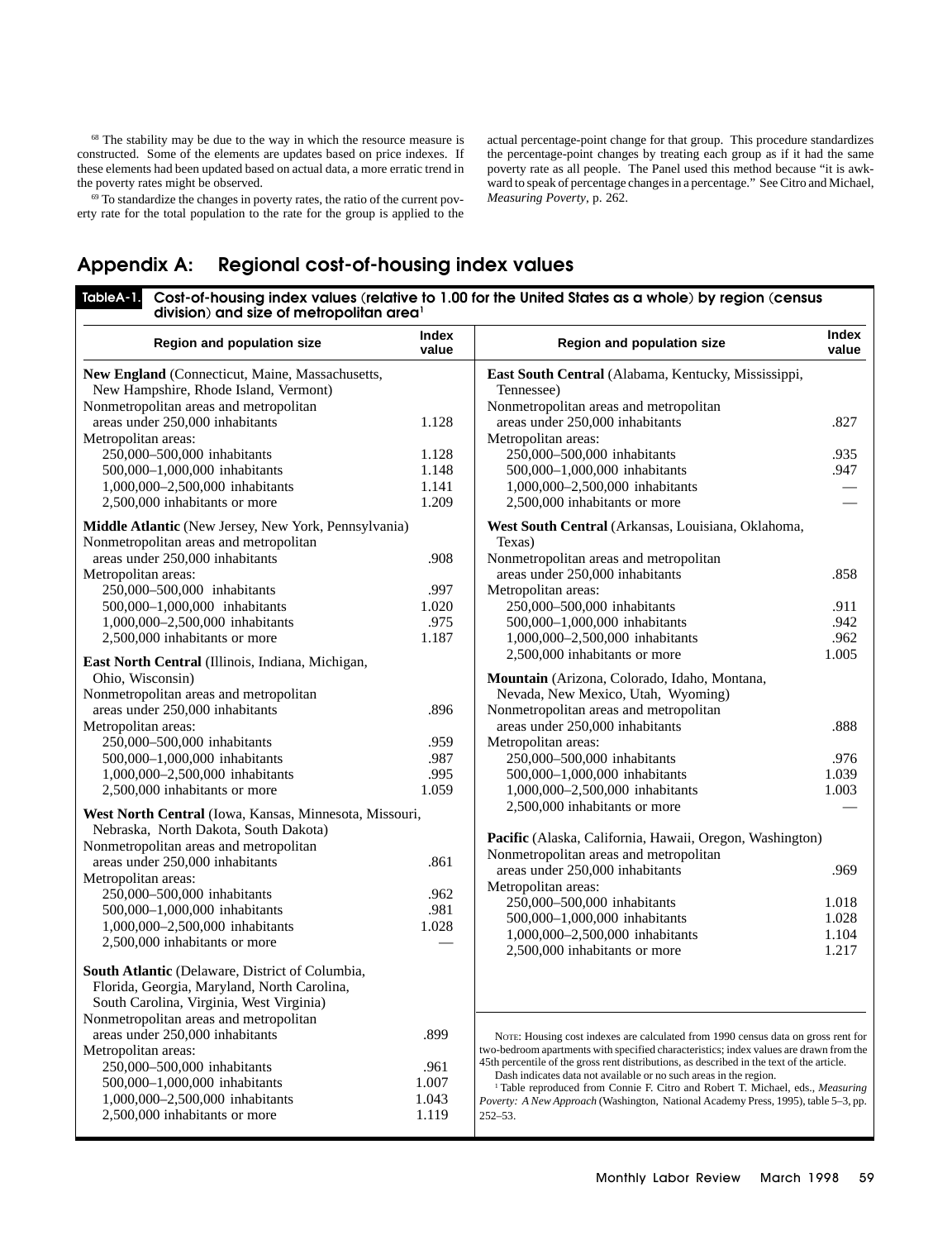### Appendix B: Description of data sources

#### Consumer Expenditure Survey

The Consumer Expenditure Survey (CE) has two components—an Interview Survey and a Diary Survey. Interview survey data are used for this study. About 5,000 consumer units participate in the Interview Survey each quarter. Consumer units are interviewed five times, at 3-month intervals for 1 year. Data from the first interview are used to "bound" expenditures for subsequent interviews and are not used in estimation. The sample is a rotating panel in which 20 percent of the sample are interviewed for the first time each quarter while 20 percent are interviewed for the last time. The Interview Survey covers about 95 percent of total expenditures.

As part of the evaluation of CE data, BLS compares its estimates of aggregate consumer expenditures and income with independent sources of data. Comparisons are made with the Personal Consumption Expenditures component of the National Income and Product Accounts, the National Health Accounts, the Current Population Survey, and other data resources. When differences in definitions and populations are accounted for, the CE data compare reasonably well with both the levels and changes over time of the other data sources. (See *Consumer Expenditure Survey, 1992–93*, Bulletin 2462 (Bureau of Labor Statistics, September 1995).)

#### Current Population Survey

The Current Population Survey (CPS) is conducted by the Bureau of the Census for the Bureau of Labor Statistics. Each year, the March Supplement or Annual Demographic Supplement is used to collect income data. At various other times during the survey cycle, supplementary questions are asked concerning various topics. The population covered includes the civilian noninstitutional population of the United States and members of the Armed Forces in the United States living off post or with their families on post, but excludes all other members of the Armed Forces. The sample is about 60,000 households, including families and unrelated individuals; data are reported for more than 150,000 persons. Coverage does not include residents

## Appendix C: Computing the multipliers

The expenditures for two basic bundles of commodities are computed, and the multipliers are then applied to produce thresholds. *Basic bundle 1* is defined in the same way as the Panel's basic bundle, with expenditures defined as in standard Consumer Expenditure Survey tabulations and publications. For *basic bundle 2*, the definition of shelter expenditures changes to reflect a *rental equivalence value for homeowners' shelter costs*. To obtain the multipliers used with both basic bundles 1 and 2, an *outlays approach is used to define transportation expenditures*. Here, the total purchase prices of vehicles are not included in the computation, but the expenditures paid out of pocket each year are.

The shares of each basic bundle, in combination with larger bundles, are used to estimate the multipliers at each vingtile value for each year. One of the larger bundles allows for expenditures on transportation and personal care, while the other larger bundle allows for these expenditures plus those for education and reading. The estimated multipliers, using basic bundle 1 and the larger budof U.S. territories or other areas outside the 50 States and the District of Columbia. During the 1993–95 period, three changes were introduced in the CPS: (1) for the 1993 survey, 1990 census population controls were introduced; (2) for the 1994 survey, the procedure for interviewing was converted from paper and pencil to Computer Assisted Personal Interviewing (CAPI); and (3) for the 1995 survey, a new sample based on the 1990 census design was introduced.

#### Survey of Income and Program Participation

The Survey of Income and Program Participation (SIPP) is a continuing panel survey, begun in 1983, that is sponsored and conducted by the Bureau of the Census. The design in effect until 1994 introduced a new sample panel each February. In 1994 and 1995, there were no panels introduced. In 1996, a nonoverlapping design was implemented. Each sample of households is interviewed every 4 months. Panels undergo eight interviews. The sample covers the U.S. civilian noninstitutionalized population and members of the Armed Forces living off post or with their families on post. Sample size has varied from 12,500 to 23,500 households per panel; the 1996 panel is composed of 36,700 households. The reporting unit is the household, with unrelated individuals and families also identified.

#### National Medical Expenditure Survey

The 1987 National Medical Expenditure Survey is a nationally representative survey of the civilian noninstitutionalized population in the United States. The survey was designed to provide estimates of insurance coverage and the use of services, expenditures, and sources of payment. The household component involved four rounds of personal and telephone interviews at 4-month intervals, with a short telephone interview constituting a supplementary fifth round. Ninetyfour percent of those completing the first interview, or about 37,000 persons in approximately 15,000 households, participated in all four rounds of interviewing.

gets, are referred to as A1 (based on the smaller of the two larger bundles) and A2 (based on the larger of the two larger bundles) below and in the main text and tables. The estimated multipliers based on basic bundle 2 expenditures and the two corresponding larger budgets are referred to as A4 and A5. The methodology is described below.

#### Multipliers based on basic bundle 1

To produce the multipliers, the expenditures for the basic bundle, expanded bundles (B1–B3), and ratios of the basic bundle to the expanded bundles are computed *for each consumer unit.* Consumer units are then ranked into 20 equal groups, or vingtiles, based on their expenditures for basic bundle 1. Then the mean shares for B1 through B3 are computed for each vingtile using the microdata. These mean shares are used to estimate the multiplier by vingtile at the aggregate level.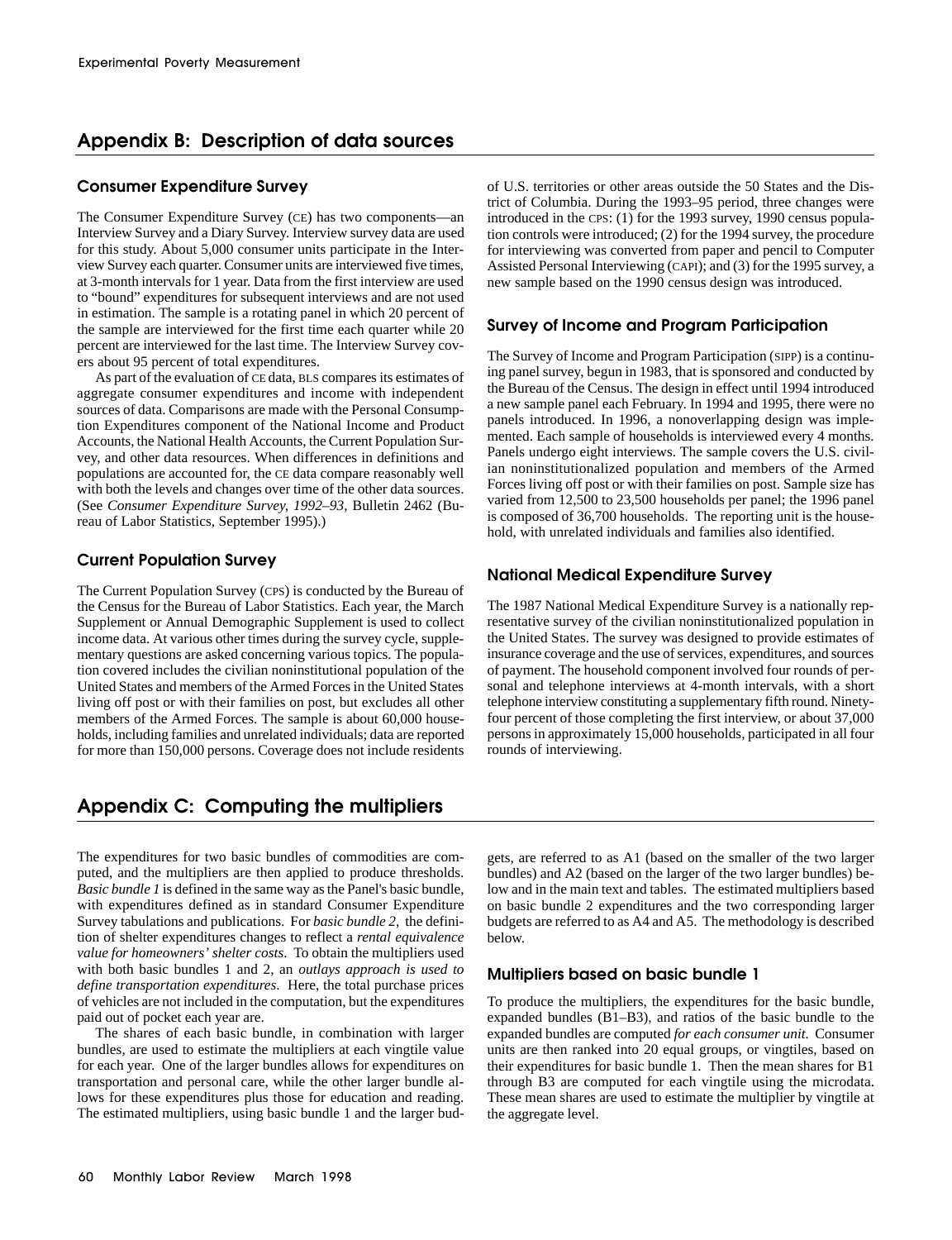Basic bundle1 =  $food + clothing + shelter + utilities$  $B1 = Basic bundle 1 + transportation (outlays)$  $B2 = B1 +$  personal care  $B3 = B2 +$  education + reading Mean shares:  $ShareB1 = Basic bundle1/B1$  $ShareB2 = Basic bundle1/B2$  $ShareB3 = Basic bundle1/B3$ 

Multiplier A1 is computed as:

Half of transportation (outlays) share  $= 0.5*(1/\text{ShareB1}) - 1$ ) Personal care share  $= (1/ShareB2) - (1/ShareB1)$ 

 $A1 = 1 + \text{half of transportation (outlays) share} + \text{personal care}$ share *or*

 $A1 = 1 + (0.5*((1/ShareB1) - 1)) + ((1/ShareB2) - (1/ShareB1)).$ 

Multiplier A2 is computed as:

Half of transportation (outlays) share  $= 0.5*(1/\text{ShareB1}) - 1$ ) Personal care, education, and reading share  $= (1/ShareB3) - (1/$ ShareB1)

 $A2 = 1 + \text{half of transportation (outlays) share} + (\text{personal care} +$ education + reading) share

*or*  $A2 = 1 + (0.5*((1/ShareB1) - 1)) + ((1/ShareB3) - (1/ShareB1)).$ 

 Note that the multipliers will differ if they are estimated at the micro level rather than at the macro, or aggregate, level. We, as did the Panel, computed the shares at the micro level and then computed average of these shares. The remaining calculations are at the aggregate level for each vingtile. We are using the mean values of the ShareB1–B3 variables when we calculate the shares A1 and A2.

#### Multipliers based on basic bundle 2

The same methodology to obtain the multipliers applies when basic

bundle 2 is used. Here, rental equivalence replaces shelter expenditures for homeowners, and transportation expenditures are defined as outlays.

The basic bundle, expanded bundles (B4–B6), and ratios of the basic bundle to the expanded bundles are computed *for each consumer unit.* The mean shares for B4 through B6 are computed for each vingtile. The mean shares are then used to estimate the multiplier by vingtile, as above.

Basic bundle  $2 = food + clothing + rent for renters + rental equiva$ lence for homeowners + utilities

 $B4 = Basic bundle 2 + transportation (outlays)$  $B5 = B4 +$  personal care  $B6 = B5 +$  education + reading Mean shares:  $ShareB4 = Basic bundle 2/B4$  ShareB5 = Basic bundle 2/B5  $ShareB6 = Basic bundle 2/B6$ 

Multiplier A4 is computed as:

Half of transportation (outlays) share  $= 0.5*(1/\text{ShareB4}) - 1$ ) Personal care share = 0.5\*(1/ShareB5) – (1/ShareB4)

 $A4 = 1 + \text{half of transportation (outlays) share} + \text{personal care}$ share

A4=  $1 + (0.5*((1/ShareB4) - 1)) + ((1/ShareB5) - (1/ShareB4)).$ 

Multiplier A5 is computed as:

*or*

*or*

Half of transportation (outlays) share  $= 0.5*(1/\text{ShareB4}) - 1$ ) Personal care share  $= (1/ShareB6) - (1/ShareB4)$ 

 $A5 = 1 + \text{half of transportation (outlays) share} + (\text{personal care} +$ education + reading) share

 $A5 = 1 + (0.5*((1/ShareB4) - 1)) + ((1/ShareB6) - (1/ShareB4)).$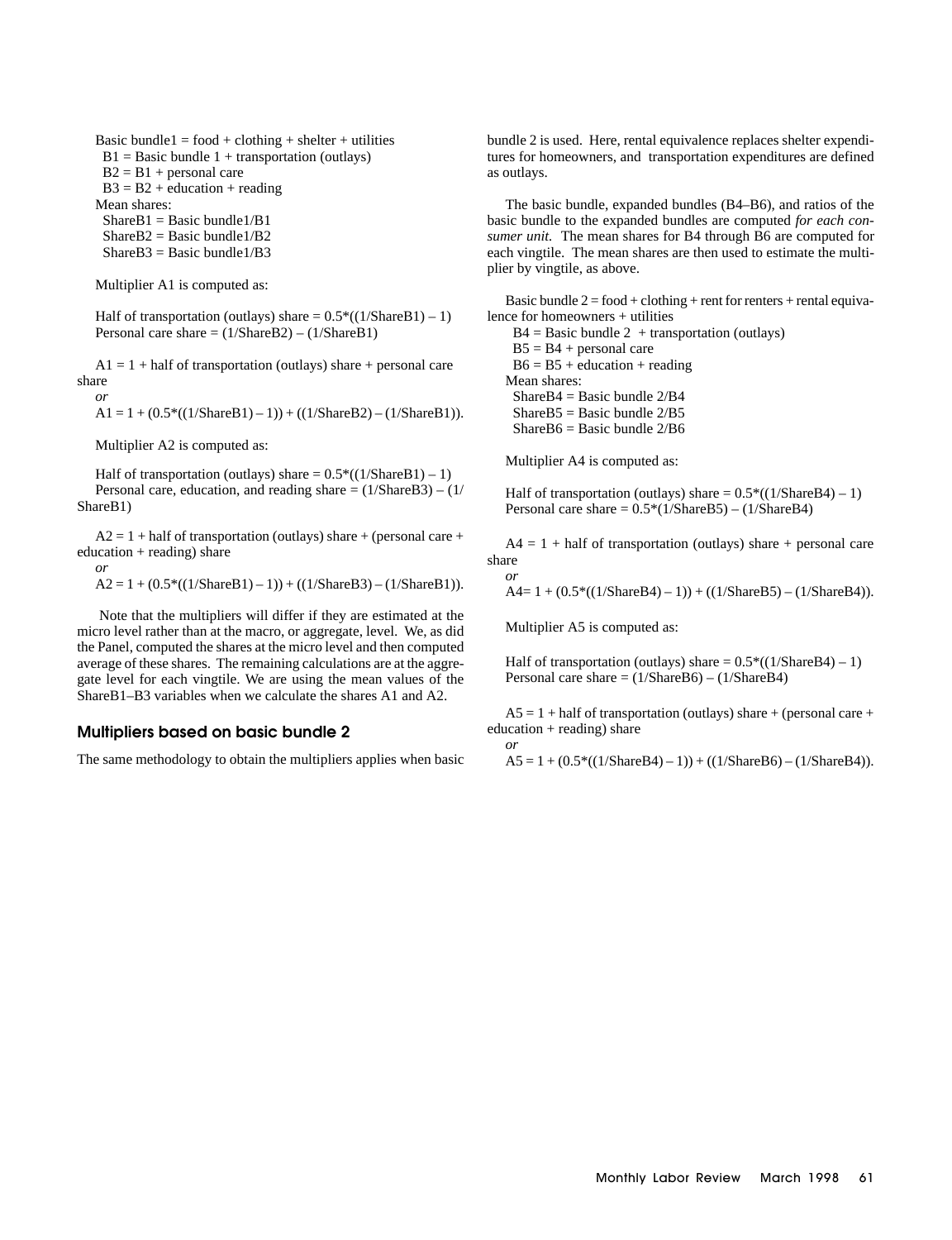Experimental Poverty Measurement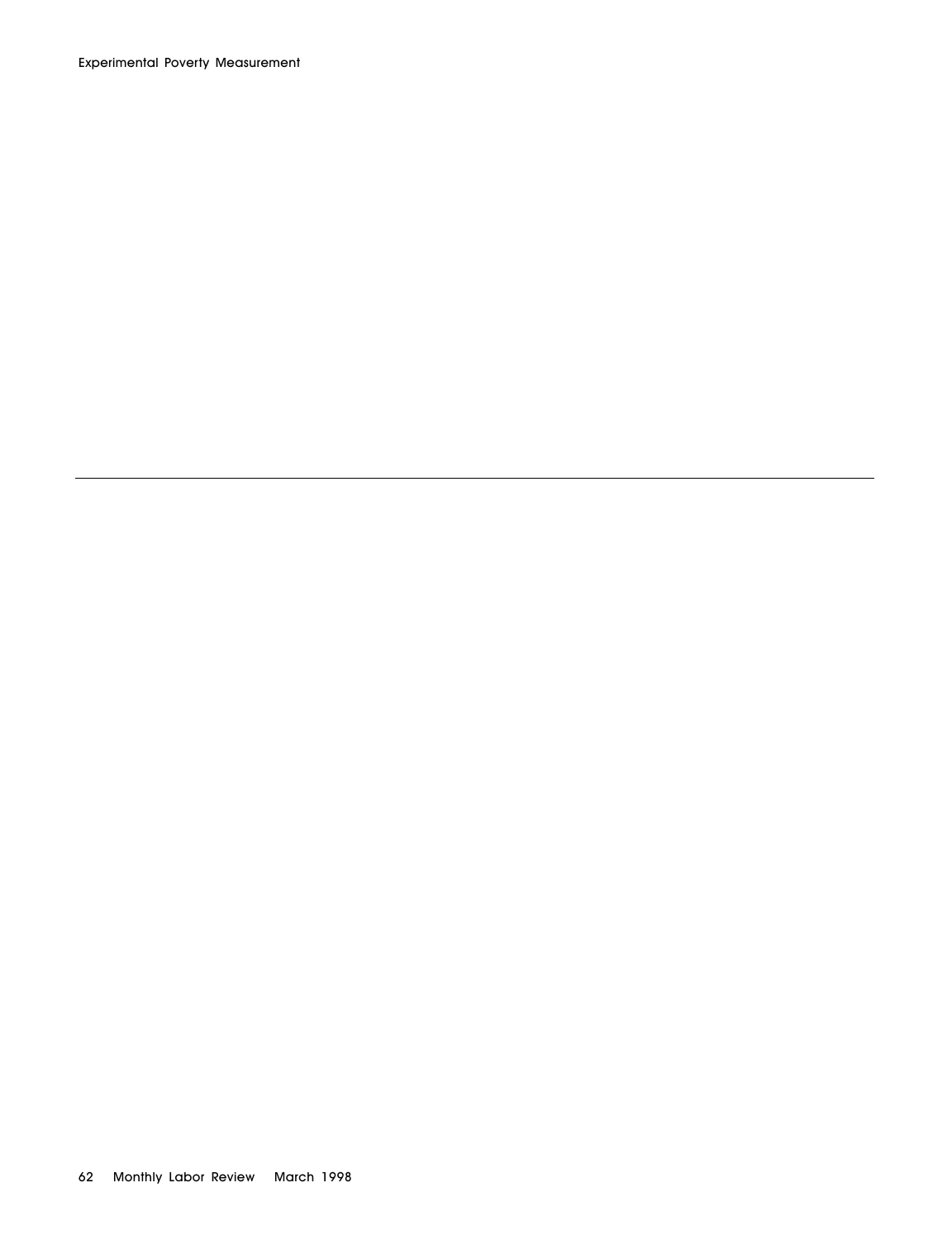| Poverty rates by selected characteristics, 1990-95<br>Table 5. |                                  |                 |                 |  |  |  |  |  |
|----------------------------------------------------------------|----------------------------------|-----------------|-----------------|--|--|--|--|--|
| [In percent]                                                   |                                  |                 |                 |  |  |  |  |  |
| Characteristic and year                                        | Thresholds <sup>1</sup> Bundle 1 | <b>Official</b> | <b>Bundle 2</b> |  |  |  |  |  |
| Age                                                            |                                  |                 |                 |  |  |  |  |  |
| All ages:                                                      |                                  |                 |                 |  |  |  |  |  |
|                                                                | 13.5                             | 18.3            | 21.7            |  |  |  |  |  |
|                                                                | 14.2<br>14.8                     | 19.1<br>19.9    | 22.4<br>23.1    |  |  |  |  |  |
|                                                                | 15.1                             | 20.6            | 23.4            |  |  |  |  |  |
|                                                                | 14.6                             | 19.2            | 21.7            |  |  |  |  |  |
|                                                                | 13.8                             | 18.4            | 21.1            |  |  |  |  |  |
| Children (under 18 years):                                     |                                  | 25.4            | 30.0            |  |  |  |  |  |
|                                                                | 20.7<br>21.8                     | 26.6            | 30.8            |  |  |  |  |  |
|                                                                | 22.4                             | 27.1            | 31.0            |  |  |  |  |  |
|                                                                | 22.7                             | 27.9            | 31.4            |  |  |  |  |  |
|                                                                | 21.8<br>20.8                     | 25.8<br>24.3    | 28.9<br>27.7    |  |  |  |  |  |
|                                                                |                                  |                 |                 |  |  |  |  |  |
| Persons aged 18 to 64 years:                                   | 10.8                             | 14.9            | 17.7            |  |  |  |  |  |
|                                                                | 11.4                             | 15.6            | 18.4            |  |  |  |  |  |
|                                                                | 11.9                             | 16.3            | 19.1            |  |  |  |  |  |
|                                                                | 12.4                             | 17.1            | 19.4            |  |  |  |  |  |
|                                                                | 11.9<br>11.4                     | 16.0<br>15.4    | 18.0<br>17.7    |  |  |  |  |  |
| Elderly (over 64 years):                                       |                                  |                 |                 |  |  |  |  |  |
|                                                                | 12.2                             | 20.2            | 24.3            |  |  |  |  |  |
|                                                                | 12.4                             | 20.5            | 24.8            |  |  |  |  |  |
|                                                                | 12.9                             | 22.5            | 26.4            |  |  |  |  |  |
|                                                                | 12.2<br>11.7                     | 22.5<br>21.0    | 25.7<br>24.0    |  |  |  |  |  |
|                                                                | 10.5                             | 20.9            | 24.2            |  |  |  |  |  |
| Race and ethnicity                                             |                                  |                 |                 |  |  |  |  |  |
| White:                                                         |                                  |                 |                 |  |  |  |  |  |
|                                                                | 10.7                             | 15.7            | 18.9            |  |  |  |  |  |
|                                                                | 11.3                             | 16.3            | 19.3            |  |  |  |  |  |
|                                                                | 11.9                             | 17.1            | 20.1            |  |  |  |  |  |
|                                                                | 12.2<br>11.7                     | 17.7<br>16.7    | 20.2<br>19.0    |  |  |  |  |  |
|                                                                | 11.2                             | 16.3            | 18.7            |  |  |  |  |  |
| Black:                                                         |                                  |                 |                 |  |  |  |  |  |
|                                                                | 31.9                             | 34.8            | 39.6            |  |  |  |  |  |
|                                                                | 32.7                             | 35.9            | 41.1            |  |  |  |  |  |
|                                                                | 33.4<br>33.1                     | 37.1<br>37.4    | 41.3<br>42.0    |  |  |  |  |  |
|                                                                | 30.6                             | 32.6            | 35.8            |  |  |  |  |  |
|                                                                | 29.3                             | 30.8            | 35.3            |  |  |  |  |  |
| Hispanic origin <sup>2</sup> :                                 |                                  |                 |                 |  |  |  |  |  |
|                                                                | 28.1<br>28.7                     | 40.3<br>41.6    | 46.4<br>47.0    |  |  |  |  |  |
|                                                                | 29.6                             | 41.5            | 47.8            |  |  |  |  |  |
|                                                                | 30.6                             | 43.2            | 47.8            |  |  |  |  |  |
|                                                                | 30.7                             | 41.7            | 45.9            |  |  |  |  |  |
|                                                                | 30.3                             | 41.0            | 45.8            |  |  |  |  |  |
| <b>Work experience</b>                                         |                                  |                 |                 |  |  |  |  |  |
| Worker in the family:                                          |                                  |                 |                 |  |  |  |  |  |
|                                                                | 8.9<br>9.3                       | 13.9<br>14.5    | 17.1<br>17.5    |  |  |  |  |  |
|                                                                | 9.7                              | 15.0            | 17.9            |  |  |  |  |  |
|                                                                | 9.9                              | 15.6            | 18.2            |  |  |  |  |  |
|                                                                | 9.6                              | 14.4            | 16.6            |  |  |  |  |  |
|                                                                | 9.5                              | 13.9            | 16.5            |  |  |  |  |  |
| <b>Family type</b>                                             |                                  |                 |                 |  |  |  |  |  |
| Married couple:                                                |                                  |                 |                 |  |  |  |  |  |
|                                                                | 6.9<br>7.3                       | 12.2<br>12.9    | 15.3<br>15.7    |  |  |  |  |  |
|                                                                | 7.7                              | 13.7            | 16.5            |  |  |  |  |  |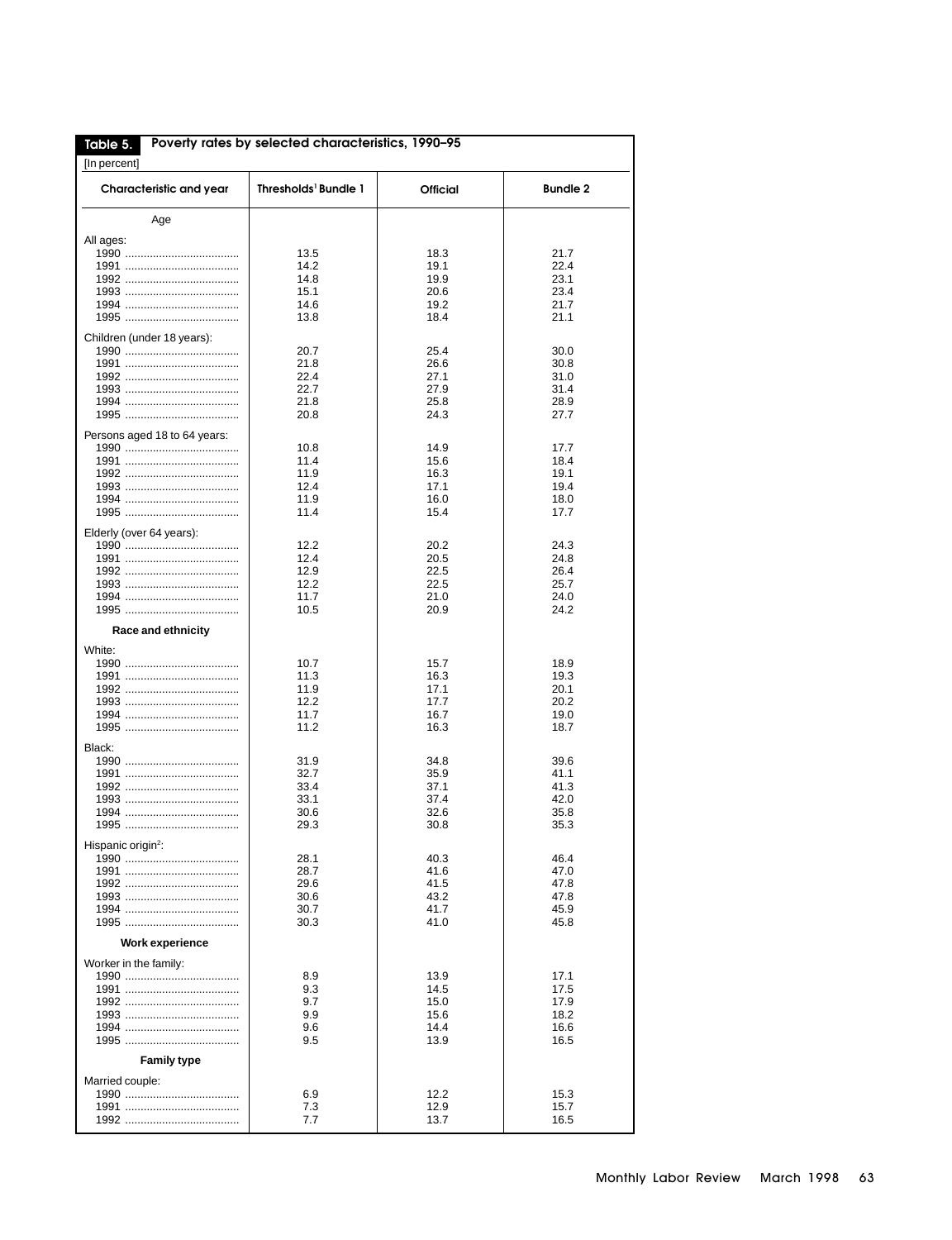| Table 5. Poverty rates by selected characteristics, 1990-95 |                                  |          |                 |  |  |  |  |  |
|-------------------------------------------------------------|----------------------------------|----------|-----------------|--|--|--|--|--|
| [In percent]                                                |                                  |          |                 |  |  |  |  |  |
| Characteristic and year                                     | Thresholds <sup>1</sup> Bundle 1 | Official | <b>Bundle 2</b> |  |  |  |  |  |
|                                                             | 8.0                              | 14.2     | 16.6            |  |  |  |  |  |
|                                                             | 7.4                              | 13.1     | 15.2            |  |  |  |  |  |
|                                                             | 6.8                              | 12.4     | 14.7            |  |  |  |  |  |
| Female householder:                                         |                                  |          |                 |  |  |  |  |  |
|                                                             | 37.2                             | 41.6     | 47.1            |  |  |  |  |  |
|                                                             | 39.7                             | 43.6     | 48.7            |  |  |  |  |  |
|                                                             | 39.0                             | 42.8     | 47.1            |  |  |  |  |  |
|                                                             | 38.7                             | 43.5     | 48.0            |  |  |  |  |  |
|                                                             | 38.6                             | 40.8     | 44.5            |  |  |  |  |  |
|                                                             | 35.5                             | 38.8     | 42.9            |  |  |  |  |  |
|                                                             |                                  |          |                 |  |  |  |  |  |

1 Official thresholds for each year are used. Budget 1 and Budget 2 thresholds derived from the calculation: ((1.15\*mean of amount that is 78 percent of basic bundle expenditures median)+(1.25 \* mean of amount that

is 83 percent of basic bundle expenditures median))/2; equivalence scale = $(A+7K)^{0.7}$ .

Bundle 1 and 2 thresholds are based on basic Bundles 1 and 2, respectively.

Basic Bundle 1=Food+Clothing+Shelter+Utilities.

Homeowners' shelter expenditures include mortgage interest and related charges, but not reductions in mortgage principals.

Basic Bundle 2=Food+Clothing+Shelter+Utilities.

Here, homeowners' shelter expenditures are defined as the rental equivalence value reported when the respondent is asked for the amount for which the house could be rented.

2 May be of any race.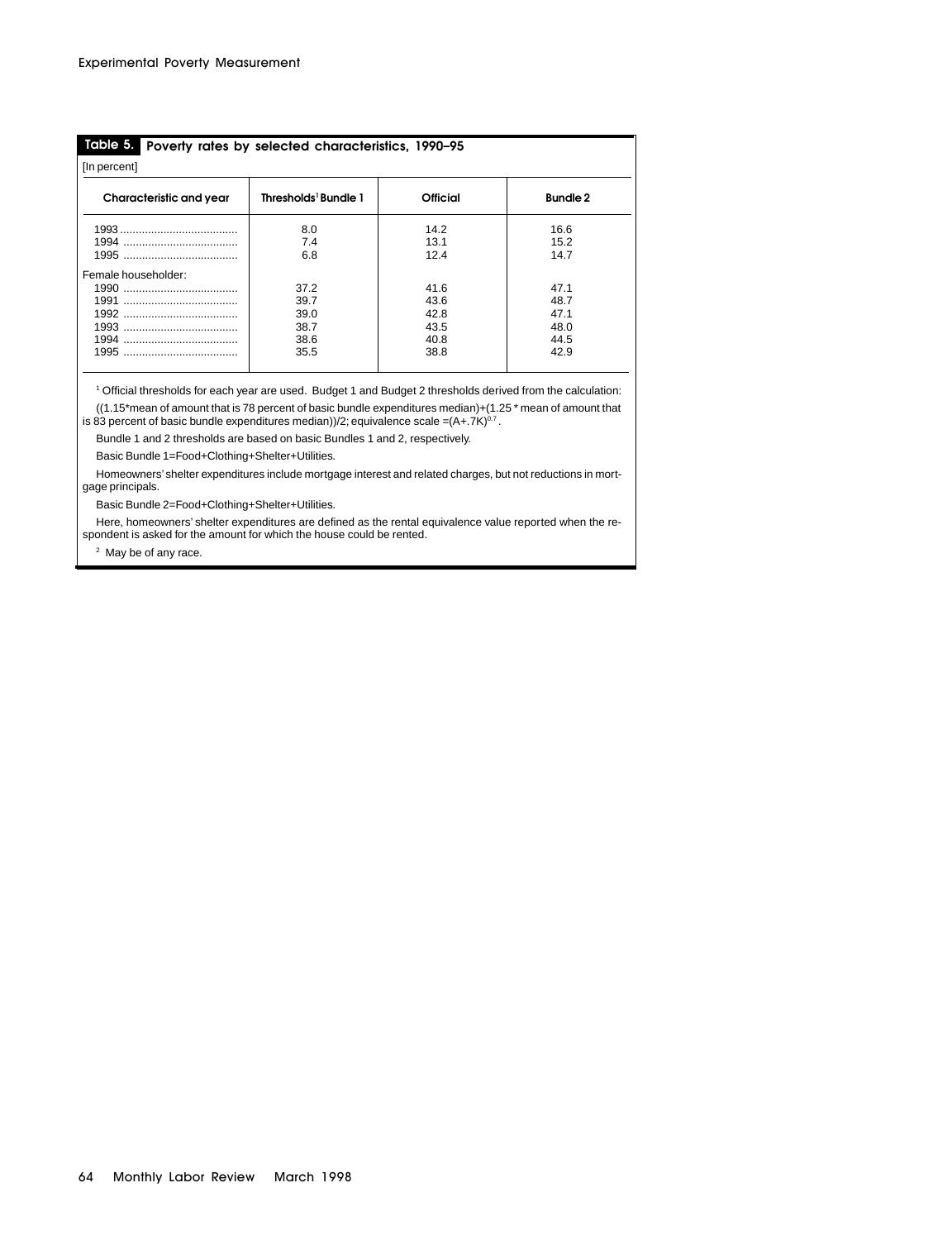Table 1.

Current and alternative equivalence scales for families of selected types, expressed relative to a value of1.00 for a family of two adults and two children

| <b>Family type</b>     | Implicit in<br>current official<br>thresholds <sup>1</sup> | $0.65$ scale<br>economy factor | $0.70$ scale<br>economy factor | $0.75$ scale<br>economy factor |  |
|------------------------|------------------------------------------------------------|--------------------------------|--------------------------------|--------------------------------|--|
| One adult <sup>2</sup> | 0.513                                                      | 0.451                          | 0.425                          | 0.399                          |  |
| Plus one child         | .680                                                       | .637                           | .616                           | .595                           |  |
| Plus two children      | .794                                                       | .797                           | .784                           | .770                           |  |
| Plus three children    | 1.003                                                      | .942                           | .937                           | .933                           |  |
| Plus four children     | 1.159                                                      | 1.075                          | 1.081                          | 1.087                          |  |
| Plus five children     | 1.293                                                      | 1.200                          | 1.217                          | 1.234                          |  |
| Married couple         | .660                                                       | .708                           | .690                           | .672                           |  |
| Plus one child         | .794                                                       | .861                           | .851                           | .841                           |  |
| Plus two children      | 1.000                                                      | 1.000                          | 1.000                          | 1.000                          |  |
| Plus three children    | 1.177                                                      | 1.129                          | 1.140                          | 1.151                          |  |
| Plus four children     | 1.318                                                      | 1.251                          | 1.273                          | 1.295                          |  |
| Plus five children     | 1.476                                                      | 1.367                          | 1.400                          | 1.434                          |  |

1 The thresholds for single adults or unrelated individuals and for two-adult families are those for units with the householders under age 65.

<sup>2</sup> For the one-adult unit, includes people living alone and with others in a household not related to them.

SOURCE: Connie F. Citro and Robert T. Michael, eds., Measuring Poverty: A New Approach (Washington, National Academy Press, 1995), Table 3-4, p. 181;and the authors' own calculations. The Panel proposed that the scale be set in the range of 0.65 to 0.75. A 0.70 scale economy factor is used in this article.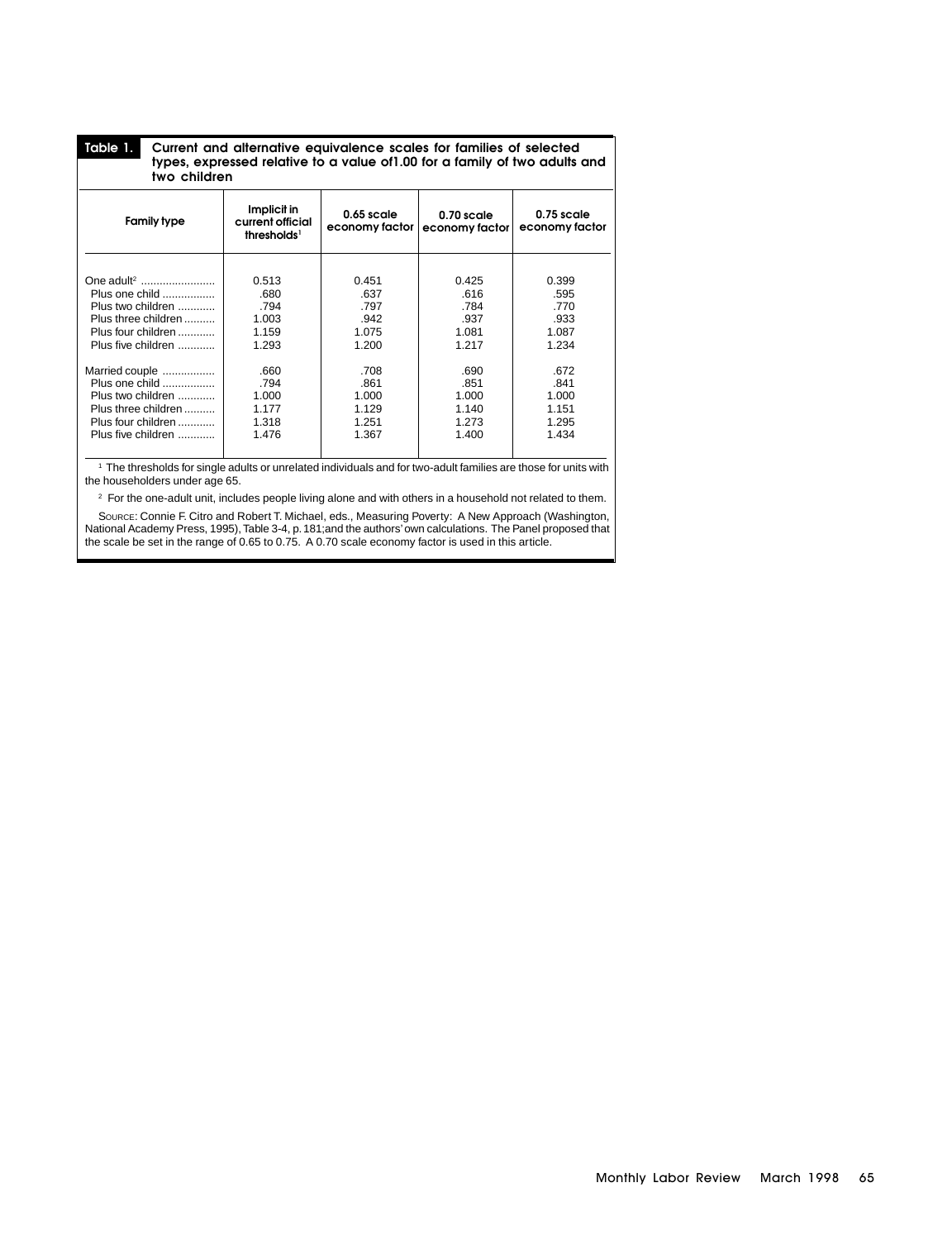#### Table 4. Official poverty thresholds for selected family types, and thresholds based on basic bundles 1 and 2, 1990–95

[In current dollars for each year]

| The current dollars for each year. |         |         |         |         |         |         |
|------------------------------------|---------|---------|---------|---------|---------|---------|
| <b>Threshold</b>                   | 1990    | 1991    | 1992    | 1993    | 1994    | 1995    |
| Official poverty threshold         |         |         |         |         |         |         |
|                                    | \$6.652 | \$6.932 | \$7,143 | \$7,363 | \$7,547 | \$7.929 |
| Married couple                     | 8.509   | 8.865   | 9.137   | 9.414   | 9.661   | 10.205  |
|                                    | 10,520  | 10,963  | 11,293  | 11.631  | 11.929  | 12,267  |
| Plus two children                  | 13.254  | 13.812  | 14.228  | 14.654  | 15.029  | 15.455  |
| Plus three children                | 15.598  | 16.254  | 16.743  | 17.245  | 17.686  | 18.187  |
| Plus four children                 | 17,464  | 18,199  | 18,747  | 19,308  | 19,802  | 20,364  |
| Plus five children                 | 19,561  | 20,384  | 20,998  | 21,626  | 22,180  | 22,809  |
| <b>Bundle 1 threshold</b>          |         |         |         |         |         |         |
|                                    | 5.847   | 6.089   | 6.282   | 6.480   | 6.638   | 6.843   |
| Married couple                     | 9,498   | 9,892   | 10,205  | 10,527  | 10,783  | 11,117  |
| Plus one child                     | 11.719  | 12.204  | 12.591  | 12.988  | 13.304  | 13.715  |
| Plus two children                  | 13.771  | 14.341  | 14.796  | 15.262  | 15.634  | 16.117  |
| Plus three children                | 15,699  | 16,349  | 16,868  | 17,399  | 17,823  | 18.374  |
| Plus four children                 | 17,531  | 18,256  | 18,836  | 19,429  | 19,902  | 20,517  |
| Plus five children                 | 19,283  | 20,082  | 20,719  | 21,371  | 21,892  | 22,569  |
| Bundle 2 threshold <sup>3</sup>    |         |         |         |         |         |         |
|                                    | 6,059   | 6,298   | 6,436   | 6,573   | 6.693   | 7,382   |
| Married couple                     | 10.191  | 10.592  | 10.823  | 11.055  | 11.256  | 11.993  |
|                                    | 12.763  | 13.266  | 13.556  | 13.845  | 14.097  | 14.796  |
| Plus two children                  | 15,172  | 15,770  | 16,114  | 16,458  | 16,758  | 17,387  |
| Plus three children                | 17,459  | 18,147  | 18,543  | 18,939  | 19,284  | 19,822  |
| Plus four children                 | 19.650  | 20.425  | 20.870  | 21.316  | 21.704  | 22.134  |
| Plus five children                 | 21.762  | 22,620  | 23,114  | 23.607  | 24.037  | 24.347  |
|                                    |         |         |         |         |         |         |

<sup>1</sup> Thresholds derived from calculation ((1.15\*mean of amount that is 78 percent of the basic bundle expenditures median)+ (1.25 \* mean of amount that is 83 percent of the basic bundle expenditures median))/2; equivalence  $scale = (A+.7K)0.7$ 

1989, 1990, and 1991 to 1992, for each year respectively.

3 Bundle 1 and 2 thresholds based on basic bundles 1 and 2 respectively. Basic bundle 1=Food+Clothing+Shelter+Utilities. Homeowners' shelter expenditures include mortgage interest and related charges but not reductions in mortgage principals.

 $2$  For each year, the prior 3 years of expenditure survey data were updated to the current year, using the CPI-U , to produce the thresholds for the current year. For example, to produce the thresholds for 1992, 1989–91 expenditure survey data were updated to 1992 dollars using the change in the CPI from

Basic bundle 2=Food+Clothing+Shelter+Utilities. Here homeowners' shelter expenditures are defined as the rental equivalence value reported when the respondent is asked for what amount could the house be rented.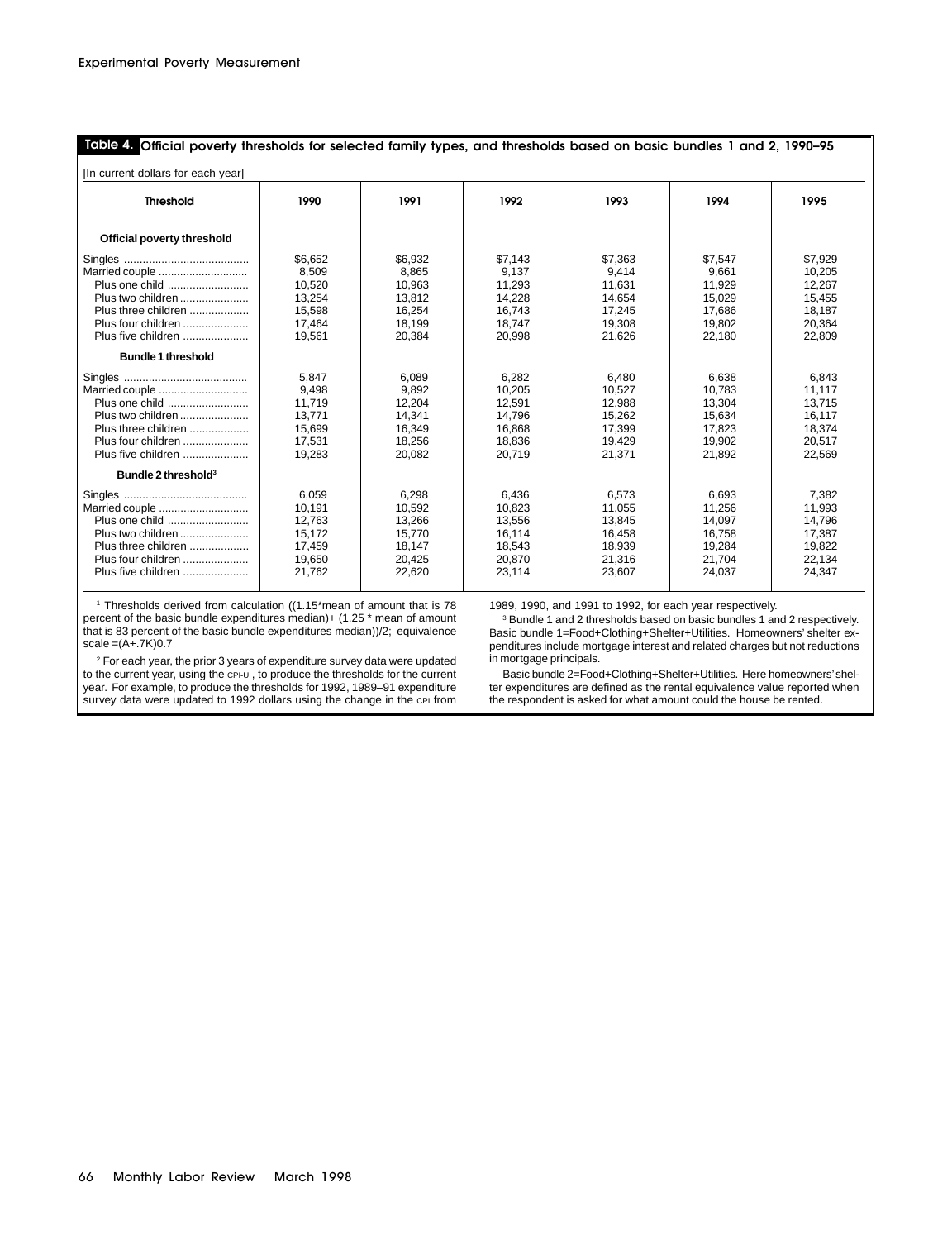Table 6.

| Tuple o.<br>Distribution of the poverty population by selected characteristics, 1992 |                           |                           |                           |                         |                         |                         |  |
|--------------------------------------------------------------------------------------|---------------------------|---------------------------|---------------------------|-------------------------|-------------------------|-------------------------|--|
|                                                                                      |                           | Number (thousands)        |                           | Percent of the poor     |                         |                         |  |
|                                                                                      | Thresholds <sup>1</sup>   |                           |                           | Thresholds <sup>1</sup> |                         |                         |  |
|                                                                                      | Official                  | <b>Bundle 1</b>           | <b>Bundle 2</b>           | <b>Official</b>         | <b>Bundle 1</b>         | <b>Bundle 2</b>         |  |
|                                                                                      | 256,549                   | 256,549                   | 256.549                   |                         |                         |                         |  |
|                                                                                      | 38,014                    | 51.114                    | 59,281                    | 00.00                   | 100.00                  | 100.00                  |  |
| Children (under 18 years)<br>Persons aged 18-64 years<br>Elderly (over 64 years)     | 15,294<br>18,793<br>3,928 | 18,518<br>25.764<br>6,831 | 21,198<br>30.041<br>8,043 | 40.23<br>49.44<br>10.33 | 36.23<br>50.40<br>13.36 | 35.76<br>50.68<br>13.57 |  |
|                                                                                      | 25,259<br>10,827<br>1,929 | 36,375<br>12,030<br>2.709 | 42,833<br>13,397<br>3,051 | 66.45<br>28.48<br>5.07  | 71.16<br>23.54<br>5.30  | 72.25<br>22.60<br>5.15  |  |
| Non-Hispanic                                                                         | 30.422<br>7,592           | 40.471<br>10,643          | 47.027<br>12,254          | 80.03<br>19.97          | 79.18<br>20.82          | 79.33<br>20.67          |  |
| No worker in household<br>Worker in household                                        | 17,067<br>20,947          | 18,666<br>32,448          | 20,432<br>38,850          | 44.90<br>55.10          | 36.52<br>63.48          | 34.47<br>65.54          |  |
| Female householder                                                                   | 13,304<br>14,205<br>1,452 | 23,674<br>15,597<br>2,188 | 28,596<br>17,172<br>2,514 | 45.94<br>49.05<br>5.01  | 57.10<br>37.62<br>5.28  | 59.23<br>35.57<br>5.21  |  |

1\*Thresholds derived from calculation

((1.15\*mean of amount of 78 percent of basic bundle expenditures median)+ (1.25 \* mean of amount that is 83 percent of basic bundle expenditures median))/2; equivalence scale = $(A+.7K)^{0.7}$ .

Bundle 1 and 2 thresholds based on basic Bundles 1 and 2 respectively. Basic Bundle 1=Food+Clothing+Shelter+Utilities.

Homeowners' shelter expenditures include mortgage interest and related charges, but not reductions in mortgage principals.

Basic Bundle 2=Food+Clothing+Shelter+Utilities.

Here homeowners' shelter expenditures are defined as the rental equivalence value reported when the respondent is asked for what amount the housecould be rented.